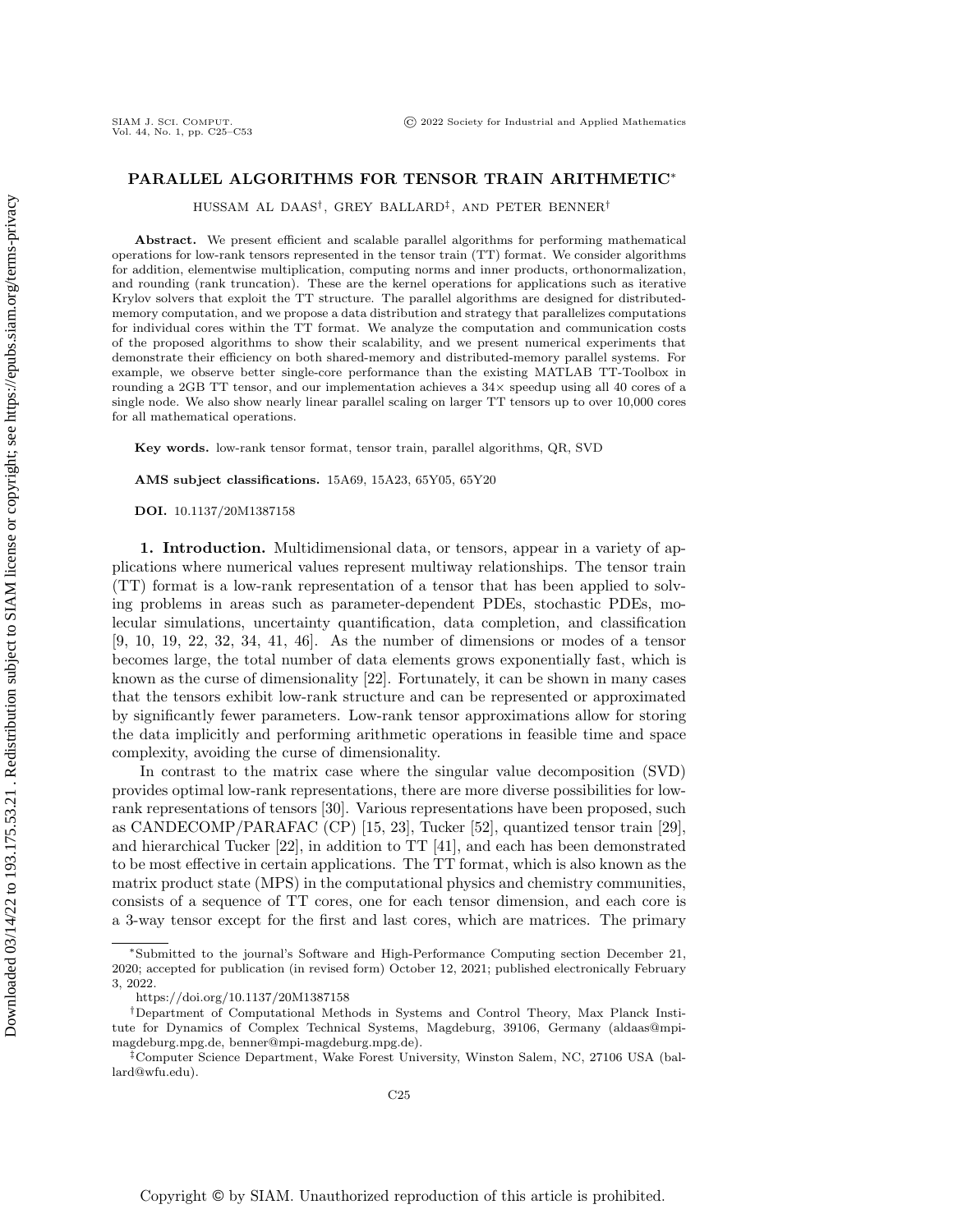advantages of TT are that (1) the number of parameters in the representation is linear, rather than exponential, in the number of modes and (2) the representation can be computed to satisfy a specified approximation error threshold in a numerically stable way.

As these low-rank tensor techniques have been applied to larger and larger data sets, efficient sequential and parallel implementations of algorithms for computing and manipulating these formats have also been developed. Toolboxes and libraries in productivity-oriented languages such as MATLAB and Python [\[4,](#page-26-4) [31,](#page-27-6) [39,](#page-27-7) [54\]](#page-28-3) are available for moderately sized data, and parallel algorithms implemented in performanceoriented languages exist for computation of decompositions such as CP [\[20,](#page-27-8) [48,](#page-28-4) [36\]](#page-27-9) and Tucker  $\begin{bmatrix} 3, 8, 28, 47 \end{bmatrix}$  $\begin{bmatrix} 3, 8, 28, 47 \end{bmatrix}$  $\begin{bmatrix} 3, 8, 28, 47 \end{bmatrix}$  $\begin{bmatrix} 3, 8, 28, 47 \end{bmatrix}$  and operations such as tensor contraction  $\begin{bmatrix} 49 \end{bmatrix}$ , allowing for scalability to much larger data and numbers of processors. While efficient computation of TT approximations of explicit tensors has attracted recent attention [\[13,](#page-26-7) [21,](#page-27-11) [37,](#page-27-12) [45,](#page-28-7) [55\]](#page-28-8), no such high-performance parallel implementations exist for approximating tensors already in TT format. In condensed matter computations, several advances have been made in parallelizing the density matrix renormalization group (DMRG) algorithm, which computes the ground-state eigenvector in MPS/TT format [\[27,](#page-27-13) [35,](#page-27-14) [50\]](#page-28-9). The modes' dimensions in these applications are very small and the TT ranks can be very large. In contrast, applications from parameter-dependent PDEs, stochastic PDEs, uncertainty quantification, and molecular simulations [\[10,](#page-26-1) [11,](#page-26-8) [32\]](#page-27-1) yield computations with TT tensors having certain modes with very large dimensions and relatively small TT ranks. The goal of this work is to establish efficient and scalable algorithms for implementing the key mathematical operations on TT tensors for applications where at least one mode has a very large dimension and the TT ranks are relatively small to allow researchers to scale their models beyond the time and memory constraints when using current MATLAB and Python implementations.

We consider mathematical operations such as addition, Hadamard (elementwise) multiplication, computing norms and inner products, left- and right-orthonormalization, as well as rounding (rank truncation). These are the operations required to, for example, solve a structured linear system whose solution can be approximated well by a tensor in TT format using a Krylov method [\[34\]](#page-27-2). As we will see in [section 2,](#page-2-0) mathematical operations can increase the ranks of the TT representation of the result tensor, which can then be recompressed, or rounded back to smaller ranks, in order to maintain feasible time and space complexity with some controllable loss of accuracy. As a result, the rounding procedure (and the orthonormalization it requires) is of prime importance in developing efficient and scalable TT algorithms. We will assume throughout that full tensors are never formed explicitly.

In order to develop scalable parallel algorithms, we propose a data distribution and parallelization techniques that maintain computational load balance and attempt to minimize interprocessor communication, which is the most expensive operation on parallel machines in terms of both time and energy consumption. As discussed in [section 3,](#page-7-0) we distribute the slices of each TT core across all processors, where slices are matrices (or vectors) whose dimensions are determined by the low ranks of the TT representation. This distribution allows for full parallelization of each corewise computation and avoids the need for communication within slicewise computations. The orthonormalization and rounding algorithms depend on parallel QR decompositions, and our approach enables the use of the Tall-Skinny QR algorithm, which is communication optimal for the matrix dimensions in this application [\[18\]](#page-26-9). We analyze the parallel computation and communication costs of each TT algorithm, demonstrating that the bulk of the computation is load balanced perfectly across processors.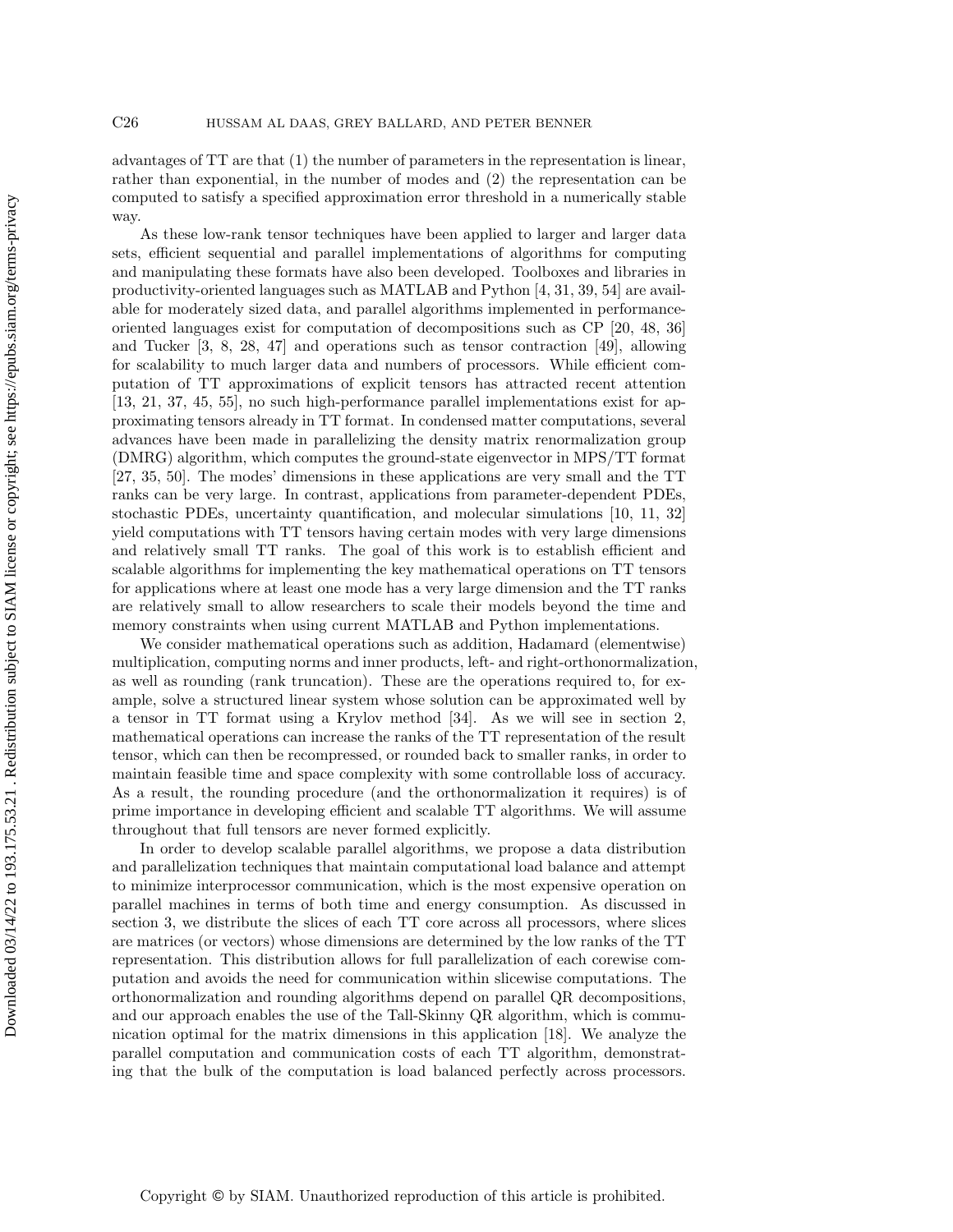The communication costs are independent of the original tensor dimensions, so their relative costs diminish with small ranks.

We verify the theoretical analysis and benchmark our C/MPI implementation on up to 256 nodes (10,240 cores) of a distributed-memory parallel platform in [sec](#page-18-0)[tion 4.](#page-18-0) Our experiments are performed on synthetic data using tensor dimensions and ranks that arise in a variety of scientific and data analysis applications. On a shared-memory system (one node of the system), we compare our TT-rounding implementation against the TT-Toolbox [\[39\]](#page-27-7) in MATLAB and show that our implementation is  $70\%$  more efficient using a single core and achieves up to a  $34\times$  parallel speedup using all 40 cores on the node. We also present strong scaling performance experiments for computing inner products, norms, orthonormalization, and rounding using up to over 10K MPI processes. The experimental results show that the time remains dominated by local computation even at that scale, allowing for nearly linear scaling for multiple operations, achieving for example a  $97\times$  speedup of TT-rounding when scaling from 1 node to 128 nodes on a TT tensor with a 28 GB memory footprint. We conclude in [section 5](#page-25-0) and discuss limitations of our approaches and perspectives for future improvements.

<span id="page-2-0"></span>2. Notation and background. In this section, we review the TT format and present a brief overview of the notation and computational kernels associated with it. Tensors are denoted by boldface Euler script letters (e.g.,  $\mathfrak{X}$ ), and matrices are denoted by boldface block letters (e.g., **A**). The number  $I_n$  for  $1 \le n \le N$  is referred to as the mode size or mode dimension, and we use  $i_n$  to index that dimension. The order of a tensor is its number of modes, e.g., the order of  $\mathfrak X$  is N. The nth TT core (described below) of a tensor  $\mathfrak X$  is denoted by  $\mathfrak T_{\mathfrak X,n}$ . We use MATLAB-style notation to obtain elements or subtensors, where a solitary colon (:) refers to the entire range of a dimension. For example  $\mathfrak{X}(i, j, k)$  is a tensor entry,  $\mathfrak{X}(i, \ldots)$  is a tensor slice (a matrix in this case), and  $\mathfrak{X}(:,j,k)$  is a tensor fiber (a vector).

The mode-n "modal" unfolding (or matricization or flattening) of a tensor  $\mathcal{X} \in$  $\mathbb{R}^{I_1 \times I_2 \times I_3}$  is the matrix  $\mathbf{X}_{(n)} \in \mathbb{R}^{I_n \times \frac{I}{I_n}}$ , where  $I = I_1 I_2 I_3$ . In this case, the columns of the modal unfolding are fibers in that mode. The mode- $n$  product or tensor-timesmatrix operation is denoted by  $\times_n$  and is defined so that the mode-n unfolding of  $\mathfrak{X} \times_n \mathbf{A}$  is  $\mathbf{AX}_{(n)}$ . We refer to [\[30,](#page-27-3) [44\]](#page-28-10) for more details.

The norm of a tensor is defined so that  $\|\mathbf{\mathcal{X}}\|^2 = \sum_{i_1,\dots,i_N} \mathbf{\mathcal{X}}(i_1,\dots,i_N)^2$ , which generalizes the vector 2-norm and matrix Frobenius norm.

**2.1. TT tensors.** A tensor  $\mathcal{X} \in \mathbb{R}^{I_1 \times \cdots \times I_N}$  is in the TT format if there exist strictly positive integers  $R_0, \ldots, R_N$  with  $R_0 = R_N = 1$  and N order-3 tensors  $\mathfrak{T}_{\mathfrak{X},1},\ldots,\mathfrak{T}_{\mathfrak{X},N}$ , called TT cores, with  $\mathfrak{T}_{\mathfrak{X},n} \in \mathbb{R}^{R_{n-1} \times I_n \times R_n}$ , such that

$$
\boldsymbol{\mathfrak{X}}(i_1,\dots,i_N)=\mathfrak{T}_{\boldsymbol{\mathfrak{X}},1}(i_1,:)\cdots\mathfrak{T}_{\boldsymbol{\mathfrak{X}},n}(:,i_n,:)\cdots\mathfrak{T}_{\boldsymbol{\mathfrak{X}},N}(:,i_N).
$$

We note that because  $R_0 = R_N = 1$ , the first and last TT cores are (order-2) matrices so  $\mathfrak{T}_{\mathfrak{X},1}(i_1,.) \in \mathbb{R}^{R_1}$  and  $\mathfrak{T}_{\mathfrak{X},N}(:,i_N) \in \mathbb{R}^{R_{N-1}}$ . The  $R_{n-1} \times R_n$  matrix  $\mathfrak{T}_{\mathfrak{X},n}(:,i_n,:)$ is referred to as the  $i_n$ th slice of the nth TT core of  $\mathfrak{X}$ , where  $1 \leq i_n \leq I_n$ . Figure [2.1](#page-3-0) shows an illustration of an order-5 TT tensor.

Due to the multiplicative formulation of the TT format, the cores of a TT tensor are not unique. For example, let  $\mathfrak X$  be a TT tensor, and let  $\mathbf M \in \mathbb R^{R_n \times R_n}$  be an invertible matrix. Then, the TT tensor Y defined such that

$$
\mathcal{Y}(i_1,\ldots,i_N)=\mathcal{T}_{\mathfrak{X},1}(i_1,:)\cdots(\mathcal{T}_{\mathfrak{X},n}(:,i_n,:)\mathbf{M})\cdot(\mathbf{M}^{-1}\mathcal{T}_{\mathfrak{X},n+1}(:,i_{n+1},:))\cdots\mathcal{T}_{\mathfrak{X},N}(:,i_N)
$$

Copyright © by SIAM. Unauthorized reproduction of this article is prohibited.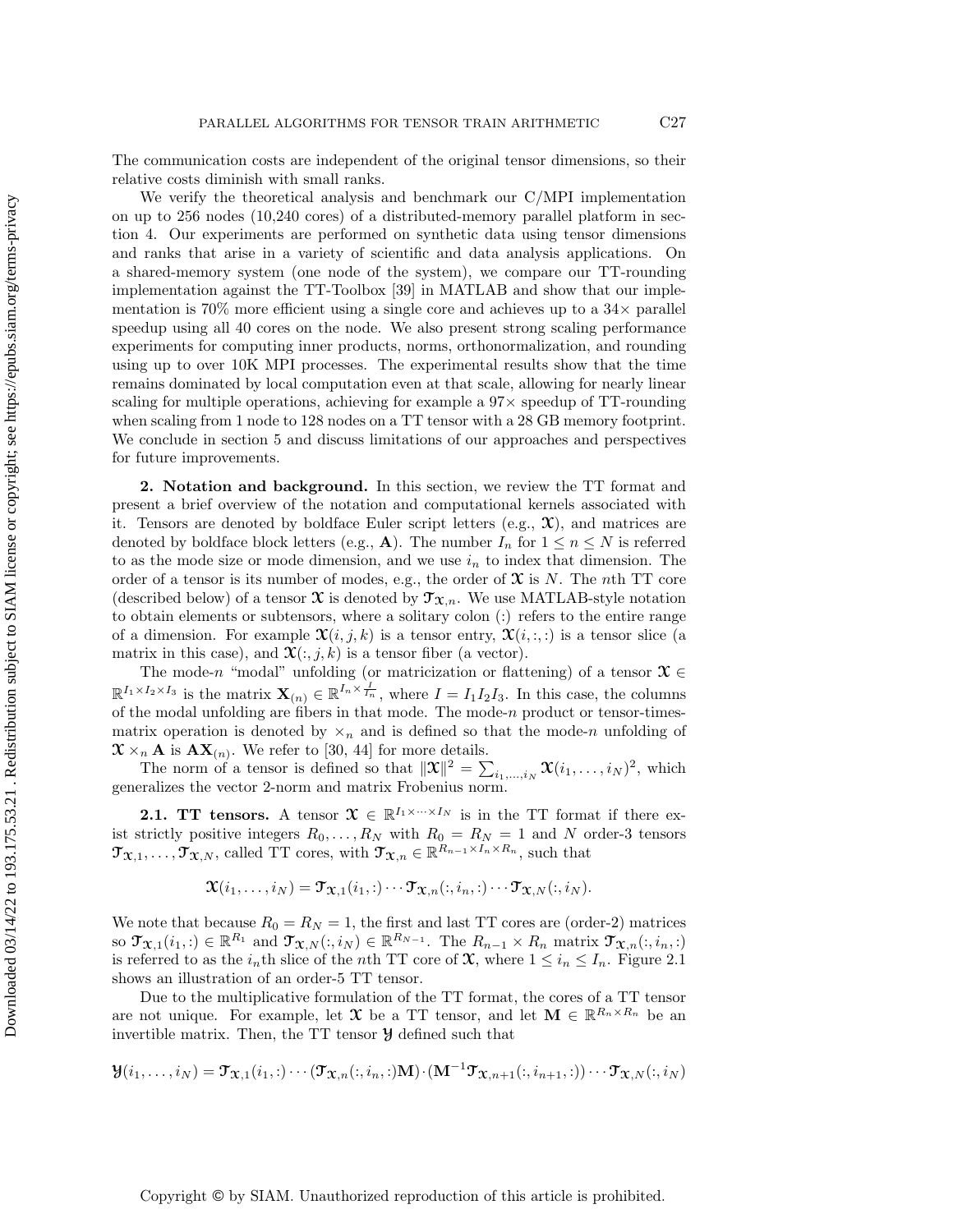<span id="page-3-0"></span>

FIG. 2.1. Order-5 TT tensor with a particular slice from each TT core highlighted. The chain product of these slices produces a scalar element of the full tensor with indices corresponding to the slices.

is equal to  $\mathfrak{X}$ . Another important remark is the following:

<span id="page-3-2"></span>(2.1) 
$$
\mathcal{T}_{\mathfrak{X},1}(i_1,:)\cdots(\mathcal{T}_{\mathfrak{X},n}(i,i_n,:)\mathbf{M})\cdot\mathcal{T}_{\mathfrak{X},n+1}(i,i_{n+1},:)\cdots\mathcal{T}_{\mathfrak{X},N}(i,i_N)
$$

$$
=\mathcal{T}_{\mathfrak{X},1}(i_1,:)\cdots\mathcal{T}_{\mathfrak{X},n}(i,i_n,:)\cdot(\mathbf{M}\mathcal{T}_{\mathfrak{X},n+1}(i,i_{n+1},:))\cdots\mathcal{T}_{\mathfrak{X},N}(i,i_N)
$$

where  $M$  in this case need not be invertible. Thus, we can "pass" a matrix between adjacent cores without changing the tensor. This property is used to orthonormalize TT cores as we will see in [subsection 2.3.](#page-3-1)

2.2. Unfolding TT cores. In order to express the arithmetic operations on TT cores using linear algebra, we will often use two specific matrix unfoldings of the threedimensional (3D) tensors. The *horizontal unfolding* of TT core  $\mathfrak{T}_{\mathfrak{X},n}$  corresponds to the concatenation of the slices  $\mathfrak{T}_{\mathfrak{X},n}(:, i_n, :)$  for  $i_n = 1, \ldots, I_n$  horizontally. We denote the corresponding operator by  $H$ , so that  $\mathcal{H}(\mathcal{T}_{\mathfrak{X},n})$  is an  $R_{n-1} \times R_n I_n$  matrix. The vertical unfolding corresponds to the concatenation of the slices  $\mathfrak{T}_{\mathfrak{X},n}(:, i_n, :)$  for  $i_n = 1, \ldots, I_n$  vertically. We denote the corresponding operator by V, so that  $V(\mathfrak{T}_{\mathfrak{X},n})$ is an  $R_{n-1}I_n \times R_n$  matrix. These unfoldings are illustrated in [Figure 2.2.](#page-4-0)

Note that the horizontal unfolding is equivalent to the modal unfolding with respect to the 1st mode, often denoted with subscript (1) to denote the mode that corresponds to rows [\[30\]](#page-27-3). Similarly, the vertical unfolding is the transpose of the modal unfolding with respect to the 3rd mode, which also corresponds to the more general unfolding that maps the first two modes to rows and the third mode to columns, denoted with subscript (1:2) to denote the modes that correspond to rows [\[42\]](#page-28-11). These connections are important for the linearization of tensor entries in memory and our efficient use of BLAS and LAPACK, discussed in [subsection 3.1.](#page-7-1)

<span id="page-3-1"></span>2.3. TT orthonormalization. Different types of orthonormalization can be defined for TT tensors. We focus in this paper on left and right orthonormalizations which are required in the rounding procedure. We use the terms column and row orthonormal to refer to matrices that have orthonormal columns and orthonormal rows, respectively, so that a matrix  $Q$  is column orthonormal if  $Q^{\top}Q = I$  and row orthonormal if  $\mathbf{Q}\mathbf{Q}^{\top} = \mathbf{I}$ .

A TT tensor is said to be right orthonormal if  $\mathcal{H}(\mathcal{T}_{\mathfrak{X},n})$  is row orthonormal for  $n = 2, \ldots, N$  (all but the first core). On the other hand, a tensor is said to be left orthonormal if  $\mathcal{V}(\mathcal{T}_{\mathfrak{X},n})$  is column orthonormal for  $n = 1, ..., N-1$  (all but the last core). More generally, we define a tensor to be  $n$ -right orthonormal if the horizontal unfoldings of cores  $n + 1, \ldots, N$  are all row orthonormal, and a tensor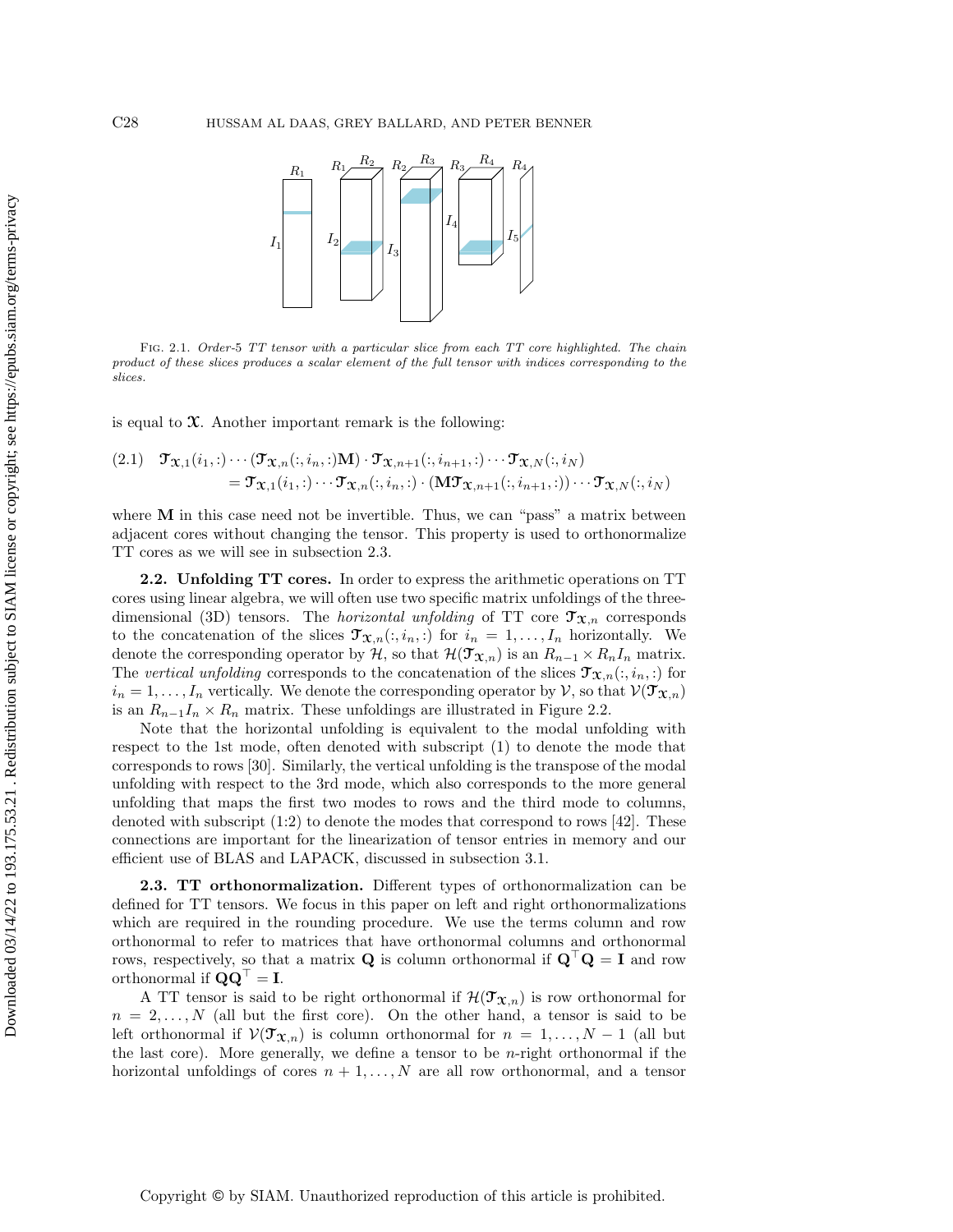<span id="page-4-0"></span>

Fig. 2.2. Horizontal and vertical unfoldings of a TT core.

is n-left orthonormal if the vertical unfoldings of cores  $1, \ldots, n-1$  are all column orthonormal.

These definitions correspond to the fact that the tensor that represents the contraction of these sets of TT cores inherits their orthonormality. For example, let  $\mathfrak X$ be a right-orthonormal TT tensor, then we can write  $\mathbf{X}_{(1)} = \mathcal{T}_{\mathcal{X},1} \mathbf{Z}_{(1)}$ , where  $\mathcal{Z}$  is a  $R_1 \times I_2 \times \cdots \times I_N$  tensor whose entries are given by

$$
\mathfrak{T}(r_1,i_2,\ldots,i_N)=\mathfrak{T}_{\mathfrak{X},2}(r_1,i_2,:)\cdot \mathfrak{T}_{\mathfrak{X},3}(:,i_3,:)\cdots \mathfrak{T}_{\mathfrak{X},n}(:,i_n,:)\cdots \mathfrak{T}_{\mathfrak{X},N}(:,i_N).
$$

The 1st modal unfolding of  $\mathfrak S$  is row orthonormal, as shown below [\[41,](#page-28-0) Lemma 3.1]:

$$
Z_{(1)}Z_{(1)}^{\top} = \sum_{i_2,...,i_N} \mathcal{Z}(:,i_2,...,i_N) \mathcal{Z}(:,i_2,...,i_N)^{\top}
$$
\n
$$
= \sum_{i_2,...,i_N} \frac{\mathcal{T}_{X,2}(:,i_2,..) \cdots \mathcal{T}_{X,N}(:,i_N) \mathcal{T}_{X,N}(:,i_N) \cdots \mathcal{T}_{X,2}(:,i_2,..)^{\top}}{\mathcal{Z}(:,i_2,...,i_N)^{\top}}}{\mathcal{Z}(:,i_2,...,i_N)} \times \mathcal{T}_{X,N}(:,i_N) \mathcal{T}_{X,N}(:,i_N)^{\top}}
$$
\n
$$
= \sum_{i_2,...,i_{N-1}} \mathcal{T}_{X,2}(:,i_2,..) \cdots \mathcal{T}_{X,N-1}(:,i_{N-1},.) \left( \sum_{i_N} \mathcal{T}_{X,N}(:,i_N) \mathcal{T}_{X,N}(:,i_N)^{\top} \right)
$$
\n
$$
= \sum_{i_2,...,i_{N-1}} \mathcal{T}_{X,2}(:,i_2,..) \cdots \mathcal{T}_{X,N-1}(:,i_{N-1},.) \underbrace{\mathcal{H}(\mathcal{T}_{X,N}) \mathcal{H}(\mathcal{T}_{X,N})^{\top}}_{I_{R_{N-1}}}
$$
\n
$$
= \sum_{i_2,...,i_{N-1}} \mathcal{T}_{X,2}(:,i_2,..) \cdots \mathcal{T}_{X,N-1}(:,i_{N-1},.) \mathcal{T}_{X,N-1}(:,i_{N-1},.) \cdots \mathcal{T}_{X,2}(:,i_2,.) \top
$$
\n
$$
= \sum_{i_2,...,i_{N-2}} \mathcal{T}_{X,2}(:,i_2,..) \cdots \mathcal{T}_{X,N-2}(:,i_{N-2},.) \left( \sum_{i_{N-1}} \mathcal{T}_{X,N-1}(:,i_{N-1},.) \right)
$$
\n
$$
= \sum_{i_2,...,i_{N-2}} \mathcal{T}_{X,2}(:,i_2,..) \cdots \mathcal{T}_{X,N-2}(:,i_{N-2},.) \underbrace{\mathcal{H}(\mathcal{T}_{X,N-1}(:,i_{N-1},.)}^{\top} \mathcal{T}_{X,2}(:,i_2,.) \top}
$$
\n
$$
= \sum_{i_2,...,i_{N-2}} \mathcal{T}_{X,2}(:,i_2,
$$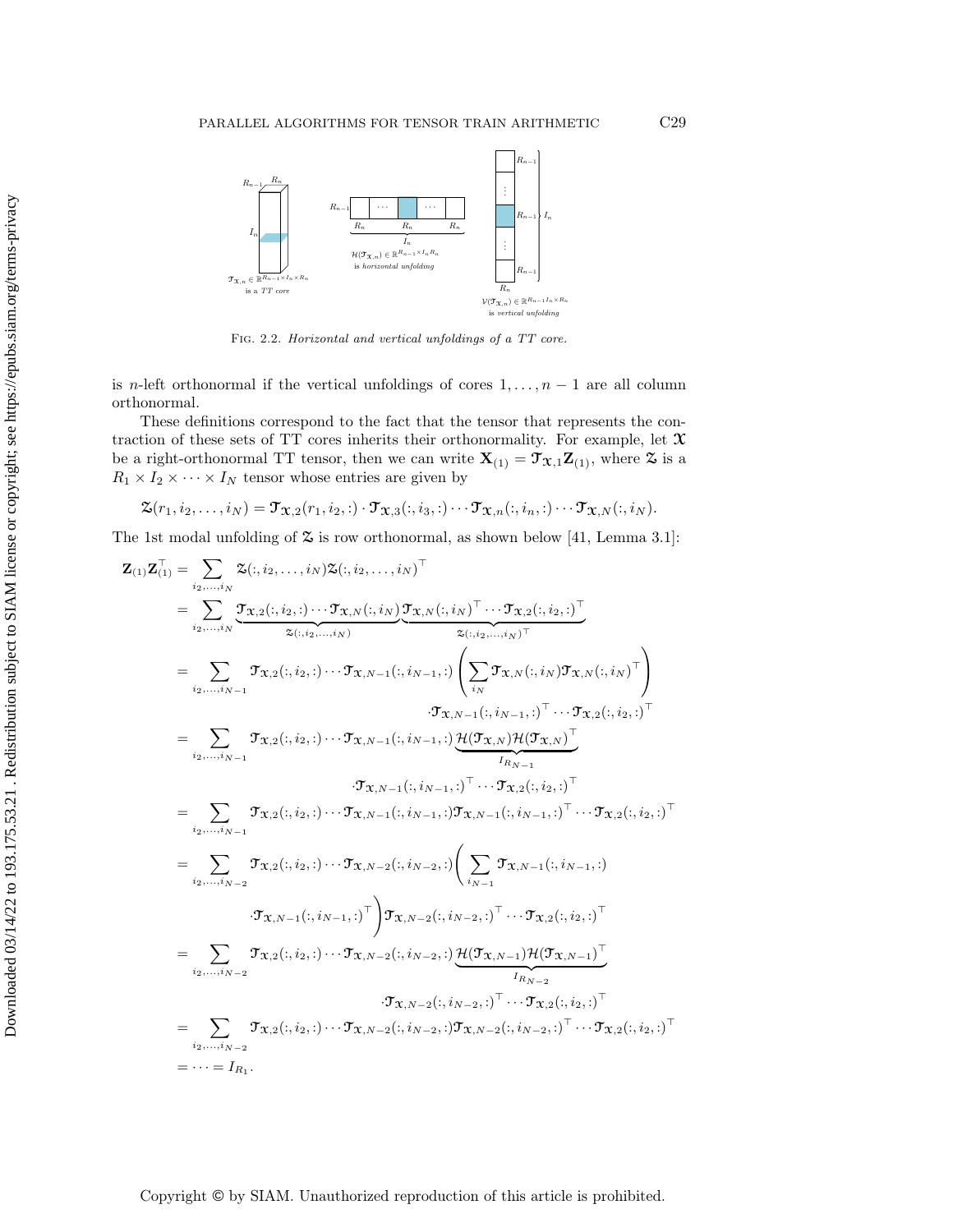Similar arguments show that the 1st modal unfolding of the tensor representing the last  $N - n$  cores of an n-right orthonormal TT tensor is row orthonormal and that the last modal unfolding of the tensor representing the first  $n-1$  cores of an n-left orthonormal TT tensor is row orthonormal.

Given a TT tensor, we can orthonormalize it by exploiting the nonuniqueness of TT tensors expressed in [2.1.](#page-3-2) That is, we can right- or left-orthonormalize a TT core using a QR decomposition of one of its unfoldings and pass its triangular factor to its neighbor core without changing the represented tensor. By starting from one end and repeating this process on each core in order, we can obtain a left or right orthonormal TT tensor, as shown in [Algorithm 2.1](#page-5-0) (for right orthonormalization).

<span id="page-5-0"></span>

| Algorithm 2.1 TT-right-orthonormalization                                                                                             |                                                                                                             |
|---------------------------------------------------------------------------------------------------------------------------------------|-------------------------------------------------------------------------------------------------------------|
| <b>Require:</b> A TT tensor $\mathfrak{X}$                                                                                            |                                                                                                             |
| <b>Ensure:</b> A right orthonormal TT tensor $\mathcal{Y}$ equivalent to $\mathcal{X}$                                                |                                                                                                             |
| 1: function $\mathcal{Y} =$ RIGHT-ORTHONORMALIZATION(X)                                                                               |                                                                                                             |
| Set $\mathfrak{T}_{\mathfrak{A},N}=\mathfrak{T}_{\mathfrak{X},N}$<br>2:                                                               |                                                                                                             |
| for $n = N$ down to 2 do<br>3:                                                                                                        |                                                                                                             |
| $[\mathcal{H}(\mathfrak{I}_{\mathfrak{Y},n})^{\top},\mathbf{R}]=\mathrm{QR}(\mathcal{H}(\mathfrak{I}_{\mathfrak{Y},n})^{\top})$<br>4: | $\triangleright$ QR factorization                                                                           |
| $\mathcal{V}(\mathcal{T}_{\mathcal{Y},n-1}) = \mathcal{V}(\mathcal{T}_{\mathcal{X},n-1})\mathbf{R}^{\top}$<br>5:                      | $\triangleright \mathfrak{T}_{\mathfrak{A},n-1} = \mathfrak{T}_{\mathfrak{X},n-1} \times_3 \mathbf{R}^\top$ |
| end for<br>6:                                                                                                                         |                                                                                                             |
| 7: end function                                                                                                                       |                                                                                                             |

We note that the norm of a right- or left-orthonormal TT tensor can be cheaply computed, based on the idea that postmultiplication by a matrix with orthonormal rows or premultiplication by a matrix with orthonormal columns does not affect the Frobenius norm of a matrix. Thus, we have that  $||\mathfrak{X}|| = ||\mathfrak{T}_{\mathfrak{X},1}||_F$  provided that  $\mathbf{Z}_{(1)}$ has orthonormal rows, and  $||\mathfrak{X}|| = ||\mathfrak{T}_{\mathfrak{X},N}||_F$  if  $\mathfrak{X}$  is left orthonormal.

<span id="page-5-3"></span>2.4. TT rounding. Orthonormalization plays an essential role in compressing the TT format of a tensor (decreasing the TT ranks  $R_n$ ) [\[41\]](#page-28-0). This compression is known as TT rounding and is given in [Algorithm 2.2.](#page-6-0)

The intuition for rounding can be expressed in matrix notation as follows. Suppose we have a matrix represented by a product

<span id="page-5-2"></span>
$$
A = QBCZ,
$$

where **Q** and **Z** are column and row orthonormal, respectively. Then the truncated SVD of A can be readily expressed in terms of the truncated SVD of BC. In our case, B is tall and skinny and C is short and wide, so the rank is bounded by their shared dimension. To truncate the rank, one can row-orthonormalize C and then perform a truncated SVD of **B** (or vice-versa). That is, if we compute  $\mathbf{R}_C \mathbf{Q}_C = \mathbf{C}$ and  $U_B \Sigma_B V_B^{\top} = BR_C$ , then to round A we can replace B with  $\hat{U}_B$  and C with  $\hat{\Sigma}_B \hat{\mathbf{V}}_B^{\top} \mathbf{Q}_C$ , where  $\hat{\mathbf{U}}_B \hat{\Sigma}_B \hat{\mathbf{V}}_B^{\top}$  is the SVD truncated to the desired tolerance.

In order to truncate a particular rank  $R_n$  by considering only the nth TT core using this idea, the  $TT$  format should be both *n*-left and *n*-right orthonormal. The unfolding of  $\mathfrak X$  that maps the first n tensor dimensions to rows can be expressed as a product of four matrices:

$$
(2.3) \qquad \mathbf{X}_{(1:n)} = (\mathbf{I}_{I_n} \otimes \mathbf{Q}_{(1:n-1)}) \cdot \mathcal{V}(\mathbf{T}_{\mathbf{X},n}) \cdot \mathcal{H}(\mathbf{T}_{\mathbf{X},n+1}) \cdot (\mathbf{I}_{I_{n+1}} \otimes \mathbf{Z}_{(1)}),
$$

where Q is  $I_1 \times \cdots \times I_{n-1} \times R_{n-1}$  with

<span id="page-5-1"></span>
$$
\mathbf{\Omega}(i_1,\ldots,i_{n-1},r_{n-1})=\mathbf{\mathcal{T}}_{\mathbf{\mathfrak{X}},1}(i_1,:)\cdot\mathbf{\mathcal{T}}_{\mathbf{\mathfrak{X}},2}(:,i_2,:)\cdots\mathbf{\mathcal{T}}_{\mathbf{\mathfrak{X}},n-1}(:,i_{n-1},r_{n-1}),
$$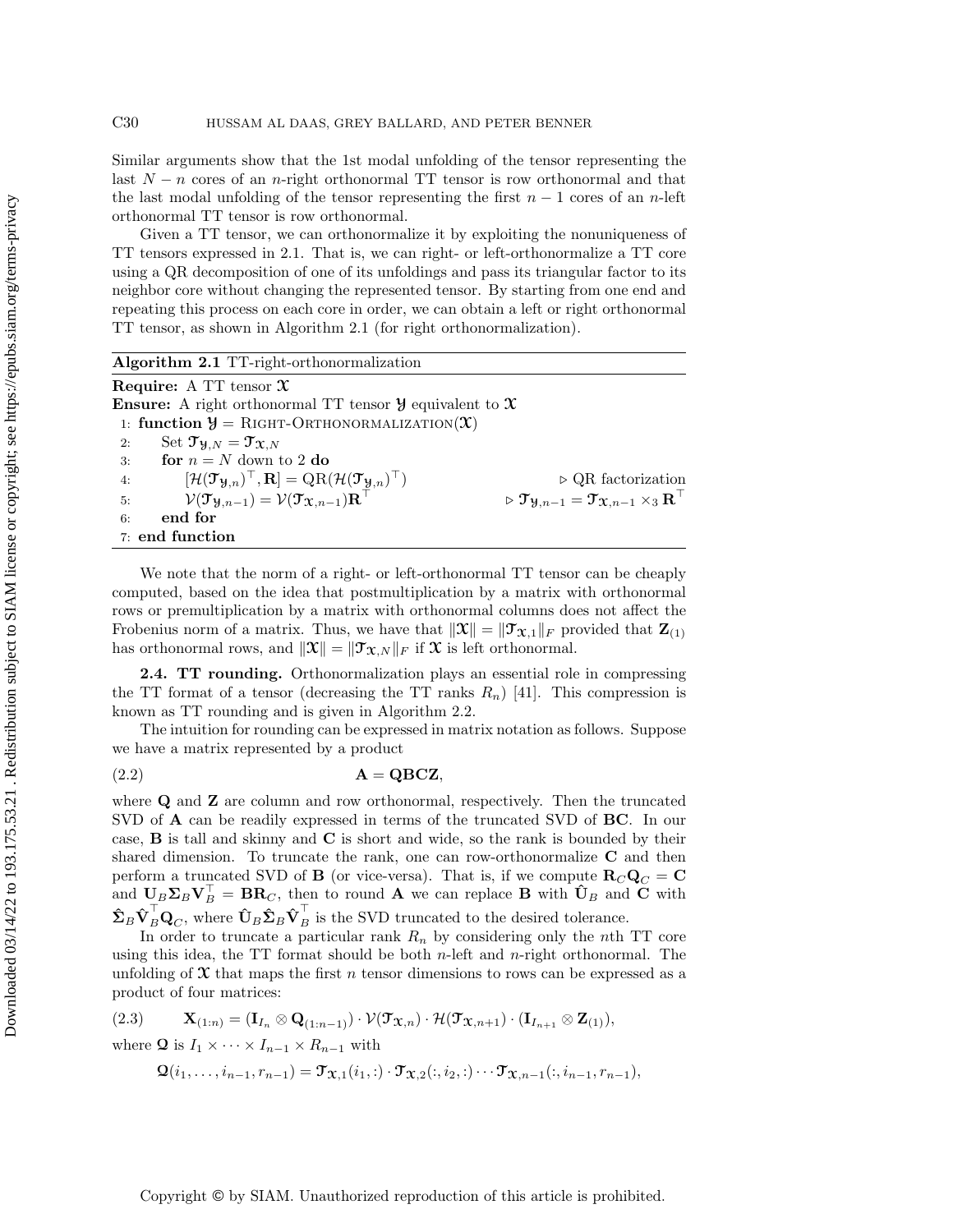<span id="page-6-1"></span>

FIG. 2.3. Visualization of identity [\(2.3\)](#page-5-1) for  $\mathbf{X}_{(1:n)}$ .

and  $\mathfrak{S}$  is  $R_{n+1} \times I_{n+2} \times \cdots \times I_N$  with

$$
\mathfrak{Z}(r_{n+1},i_{n+2},\ldots,i_N)=\mathfrak{T}_{\mathfrak{X},n+2}(r_{n+1},i_{n+2},:)\cdot \mathfrak{T}_{\mathfrak{X},n+3}(:,i_{n+3},:)\cdots \mathfrak{T}_{\mathfrak{X},N}(:,i_N).
$$

See [Figure 2.3](#page-6-1) for a visualization and [section SM1](#page-0-0) for a full derivation of [\(2.3\).](#page-5-1) If  $\mathfrak{X}$  is n-left and n-right orthonormal, then  $\mathbf{Q}_{(1:n-1)}$  and  $\mathbf{Z}_{(1)}$  are column and row orthonormal (and so are their Kronecker products with an identity matrix), respectively, and  $\mathcal{H}(\mathcal{T}_{\mathfrak{X},n+1})$  is also row orthonormal.

In order to truncate  $R_n$ , we view [\(2.3\)](#page-5-1) as an instance of [\(2.2\)](#page-5-2) where  $\mathcal{V}(\mathcal{T}_{\mathfrak{X},n})$  plays the role of **B** and  $\mathcal{H}(\mathcal{T}_{\mathfrak{X},n+1})$  plays the role of **C** (though  $\mathcal{H}(\mathcal{T}_{\mathfrak{X},n+1})$  is already orthonormalized). We compute the truncated SVD  $\mathcal{V}(\mathcal{T}_{\mathfrak{X},n}) \approx \hat{\mathbf{U}} \hat{\mathbf{\Sigma}} \hat{\mathbf{V}}^{\top}$ , replace  $\mathcal{V}(\mathcal{T}_{\mathfrak{X},n})$ with  $\hat{\mathbf{U}}$ , and apply  $\hat{\boldsymbol{\Sigma}} \hat{\mathbf{V}}^{\top}$  to  $\mathcal{H}(\mathcal{T}_{\mathfrak{X},n+1})$ . In this way,  $R_n$  is truncated,  $\mathcal{V}(\mathcal{T}_{\mathfrak{X},n})$  becomes column orthonormal, and because  $\Omega$  and  $\Omega$  are not modified,  $\mathcal X$  becomes  $(n+1)$ -left and  $(n+1)$ -right orthonormal and ready for the truncation of  $R_{n+1}$ .

The rounding procedure consists of two sweeps along the modes. During the first, the tensor is left or right orthonormalized. On the second, sweeping in the opposite direction, the TT ranks are reduced sequentially via SVD truncation of the matricized cores. The rounding accuracy  $\varepsilon_0$  can be defined a priori such that the rounded TT tensor is  $\varepsilon_0$ -close to the original TT tensor. We note that this method is quasi-optimal in finding the closest TT tensor with prescribed TT ranks to a given TT tensor [\[40\]](#page-27-15).

# <span id="page-6-0"></span>Algorithm 2.2 TT-rounding

**Require:** A tensor  $\mathcal{Y}$  in TT format, a threshold  $\varepsilon_0$ **Ensure:** A tensor  $\mathbf{\hat{x}}$  in TT format with reduced ranks such that  $\|\mathbf{\hat{x}} - \mathbf{\hat{y}}\| \leq \varepsilon_0 \|\mathbf{\hat{y}}\|$ 1: function  $\mathfrak{X} = \text{RowDING}(\mathfrak{Y}, \varepsilon_0)$ 2:  $\mathcal{X} = \text{RIGHT-ORTHONORMALIZATION}(\mathcal{Y})$ 3: Compute  $||\mathbf{y}|| = ||\mathbf{T}_{\mathbf{\mathcal{X}},1}||_F$  and the truncation threshold  $\varepsilon = \frac{||\mathbf{y}||}{\sqrt{N-1}}\varepsilon_0$ 4: **for**  $n = 1$  to  $N - 1$  do 5:  $[\mathcal{V}(\mathfrak{T}_{\mathfrak{X},n}), \Sigma, \mathbf{V}] = \text{SVD}(\mathcal{V}(\mathfrak{T}_{\mathfrak{X},n}), \varepsilon)$ <br>6:  $\mathcal{H}(\mathfrak{T}_{\mathfrak{X},n+1}) = \Sigma \mathbf{V}^\top \mathcal{H}(\mathfrak{T}_{\mathfrak{X},n+1})$ 6:  $[\mathcal{V}(\mathcal{T}_{\mathfrak{X},n}), \Sigma, \mathbf{V}] = \text{SVD}(\mathcal{V}(\mathcal{T}_{\mathfrak{X},n}), \varepsilon)$   $\triangleright$  ε-truncated SVD factorization<br>
6:  $\mathcal{H}(\mathcal{T}_{\mathfrak{X},n+1}) = \Sigma \mathbf{V}^\top \mathcal{H}(\mathcal{T}_{\mathfrak{X},n+1})$   $\triangleright$   $\mathcal{T}_{\mathfrak{X},n+1} = \mathcal{T}_{\mathfrak{X},n+1} \times_1 (\Sigma \mathbf{V}$ 7: end for 8: end function

2.5. Parallel cost model. To analyze our parallel algorithms, we use the MPIbased model that tracks floating point operations (flops) as well as the amount of data and number of messages communicated along the critical path [\[6,](#page-26-10) [16,](#page-26-11) [51\]](#page-28-12). In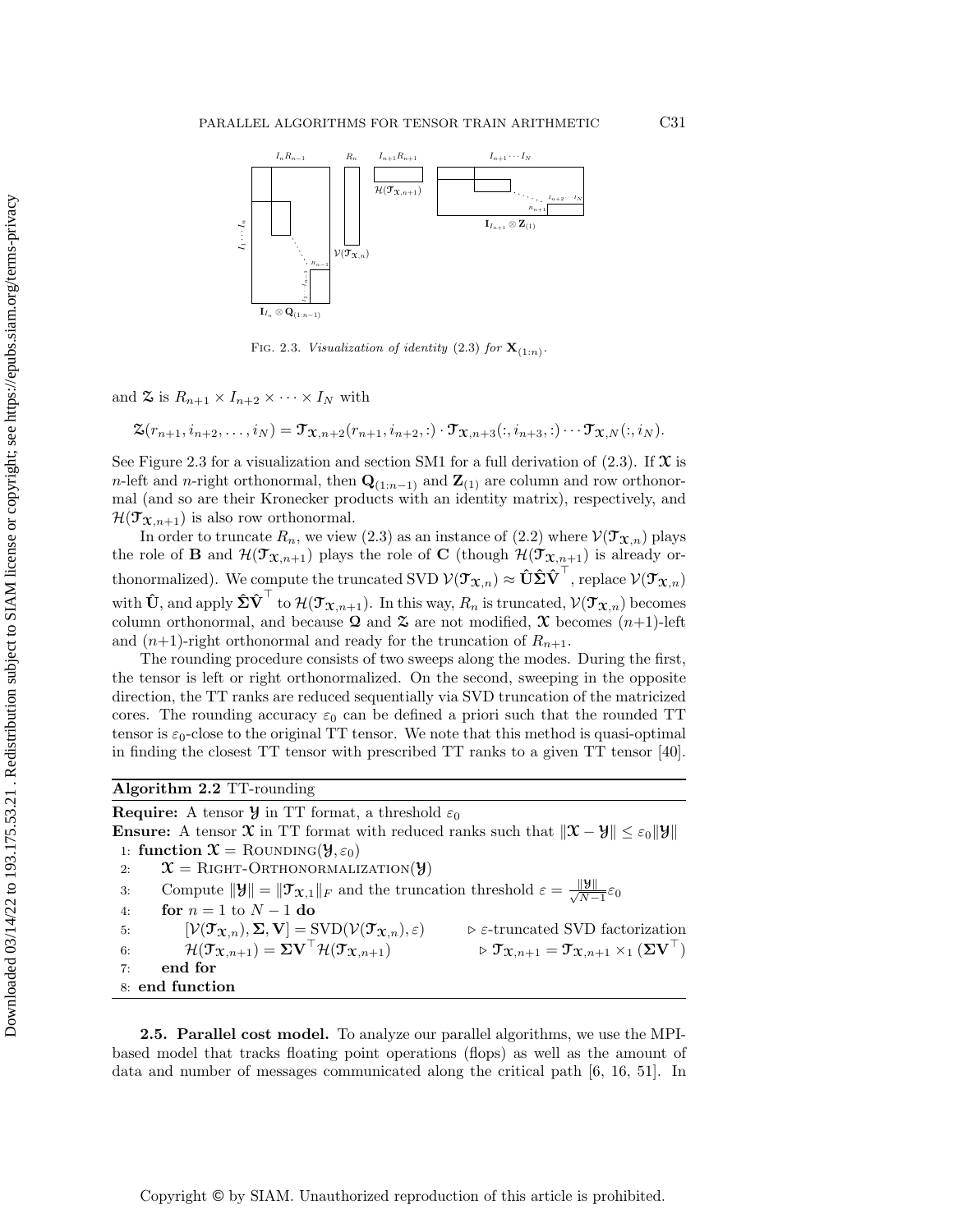this model, communication is performed via point-to-point messages, and the time is estimated as the sum of time spent in computation and communication along the critical path. In this way, processors can perform independent computations simultaneously and disjoint pairs of processors can communicate messages simultaneously. Each flop is assumed to cost  $\gamma$  units of time, and message of n words is assumed to cost  $\alpha + \beta n$  units, where  $\alpha$  is referred to as the per-message latency cost and  $\beta$ is the per-word bandwidth cost. Accumulating costs along the critical path ensures that computation and communication that depend on one another occur in sequence. The parallel time cost is thus estimated as  $\gamma \cdot \# \text{ flops} + \beta \cdot \# \text{ words} + \alpha \cdot \# \text{ messages.}$ Overlapping computation and communication is a useful optimization (and our implementation does so when possible), but the model ignores this possibility as it affects the overall running time by at most a constant. Algorithms for collective communications among groups of processors, such as AllReduce, have been optimized for this model (and within MPI implementations), and we use the previously established costs of collectives [\[16,](#page-26-11) [51\]](#page-28-12) in our analysis.

<span id="page-7-0"></span>3. Parallel algorithms for TT. In this section we detail the parallel algorithms for manipulating TT tensors that are distributed over multiple processors' memories. We describe our proposed data distribution of the core tensors in [sub](#page-7-1)[section 3.1,](#page-7-1) which is designed for efficient orthonormalization and truncation of TT tensors. In [subsection 3.2](#page-9-0) we show how to perform basic operations on TT tensors in this distribution such as addition, elementwise multiplication, and applying certain linear operators. Our proposed parallel orthonormalization and truncation routines are presented in [subsections 3.4](#page-14-0) and [3.5,](#page-15-0) respectively. Both of those routines rely on an existing communication-efficient parallel QR decomposition algorithm called Tall-Skinny QR (TSQR) [\[18\]](#page-26-9), which is given for completeness in [subsection 3.3.](#page-12-0) A summary of the costs of the parallel algorithms is presented in [Table 3.1.](#page-7-2)

TABLE  $3.1$ 

<span id="page-7-2"></span>Summary of computation and communication costs of parallel TT operations using P processors, assuming inputs are N-way tensors with identical dimensions  $I_n = I$  and ranks  $R_n = R$ . The computation cost of rounding assumes the original ranks are reduced in half; the constant can range from 3 to 13 depending on the reduced ranks.

| TT algorithm       | Computation                                                     | Comm. Data       | Comm. Msgs    |
|--------------------|-----------------------------------------------------------------|------------------|---------------|
| Summation          |                                                                 |                  |               |
| Hadamard           | NIR <sup>4</sup>                                                |                  |               |
| Inner Product      | $\begin{array}{c}\n\hline\nP \\ 4 \frac{NIR^3}{P}\n\end{array}$ | $O(NR^2)$        | $O(N \log P)$ |
| Norm               |                                                                 | $O(NR^2)$        | $O(N \log P)$ |
| Orthonormalization | $5\frac{NIR^3}{P}+O(NR^3\log P)$                                | $O(NR^2 \log P)$ | $O(N \log P)$ |
| Rounding           | $7\frac{NIR^3}{P}+O(NR^3\log P)$                                | $O(NR^2 \log P)$ | $O(N \log P)$ |

<span id="page-7-1"></span>3.1. Data distribution and layout. We are interested in the parallelization of TT operations with a large number of modes and where one or multiple mode sizes are very large compared to the TT ranks. This type of configuration arises in many applications such as parameter dependent PDEs [\[34\]](#page-27-2), stochastic PDEs [\[32\]](#page-27-1), and molecular simulations [\[46\]](#page-28-1). In case there exist TT cores with relatively small mode sizes, those can be stored redundantly on each processor. We note that our implementation can deal with both cases.

Algorithms for orthonormalization and rounding of TT tensors are sequential with respect to the mode; often computation can occur on only one mode at a time. In order to utilize all processors and maintain load balancing in a parallel environment,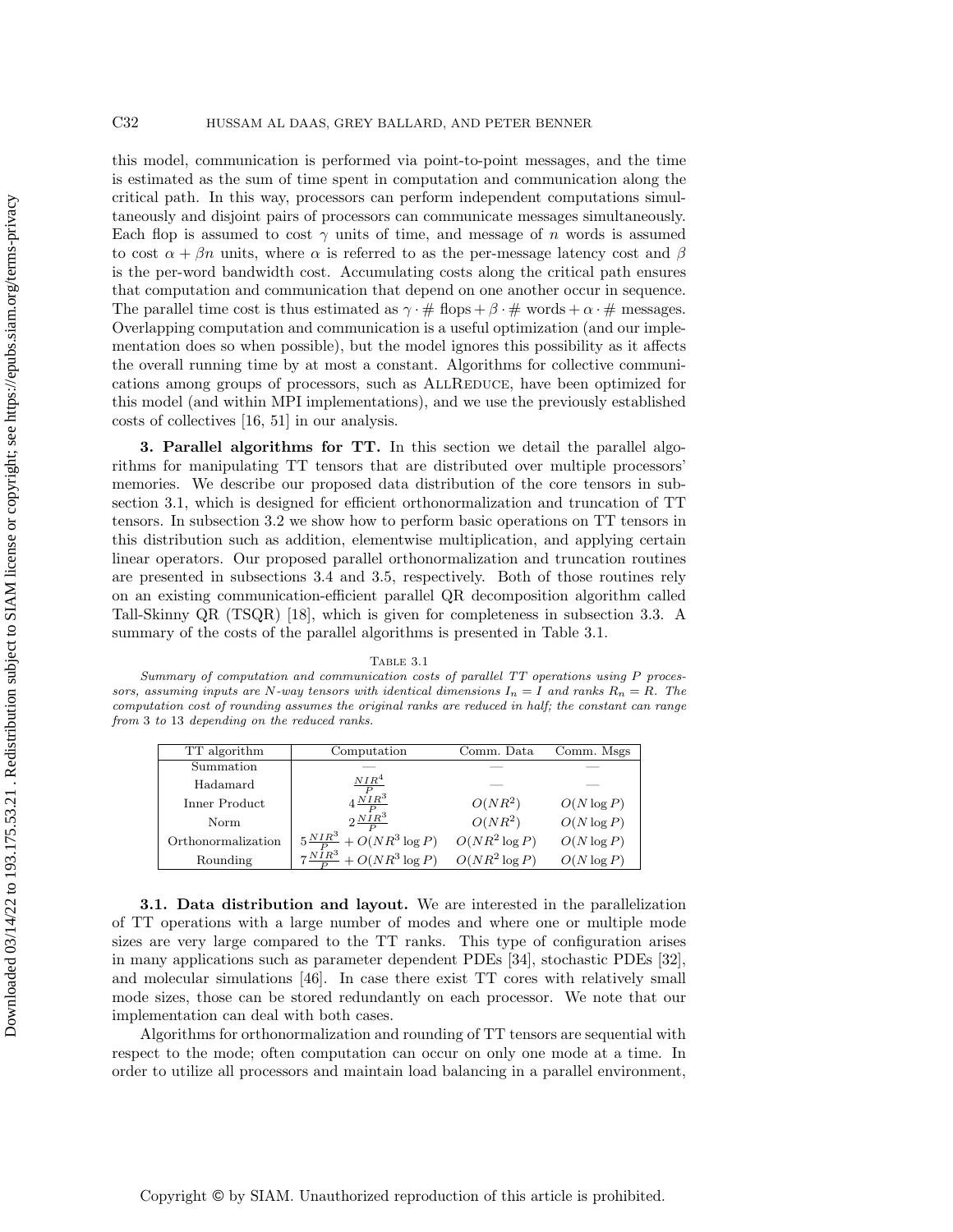

FIG. 3.1. One-dimensional  $(1D)$  distribution of a TT tensor across P processors with data owned by a particular processor highlighted in blue.

we choose to distribute each TT core over all processors, so that each processor owns a subtensor of each TT core. To ensure the computations on each core can be done in a communication-efficient way, we choose a 1D distribution for each core, where the mode corresponding to the original tensor is divided across processors. This corresponds to a Cartesian distribution of each  $R_{n-1} \times I_n \times R_n$  core over a  $1 \times P \times 1$ processor grid, or equivalently, a block row distribution of  $\mathcal{V}(\mathcal{T}_{\mathfrak{X},n})$  or a block column distribution of  $\mathcal{H}(\mathcal{T}_{\mathfrak{X},n})$  for  $n = 1, \ldots, N$ ; see [Figure 3.1.](#page-8-0) In this manner, each processor owns N local subtensors with dimensions  $\{R_{n-1} \times (I_n/P) \times R_n\}$ . The notation  $\mathfrak{T}_{\mathfrak{X},n}^{(p)}$  denotes the local subtensor of the *n*th core owned by processor p.

This distribution allows performing basic operations, such as addition and elementwise multiplication, on the TT representation locally; see [subsection 3.2.](#page-9-0) Furthermore, the bottleneck computations within orthonormalization and rounding are orthonormalization of vertical and horizontal unfoldings of TT cores. For communication optimality of these operations, the TSQR algorithm (see [subsection 3.3\)](#page-12-0) requires that both of these unfoldings are in 1D matrix distribution, which in turn requires that the TT core be distributed over a  $1 \times P \times 1$  processor grid. The distribution of a TT core in this way can also be seen as a generalization of the distribution of a vector in parallel iterative linear solvers [\[1,](#page-26-12) [26\]](#page-27-16). Indeed, if **A** is an  $I_n \times I_n$  sparse matrix distributed across processors as block row panels, the computation of  $\mathbf{AT}_{\mathbf{X},n}(k,:,l)$  can be done by using standard parallel sparse-matrix-vector multiplication routines. We note that a drawback of this distribution is that the available parallelism in each TT core computation is limited to the size of the tensor dimension. If the TT ranks are much larger than the tensor dimension, then alternative distributions, redistributions, and parallelizations should be considered.

<span id="page-8-0"></span>Downloaded 03/14/22 to 193.175.53.21 . Redistribution subject to SIAM license or copyright; see https://epubs.siam.org/terms-privacyDownloaded 03/14/22 to 193.175.53.21 . Redistribution subject to SIAM license or copyright; see https://epubs.siam.org/terms-privacy

Tensor entries are linearized in memory. Each local core tensor  $\mathfrak{T}_{\mathfrak{X},n}^{(p)}$  is  $R_{n-1} \times$  $(I_n/P) \times R_n$ , and we store it in the "vec-oriented" or "natural descending" order [\[8,](#page-26-6) [44\]](#page-28-10) in memory. For 3-way tensors, this means that mode-1 fibers (of length  $R_{n-1}$ ) are contiguous in memory, as this corresponds to the mode-1 modal unfolding. Additionally, the mode-3 slices (of size  $R_{n-1} \times (I_n/P)$ ) are also contiguous in memory and internally linearized in column-major order, as this corresponds to the more general (1:2) unfolding [\[42,](#page-28-11) [44\]](#page-28-10). In particular, these facts imply that both the vertical and horizontal unfoldings are column major in memory.

BLAS and LAPACK routines require either row- or column-major ordering (unit stride for one dimension and constant stride for the other), but this property of the vertical and horizontal unfoldings means that we can operate on them without any physical permutation of the tensor data. For example, we can perform operations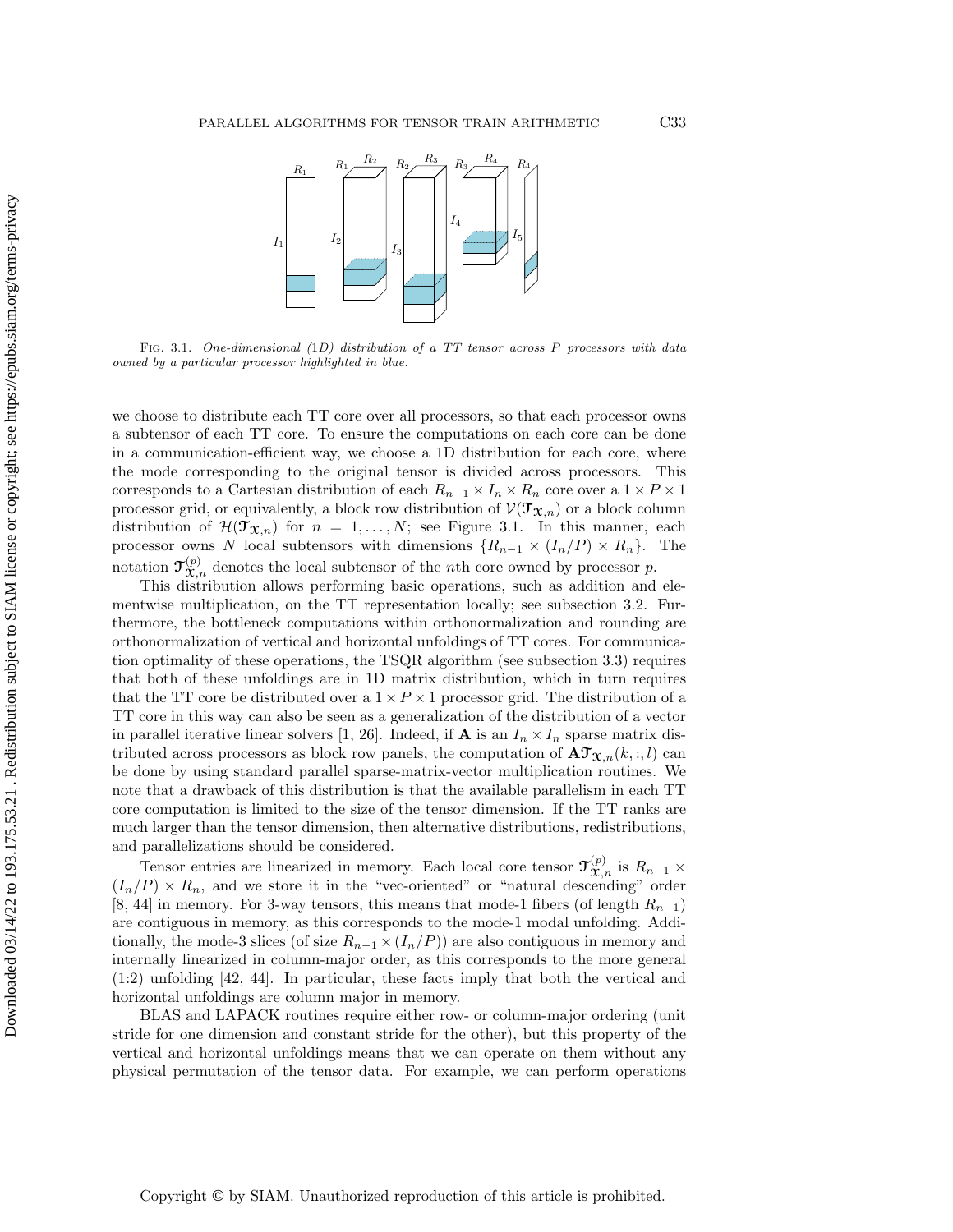such as QR factorization of  $\mathcal{V}(\mathcal{T}_{\mathfrak{X},n})$  and  $\mathcal{V}(\mathcal{T}_{\mathfrak{X},n})\mathbf{R}$ , where  $\mathbf{R} \in \mathbb{R}^{R_n \times R_n}$ , with a single LAPACK or BLAS call.

This choice of ordering comes at the expense of less convenient access to the mode-2 modal unfolding (of dimension  $(I_n/P) \times R_{n-1}R_n$ ), which is neither row nor column major in memory. This unfolding can be visualized in memory as a concatenation of  $R_n$  contiguous submatrices, each of dimension  $(I_n/P) \times R_{n-1}$  and each stored in rowmajor order [\[8\]](#page-26-6). In order to perform the mode-2 multiplication (tensor times matrix operation), as is necessary in the application of a spatial operator on the core, we must make a sequence of calls to the matrix-matrix multiplication BLAS subroutine. That is, we make  $R_n$  calls for multiplications of the same  $I_n \times I_n$  matrix with different  $I_n \times R_{n-1}$  matrices.

<span id="page-9-0"></span>3.2. Basic operations.

<span id="page-9-1"></span>**3.2.1. Summation.** To sum two tensors  $\mathfrak{X}$  and  $\mathfrak{Y}$ , we can write [\[41\]](#page-28-0)

$$
\mathfrak{X}(i_1,\ldots,i_N) = \mathfrak{X}(i_1,\ldots,i_N) + \mathfrak{Y}(i_1,\ldots,i_N)
$$
\n
$$
= \mathfrak{Y}_{\mathfrak{X},1}(i_1,:)\cdots\mathfrak{Y}_{\mathfrak{X},N}(:,i_N) + \mathfrak{Y}_{\mathfrak{Y},1}(i_1,:)\cdots\mathfrak{Y}_{\mathfrak{Y},N}(:,i_N)
$$
\n
$$
= (\mathfrak{Y}_{\mathfrak{X},1}(i_1,:)\quad\mathfrak{Y}_{\mathfrak{Y},1}(i_1,:))\begin{pmatrix} \mathfrak{T}_{\mathfrak{X},2}(:,i_2,:) \\ & \mathfrak{T}_{\mathfrak{Y},2}(:,i_2,:) \end{pmatrix}
$$
\n
$$
\cdots \begin{pmatrix} \mathfrak{T}_{\mathfrak{X},N-1}(:,i_{N-1},:) \\ & \mathfrak{T}_{\mathfrak{Y},N-1}(:,i_{N-1},:) \end{pmatrix} \begin{pmatrix} \mathfrak{T}_{\mathfrak{X},N}(:,i_N) \\ \mathfrak{T}_{\mathfrak{Y},N}(:,i_N) \end{pmatrix}
$$

Thus, the TT representation of  $\mathcal{Z} = \mathcal{X} + \mathcal{Y}$  is given by the following slicewise formula:

.

$$
\mathfrak{T}_{\mathfrak{Z},n}(:,i_n,:)=\begin{pmatrix} \mathfrak{T}_{\mathfrak{X},n}(:,i_n,:) & \\ & \mathfrak{T}_{\mathfrak{Y},n}(:,i_n,:) \end{pmatrix}
$$

for  $2 \leq n \leq N-1$ , and  $1 \leq i_n \leq I_n$ . We also have  $\mathfrak{T}_{\mathfrak{D},1} = (\mathfrak{T}_{\mathfrak{X},1} \quad \mathfrak{T}_{\mathfrak{Y},1})$  and

$$
\mathfrak{T}_{\mathfrak{Z},N}=\begin{pmatrix} \mathfrak{T}_{\mathfrak{X},N} \\ \mathfrak{T}_{\mathfrak{Y},N} \end{pmatrix}.
$$

Note that the TT ranks of this representation of  $\mathfrak{S}$  are the sums of the TT ranks of  $\mathfrak{X}$  and  $\mathfrak{Y}$ .

Given the 1D data distribution of each core described in [subsection 3.1,](#page-7-1) the summation operation can be performed locally with no interprocessor communication. That is, because  $\mathfrak{X}, \mathfrak{Y},$  and  $\mathfrak{X}$  have identical dimensions, they will have identical distributions, and each slice of a core tensor of  $\mathfrak{S}$  will be owned by the processor that owns the corresponding slices of cores of  $\mathfrak X$  and  $\mathfrak Y$ .

3.2.2. Hadamard product. To compute the Hadamard (elementwise) product of two tensors  $\mathfrak X$  and  $\mathfrak Y$ , we can write [\[41\]](#page-28-0)

$$
\mathfrak{X}(i_1,\ldots,i_N) = \mathfrak{X}(i_1,\ldots,i_N) \cdot \mathfrak{Y}(i_1,\ldots,i_N)
$$
\n
$$
= (\mathfrak{Y}_{\mathfrak{X},1}(i_1,:)\cdots \mathfrak{Y}_{\mathfrak{X},N}(:,i_N)) \cdot (\mathfrak{Y}_{\mathfrak{Y},1}(i_1,:)\cdots \mathfrak{Y}_{\mathfrak{Y},N}(:,i_N))
$$
\n
$$
= (\mathfrak{Y}_{\mathfrak{X},1}(i_1,:)\cdots \mathfrak{Y}_{\mathfrak{X},N}(:,i_N)) \otimes (\mathfrak{Y}_{\mathfrak{Y},1}(i_1,:)\cdots \mathfrak{Y}_{\mathfrak{Y},N}(:,i_N))
$$
\n
$$
= (\mathfrak{Y}_{\mathfrak{X},1}(i_1,:)\otimes \mathfrak{Y}_{\mathfrak{Y},1}(i_1,:))\cdots (\mathfrak{Y}_{\mathfrak{X},N}(:,i_N)\otimes \mathfrak{Y}_{\mathfrak{Y},N}(:,i_N)).
$$

Thus, the TT representation of  $\mathcal{Z} = \mathcal{X} * \mathcal{Y}$  is given by the following slicewise formula:  $\mathfrak{T}_{\mathfrak{X},n}(:,i_n,:)=\mathfrak{T}_{\mathfrak{X},n}(:,i_n,:)\otimes \mathfrak{T}_{\mathfrak{Y},n}(:,i_n,:)$  for  $1\leq n\leq N$  and  $1\leq i_n\leq I_n$ . Here, the TT ranks of the representation of  $\mathfrak{S}$  are the products of the TT ranks of  $\mathfrak{X}$  and  $\mathcal{Y}$ .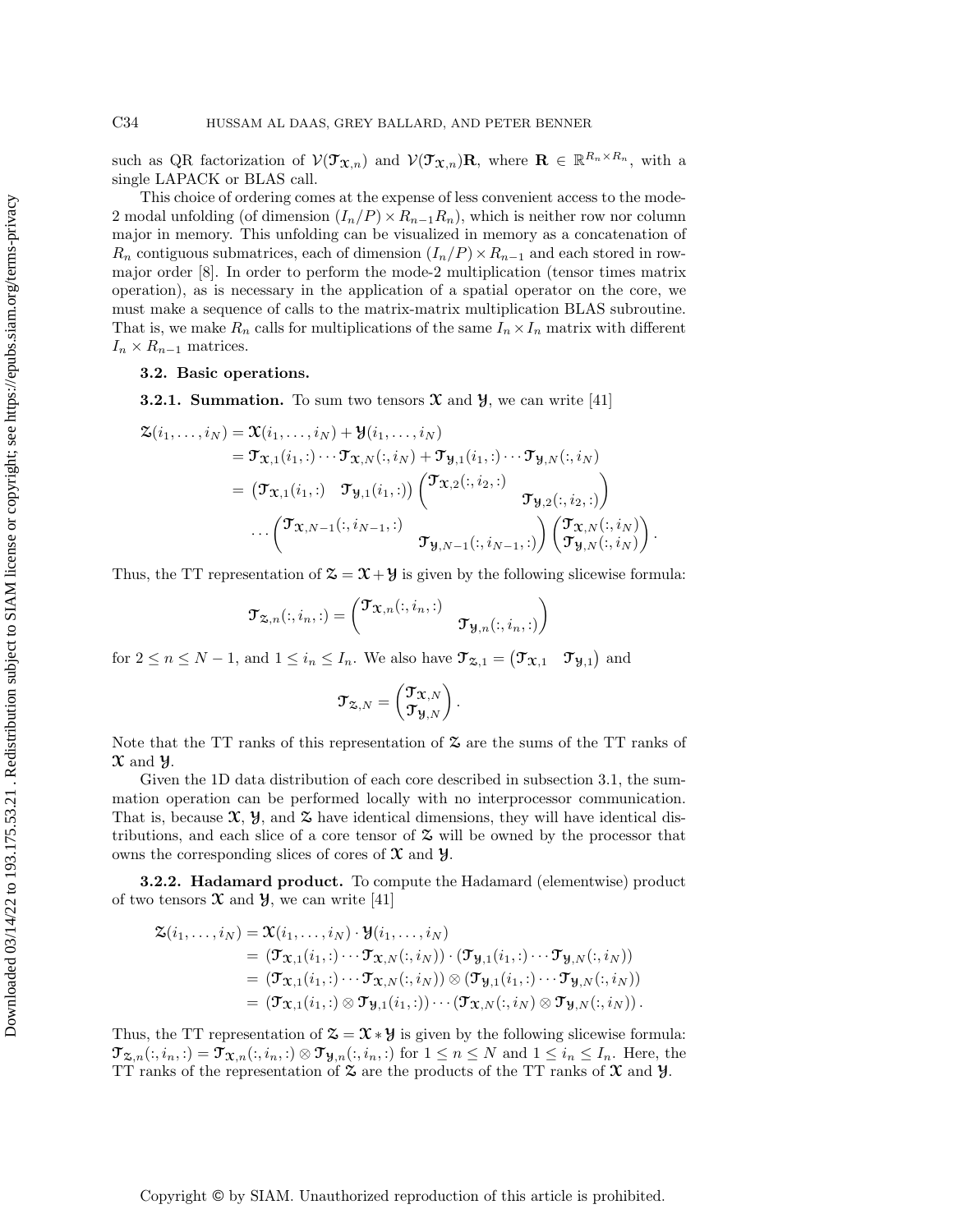Again, given the 1D data distribution of each core and the fact that each core is computed slicewise, the Hadamard product can be performed locally with no interprocessor communication. We note that because of the extra expense of the Hadamard product (due to computing explicit Kronecker products of slices), it is likely advantageous to maintain Hadamard products in implicit form for later operations such as rounding. While we do not pursue this approach further in this work, the combination of Hadamard products and recompression has been shown to be effective for Tucker tensors, but it requires randomization in the truncation operations [\[33\]](#page-27-17).

<span id="page-10-1"></span>**3.2.3.** Inner product. To compute the inner product of two tensors  $\mathfrak{X}$  and  $\mathfrak{Y}$ , using similar identities as for the Hadamard product, we can write [\[41\]](#page-28-0)

$$
\langle \mathfrak{X}, \mathfrak{Y} \rangle = \sum_{i_1, \dots, i_N} \mathfrak{X}(i_1, \dots, i_N) \cdot \mathfrak{Y}(i_1, \dots, i_N)
$$
  
\n
$$
= \sum_{i_1, \dots, i_N} (\mathfrak{T}_{\mathfrak{X},1}(i_1, :) \otimes \mathfrak{T}_{\mathfrak{Y},1}(i_1, :)) \cdots (\mathfrak{T}_{\mathfrak{X},N}(:, i_N) \otimes \mathfrak{T}_{\mathfrak{Y},N}(:, i_N))
$$
  
\n
$$
= \sum_{i_1} (\mathfrak{T}_{\mathfrak{X},1}(i_1, :) \otimes \mathfrak{T}_{\mathfrak{Y},1}(i_1, :)) \sum_{i_2} (\mathfrak{T}_{\mathfrak{X},2}(:, i_2, :) \otimes \mathfrak{T}_{\mathfrak{Y},2}(:, i_2, :))
$$
  
\n
$$
\cdots \sum_{i_N} (\mathfrak{T}_{\mathfrak{X},N}(:, i_N) \otimes \mathfrak{T}_{\mathfrak{Y},N}(:, i_N)).
$$

This expression can be evaluated efficiently by a sequence of structured matrix-vector products that avoid forming Kronecker products of matrices, and these matrix-vector products are cast as matrix-matrix multiplications.

To see how, we assume that the TT ranks of  $\mathfrak X$  and  $\mathcal Y$  are  $\{R_n^{\mathfrak X}\}$  and  $\{R_n^{\mathcal Y}\}$ , respectively. First, we explicitly construct the row vector

$$
\mathbf{w}_1 = \sum_{i_1} \mathbf{\mathcal{T}}_{\mathbf{\mathcal{X}},1}(i_1,:) \otimes \mathbf{\mathcal{T}}_{\mathbf{\mathcal{Y}},1}(i_1,:),
$$

which has dimension  $R_1^{\mathfrak{X}} \cdot R_1^{\mathfrak{Y}}$ . Note that  $\mathbf{w}_1$  is the vectorization of the matrix  $V(\mathfrak{I}_{\mathfrak{Y},1})^{\top}V(\mathfrak{I}_{\mathfrak{X},1})$ . Then we distribute  $\mathbf{w}_1$  to all terms within the next summation to compute  $w_2$  using

$$
\mathbf{w}_2 = \sum_{i_2} \mathbf{w}_1 \left( \mathbf{\mathcal{T}}_{\mathbf{\mathcal{X}},2}(:,i_2,:) \otimes \mathbf{\mathcal{T}}_{\mathbf{\mathcal{Y}},2}(:,i_2,:) \right),
$$

with each term in the summation evaluated via vec  $(\mathcal{T}_{\mathcal{Y},2}(:,i_2,:)^{\top} \mathbf{W}_1 \mathcal{T}_{\mathcal{X},2}(:,i_2,:)),$ where  $\mathbf{W}_1$  is a reshaping of the vector  $\mathbf{w}_1$  into a  $R_1^{\mathcal{Y}} \times R_1^{\mathcal{X}}$  matrix and vec is a rowwise vectorization operator. We note that  $\mathcal{T}_{\mathfrak{X},2}(:,i_2,:)$  is  $R_1^{\mathfrak{X}} \times R_2^{\mathfrak{X}}$ , and  $\mathcal{T}_{\mathfrak{Y},2}(:,i_2,:)$ is  $R_1^{\mathcal{Y}} \times R_2^{\mathcal{Y}}$ , and  $\mathbf{w}_2$  therefore has dimension  $R_2^{\mathcal{X}} \cdot R_2^{\mathcal{Y}}$ . This process is repeated with

<span id="page-10-0"></span>(3.1) 
$$
\mathbf{W}_n = \sum_{i_n} \mathbf{\mathcal{T}}_{\mathcal{Y},n}(:,i_n,:)^{\top} \mathbf{W}_{n-1} \mathbf{\mathcal{T}}_{\mathcal{X},n}(:,i_n,:),
$$

until the last core, when we compute the inner product as  $\langle \mathfrak{X}, \mathcal{Y} \rangle = \sum_{i_N} \mathfrak{I}_{\mathcal{Y},N}$ .  $(i_N)$ <sup>T</sup> **W**<sub>N-1</sub>  $\mathbf{\mathcal{T}}_{\mathbf{X},N}(:, i_N)$ , where **W**<sub>N-1</sub> is an  $R_{N-1}^{\mathbf{\mathcal{Y}}}\times R_{N-1}^{\mathbf{\mathcal{X}}}$  matrix.

If all the tensor dimensions are the same and all TT ranks are the same, i.e.,  $I = I_1 = \cdots = I_N$  and  $R = R_1^{\mathfrak{X}} = R_1^{\mathfrak{Y}} = \cdots = R_{N-1}^{\mathfrak{X}} = R_{N-1}^{\mathfrak{Y}}$ , the computational complexity is approximately  $4NIR^3$ .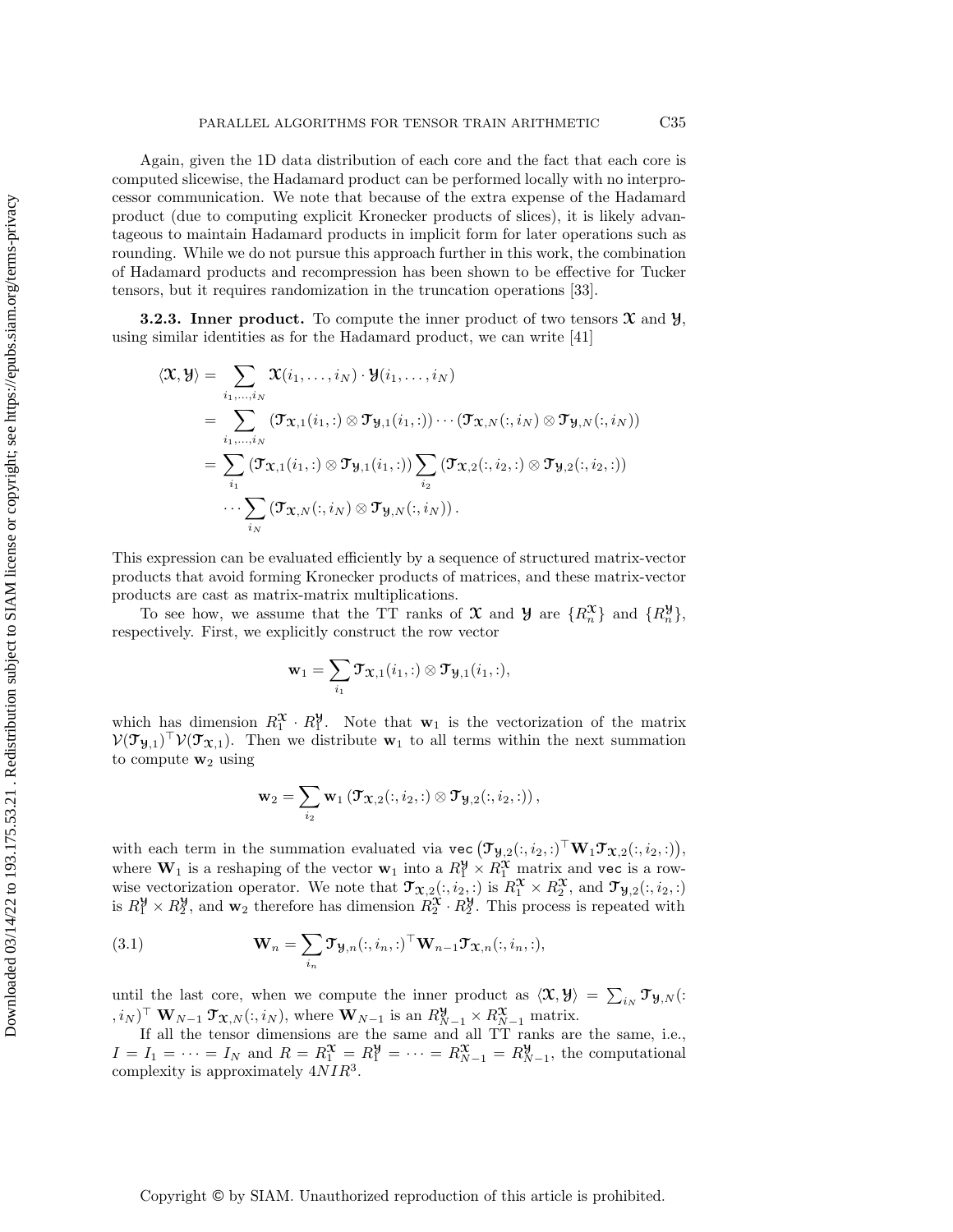Evaluating [\(3.1\)](#page-10-0) directly can exploit the efficiency of dense matrix multiplication, but it requires many calls to the BLAS subroutine. With some extra temporary memory, we can reduce the number of BLAS calls to 2, performing the same overall number of flops. Let  $\mathfrak{X}$  be defined such that  $\mathcal{H}(\mathfrak{T}_{\mathfrak{X},n}) = \mathbf{W}_{n-1}\mathcal{H}(\mathfrak{T}_{\mathfrak{X},n})$ , or the mode-1 multiplication between the core and the matrix, for  $n = 1, ..., N$  (with  $W_0 = 1$ ). Then, we have  $\mathbf{W}_n$  as a contraction of modes 1 and 2 between cores of  $\mathcal{Y}$  and  $\mathcal{Z}$ , or

$$
\mathbf{W}_n = \mathcal{V}(\mathbf{T}_{\mathcal{Y},n})^\top \mathcal{V}(\mathbf{T}_{\mathcal{Z},n}) \quad \text{for} \ \ n = 1,\ldots,N.
$$

Each of these two multiplications requires a single BLAS call because horizontal and vertical unfoldings are column major in memory. We note the final contraction in mode N is a dot product instead of a matrix multiplication.

When the input TT tensors are distributed across processors as described in [subsection 3.1,](#page-7-1) we can compute the inner product using this technique. Each term in the summation of [\(3.1\),](#page-10-0) which involves corresponding slices of the input tensors, is evaluated by a single processor as long as the matrix  $\mathbf{W}_n$  is available on each processor. Thus, the computation can be load balanced across processors as long as the distribution is load balanced, and each processor can apply the optimization to reduce BLAS calls independently. We perform an ALLREDUCE collective operation to compute the summation for each mode. With constant tensor dimensions and TT ranks, the computational cost is approximately  $4NIR^3/P$  and the communication cost is  $\beta \cdot O(NR^2) + \alpha \cdot O(N \log P)$ .

<span id="page-11-0"></span>3.2.4. Norms. To compute the norm of a tensor in TT format, we consider two approaches. The first approach is to use the inner product algorithm described in [subsection 3.2.3](#page-10-1) and the identity  $\|\mathbf{\mathcal{X}}\|^2 = \langle \mathbf{\mathcal{X}}, \mathbf{\mathcal{X}} \rangle$ . We note that in this case, the matrices  $\{W_n\}$  are symmetric and positive semidefinite (SPSD) (see [\(3.1\)\)](#page-10-0), and the structured matrix-vector products can exploit this property to save roughly half the computation. Since  $W_n$  is SPSD, it admits a triangular factorization given by pivoted Cholesky (or LDL):  $\mathbf{W}_n = \mathbf{P}_n \mathbf{L}_n \mathbf{L}_n^\top \mathbf{P}_n^\top$ . Thus, the matrix  $\mathbf{W}_n$  is computed as  $\mathbf{W}_n = \mathcal{V}(\mathcal{T}_{\mathbf{\Sigma},n})^\top \mathcal{V}(\mathcal{T}_{\mathbf{\Sigma},n})$ , where  $\mathcal{H}(\mathcal{T}_{\mathbf{\Sigma},n}) = \mathbf{L}_{n-1}^\top (\mathbf{P}_{n-1}^\top \mathcal{H}(\mathcal{T}_{\mathbf{\mathbf{X}},n}))$ . The triangular multiplication to compute the *n*th core of  $\mathfrak{S}$  and the symmetric multiplication to compute  $\mathbf{W}_n$  each require half the flops of a normal matrix multiplication, so the overall computational complexity of this approach is  $2NIR^3$ . It is parallelized similarly to the general inner product.

The second approach is to first right- or left-orthonormalize the tensor using [Algorithm 2.1,](#page-5-0) and then the norm of the tensor is given by  $\|\mathcal{T}_{\mathfrak{X},1}\|_F$  or  $\|\mathcal{T}_{\mathfrak{X},N}\|_F$  as shown in [subsection 2.3.](#page-3-1) This approach can be more accurate than the first one when computing small norms, as the first approach can suffer from cancellation error. When the TT tensor is distributed, the orthonormalization procedure is more complicated than computing inner products; we describe the parallel algorithm in [subsection 3.4.](#page-14-0)

**3.2.5. Matrix-vector multiplication.** In order to build Krylov-like iterative methods to solve linear systems with solutions in TT-format, we must also be able to apply a matrix operator to a vector in TT-format. We will consider a restricted set of matrix operators: sums of Kronecker products of sparse matrices [\[12,](#page-26-13) [32,](#page-27-1) [34,](#page-27-2) [53\]](#page-28-13).

Each term in the sum can be seen as a generalization of a rank-one tensor to the operator case. We use the notation

$$
\mathbf{A}=\mathbf{A}_1\otimes\cdots\otimes\mathbf{A}_N
$$

to denote a single Kronecker product of matrices, where the dimensions of  $A_n$  are  $I_n \times I_n$ , conforming to the dimensions of  $\mathfrak X$  in TT-format. In this case, we can compute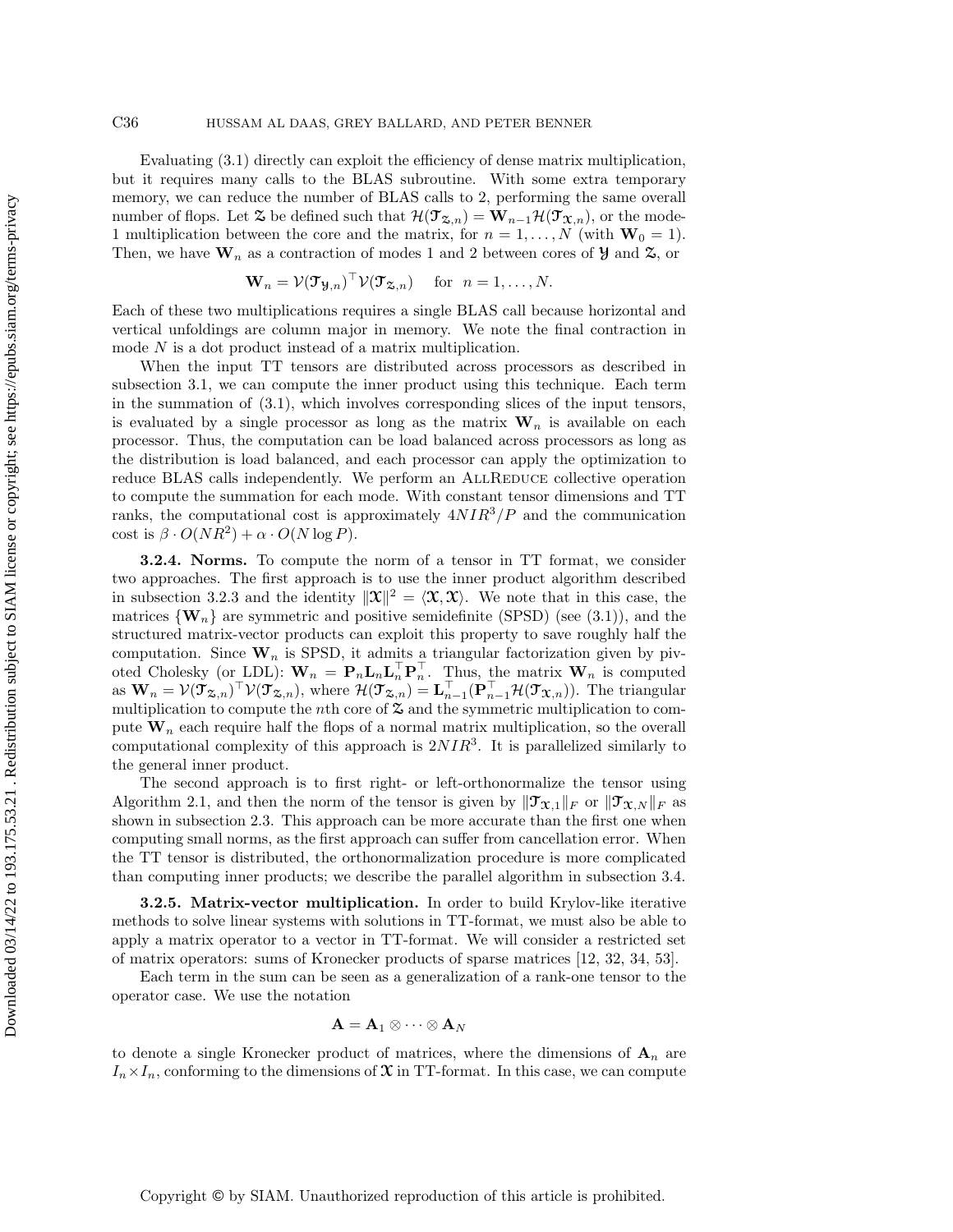the matrix-vector multiplication  $\text{vec}(\mathbf{Y}) = \mathbf{A} \cdot \text{vec}(\mathbf{X})$ , where

$$
\mathbf{Y}(i_1,\ldots,i_N) = \sum_{j_1,\ldots,j_N} \mathbf{A}_1(i_1,j_1)\cdots\mathbf{A}_N(i_N,j_N) \cdot \mathbf{X}(j_1,\ldots,j_N)
$$
  
\n
$$
= \sum_{j_1,\ldots,j_N} \mathbf{A}_1(i_1,j_1)\cdots\mathbf{A}_N(i_N,j_N) \cdot \mathbf{T}_{\mathbf{X},1}(j_1,:) \cdots \mathbf{T}_{\mathbf{X},N}(:,j_N)
$$
  
\n
$$
= \sum_{j_1} \mathbf{A}_1(i_1,j_1) \mathbf{T}_{\mathbf{X},1}(j_1,:) \cdots \sum_{j_N} \mathbf{A}_N(i_N,j_N) \mathbf{T}_{\mathbf{X},N}(:,j_N)
$$
  
\n
$$
= \mathbf{T}_{\mathbf{Y},1}(i_1,:)\cdots \mathbf{T}_{\mathbf{Y},N}(:,i_N)
$$

with  $\mathfrak{T}_{\mathcal{Y},1} = \mathbf{A}_1 \mathfrak{T}_{\mathfrak{X},1}$ ,  $\mathfrak{T}_{\mathcal{Y},n} = \mathfrak{T}_{\mathfrak{X},n} \times_2 \mathbf{A}_n$  for  $1 < n < N$ , and  $\mathfrak{T}_{\mathcal{Y},N} = \mathfrak{T}_{\mathfrak{X},N} \mathbf{A}_N^{\top}$ . Here the notation  $x_2$  refers to the mode-2 tensor-matrix product, defined so that

$$
\mathfrak{T}_{\mathfrak{Y},n}(r_{n-1},:,r_n)=\mathbf{A}_n\mathfrak{T}_{\mathfrak{X},n}(r_{n-1},:,r_n)
$$

for  $1 < n < N$ ,  $1 \le r_{n-1} \le R_{n-1}$ , and  $1 \le r_n \le R_n$ .

Thus, applying a Kronecker product of matrices to a vector in TT-format maintains the TT-format with the same ranks, and operations on cores can be performed independently. In order to apply an operator that is a sum of multiple Kronecker products of matrices, we can apply each term separately and use the summation procedure described in [subsection 3.2.1](#page-9-1) along with TT-rounding to control rank growth. We note that it is possible to apply more general forms of tensorized operators to vectors in TT-format [\[41\]](#page-28-0), but we do not consider them here.

When the vector in TT-format is distributed as described in [subsection 3.1,](#page-7-1) we must perform the mode-2 tensor-matrix product using a parallel algorithm. We can view the mode-2 tensor-matrix product as applying the matrix to the mode-2 unfolding of the tensor core  $\mathfrak{T}_{\mathfrak{X},n}$  (often denoted with subscript (2) [\[30\]](#page-27-3)), which has dimensions  $I_n \times R_{n-1}R_n$ . We observe that the parallel distribution of the mode-2 unfolding of  $\mathfrak{T}_{\mathfrak{X},n}$  is 1D row-distributed: each processor owns a subset of the rows of the matrix (corresponding to slices of the core tensor). Thus, the application of  $\mathbf{A}_n$  to this unfolding has the same algorithmic structure as the sparse-matrix-timesmultiple-vectors operation (SpMM) where all vectors have the same parallel distribution. Assuming the matrix  $\mathbf{A}_n$  is sparse and also row-distributed, as is common in libraries such as PETSc [\[5\]](#page-26-14) and Trilinos [\[24\]](#page-27-18), the parallel algorithm involves communication of input tensor core slices among processors, where the communication pattern is determined by  $\mathbf{A}_n$  and its distribution. We do not explore experimental results for such matrix-vector multiplications in this paper, as the performance depends heavily on the application and sparsity structure of the operator matrices.

<span id="page-12-0"></span>3.3. TSQR. As is evident in [Algorithms 2.1](#page-5-0) and [2.2,](#page-6-0) the QR factorization of tall-skinny matrices is a key subroutine in TT rounding. To compute the QR factorizations within the TT orthonormalization and TT rounding procedures in parallel, we use the Tall-Skinny QR algorithm [\[18\]](#page-26-9), which is designed (and communication efficient) for matrices with many more rows than columns. For completeness, we present the TSQR subroutine as [Algorithm 3.1,](#page-14-1) which corresponds to [\[7,](#page-26-15) Alg. 7], and the TSQR-Apply-Q subroutine as [Algorithm 3.2.](#page-15-1) While TSQR is strictly a matrix algorithm, it is fundamental to the TT algorithms and analysis of [subsections 3.4](#page-14-0) and [3.5,](#page-15-0) so we present it separately in this subsection. The subroutines assume a power-of-two number of processors to simplify the pseudocode; see [section SM2](#page-2-0) for the generalizations to any number of processors.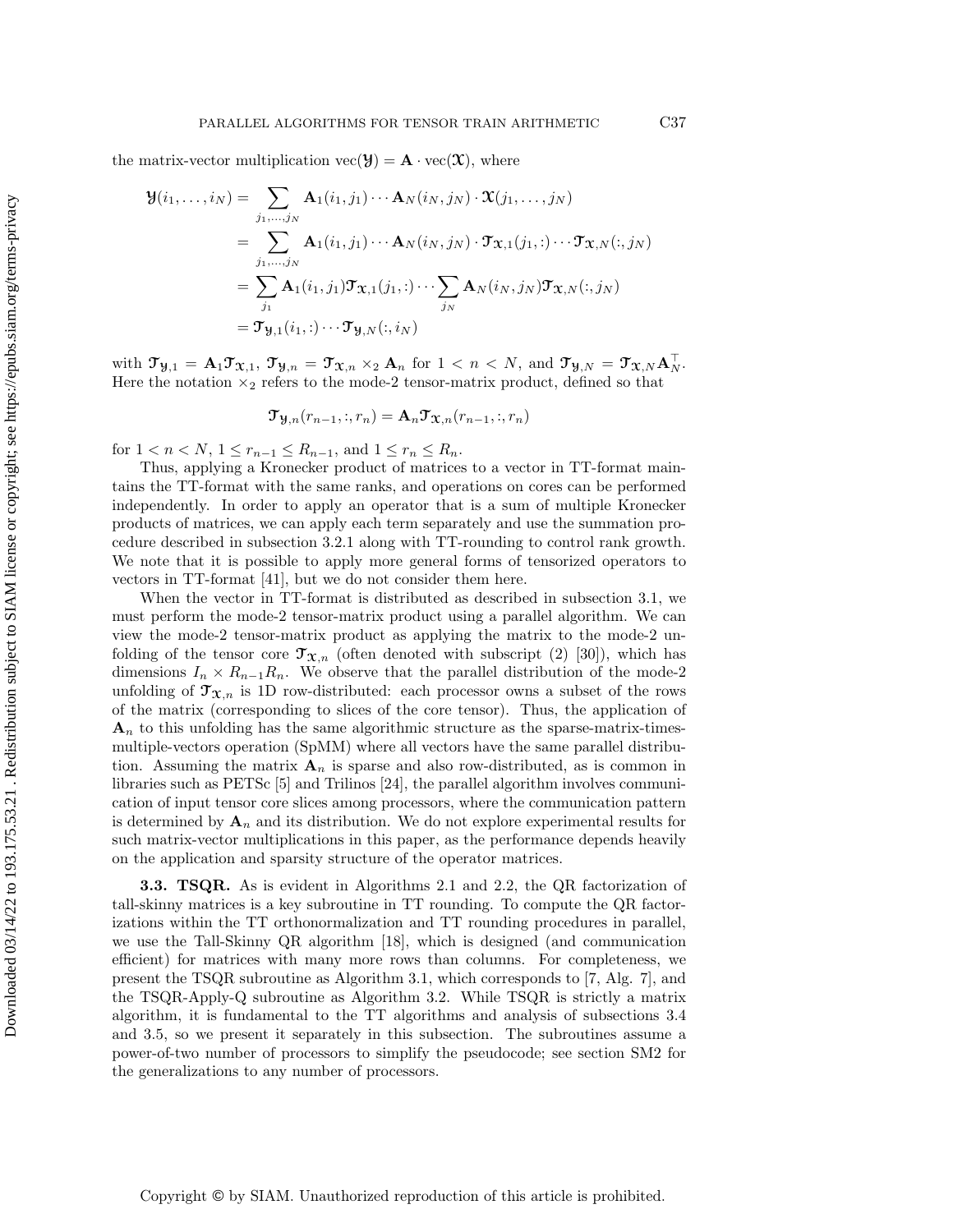For a tall-skinny matrix that is 1D row-distributed over processors (as is the case for the vertical unfolding and the transpose of the horizontal unfolding), the parallel Householder QR algorithm requires synchronizations for each column of the matrix (to compute and apply each Householder vector). Furthermore, the local computation of Householder QR is nearly always memory-bandwidth bound in the form of BLAS-2 subroutines (matrix-vector operations). The idea of the TSQR algorithm is that the entire factorization can be computed using a single reduction across processors, and each local computation becomes a smaller QR factorization. That is, while parallel Householder QR has latency cost of  $O(b)$  for a matrix with b columns, TSQR has latency cost  $O(\log P)$  (see [subsection 3.3.1\)](#page-13-0). The superior performance of TSQR over Householder QR has been demonstrated on both distributed-memory and sharedmemory platforms [\[2,](#page-26-16) [7,](#page-26-15) [17,](#page-26-17) [38\]](#page-27-19).

The price of TSQR is that the implicit representation of the orthonormal factor is more complicated than a single set of Householder vectors, and that the representation depends on the structure of the reduction tree. We can maintain and apply the orthonormal factor in this implicit form as long as the parallel algorithm for applying it uses a consistent tree structure. We note that we employ the "butterfly" variant of TSQR, which corresponds to an AllReduce-like collective operation such that at the end of the algorithm the triangular factor  $\bf{R}$  is owned by all processors redundantly. At each of the  $log P$  steps, each processor determines a different partner processor with which to exchange data. Another variant uses a binomial tree, corresponding to a reduce-like collective with the triangular factor owned by a single processor. In the context of TT, the key advantage of the butterfly over the binomial variant is the reduction in communication when the implicit orthogonal factor is applied to another matrix, as we describe in [subsection 3.3.2.](#page-13-1) We compare performance of these two variants in [subsection 4.3.1.](#page-20-0)

<span id="page-13-0"></span>3.3.1. Factorization. TSQR [\(Algorithm 3.1\)](#page-14-1) has two phases: local submatrix orthonormalization (line [3\)](#page-14-2) and parallel reduction of remaining triangular factors (line [4](#page-14-3) through line [12\)](#page-14-4). The cost of the TSQR is as follows:

<span id="page-13-2"></span>(3.2) 
$$
\gamma \cdot \left(2 \frac{mb^2}{P} + O(b^3 \log P)\right) + \beta \cdot O(b^2 \log P) + \alpha \cdot O(\log P),
$$

where m is the number of rows and b is the number of columns [\[18\]](#page-26-9). The leading order flop cost is the QR of the local  $(m/P) \times b$  submatrix (line [3\)](#page-14-2), the leaf of the TSQR tree. The communication costs come from the TSQR tree, which has height  $O(\log P)$ .

<span id="page-13-1"></span>**3.3.2.** Applying and forming  $Q$ . The structure of the TSQR-Apply-Q algorithm [\(Algorithm 3.2\)](#page-15-1) matches that of TSQR, but in reverse order (because the TSQR algorithm corresponds to applying  $Q^{\top}$ ). Thus, the root of the tree is applied first and the leaves last. However, by using a butterfly tree the communication cost of the TSQR-Apply-Q algorithm [\(Algorithm 3.2\)](#page-15-1) is 0 if the number of processors is a power of 2 and  $\beta \cdot bc + \alpha$  otherwise (the cost of one message; see [section SM2\)](#page-2-0). The cost of TSQR-Apply-Q is then

<span id="page-13-3"></span>(3.3) 
$$
\gamma \cdot \left(4 \frac{mbc}{P} + O(b^2 c \log P)\right) + \beta \cdot bc + \alpha,
$$

where the additional parameter  $c$  is the number of columns of  $C$ . The leading order flop cost is the application of the local  $Q$  matrix at the leaf of the TSQR tree (line [12\)](#page-15-2).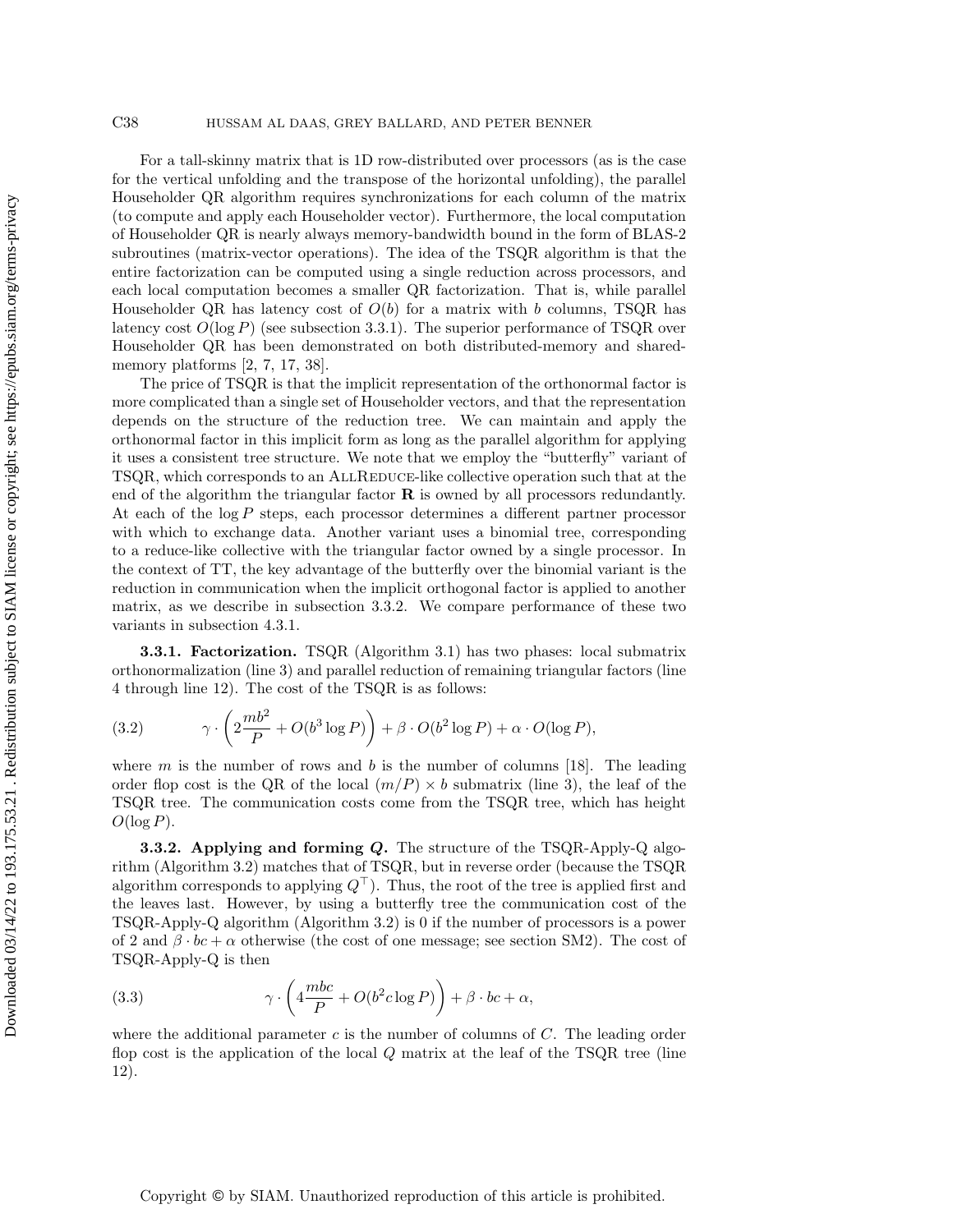<span id="page-14-1"></span>Algorithm 3.1 Parallel Butterfly TSQR

<span id="page-14-3"></span><span id="page-14-2"></span>**Require:** A is an  $m \times b$  matrix 1D-distributed so that proc p owns row block  $\mathbf{A}^{(p)}$ Require: Number of procs is power of two; see Algorithm SM2.1 for general case **Ensure:**  $A = QR$  with R owned by all procs and Q represented by  ${Y_{\ell}^{(p)}}$  $\ell^{(p)}$ } with  $\operatorname{redundancy}\,\mathbf{Y}_{\ell}^{(p)}=\mathbf{Y}_{\ell}^{(q)}$  $\ell^{(q)}$  for  $p \equiv q \mod 2^{\ell}$  and  $\ell < \log P$ 1: function  $[\{ {\bf Y}_{\ell}^{(p)} \}$  $\binom{p}{\ell}, \mathbf{R}$  = PAR-TSQR( $\mathbf{A}^{(p)}$ ) 2:  $p = \text{MYPROCID}()$ 3:  $\mathbf{Y}_{\text{log}}^{(p)}$  $\small \begin{aligned} \mathbf{R}^{(p)}_{\log P}, \mathbf{\bar{R}}^{(p)}_{\log P}] = \operatorname{Local-QR}(\mathbf{A}^{(p)}) \end{aligned}$ ) ▷ Leaf node QR 4: for  $\ell = \log P - 1$  down to 0 do 5:  $j = 2^{\ell+1} \lfloor \frac{p}{2^{\ell+1}} \rfloor$  $\frac{p}{2^{\ell+1}} \rfloor + \left( (p+2^{\ell}) \mod 2^{\ell+1} \right)$ ▷ Determine partner 6: Send  $\bar{\mathbf{R}}_{\ell+1}^{(p)}$  to and receive  $\bar{\mathbf{R}}_{\ell+1}^{(j)}$  from proc j  $\triangleright$  Communication  $7:$  if  $p < j$  then 8:  $\qquad \qquad [\mathbf{Y}_{\ell}^{(p)}]$  $_{\ell}^{(p)},\mathbf{\bar{R}}_{\ell}^{(p)}$  $\mathbf{Q}^{(p)}_{\ell}]=\operatorname{Local-QR}\left(\begin{matrix} \mathbf{\bar{R}}^{(p)}_{\ell+1} \ \mathbf{\bar{n}}^{(p)}_{\ell+1} \end{matrix}\right)$  $\mathbf{\bar{R}}_{\ell+1}^{(j)}$  $\begin{pmatrix} (p) \\ \ell +1 \\ (\ell +1) \\ \ell +1 \end{pmatrix}$   $\triangleright$  Tree node QR 9: else 10:  $\qquad \qquad [\mathbf{Y}_{\ell}^{(p)}]$  $_{\ell}^{(p)},\mathbf{\bar{R}}_{\ell}^{(p)}$  $\mathbf{I}_{\ell}^{(p)}]=\operatorname{Local-QR} \Bigg(\begin{bmatrix} \mathbf{\bar{R}}_{\ell+1}^{(j)} \ \mathbf{\bar{R}}_{\ell+1}^{(j)} \end{bmatrix}$  $\frac{\mathbf{R}_{\ell+1}^{(p)}}{\mathbf{R}_{\ell+1}^{(p)}}$  $\triangleright$  Partner tree node QR 11: end if 12: end for 13:  $\mathbf{R} = \mathbf{\bar{R}}_0^{(p)}$ 0 14: end function

<span id="page-14-4"></span>Using a binomial tree TSQR algorithm requires more communication in the application phase (see [\[7,](#page-26-15) Algorithm 8], for example). We also note that if the input matrix  $\bf{C}$  is upper triangular, then the leading constant can be reduced from 4 to 2 by exploiting the sparsity structure in this local application (and within the tree because all  $\bar{\mathbf{B}}_{\ell}^{(p)}$  matrices are upper triangular in this case, throughout the algorithm), which matches the computation cost of the factorization. In particular, when we form Q, we use this algorithm with  $C$  as the identity matrix, which is upper triangular.

<span id="page-14-0"></span>**3.4. TT orthonormalization.** Given the parallel TSQR algorithm of [subsec](#page-12-0)[tion 3.3,](#page-12-0) we now present a parallel algorithm for TT Orthonormalization. [Algo](#page-16-0)[rithm 3.3](#page-16-0) shows right orthonormalization and is a parallelization of [Algorithm 2.1.](#page-5-0) The approach for left orthonormalization is analogous. The algorithm is performed via a sequential sweep over the cores, where at each iteration, an LQ factorization row-orthonormalizes the horizontal unfolding of a core and the triangular factor is applied to its left neighbor core. The 1D parallel distribution of each core implies that the transpose of the horizontal unfolding is 1D row-distributed, fitting the requirements of the TSQR algorithm. Note that we perform a QR factorization of the transpose of the horizontal unfolding, which corresponds to an LQ factorization of the unfolding itself.

[Figure 3.2](#page-16-1) depicts the operations within a single iteration of the sweep. At it-eration n, TSQR is applied to the nth core in line [3](#page-16-2) [\(Figure 3.2\(c\)\)](#page-16-1) and then the orthonormal factor is formed explicitly in line [4](#page-16-3) [\(Figure 3.2\(b\)\)](#page-16-1). The notation  $\{Y_{\ell,n}^{(p)}\}$ signifies the set of triangular matrices owned by processor  $p$  in the implicit representation of the QR factorization of the nth core, where  $\ell$  refers to the level of the tree and indexes the set. In the case  $P$  is a power of 2, each processor owns  $\log P$  matrices in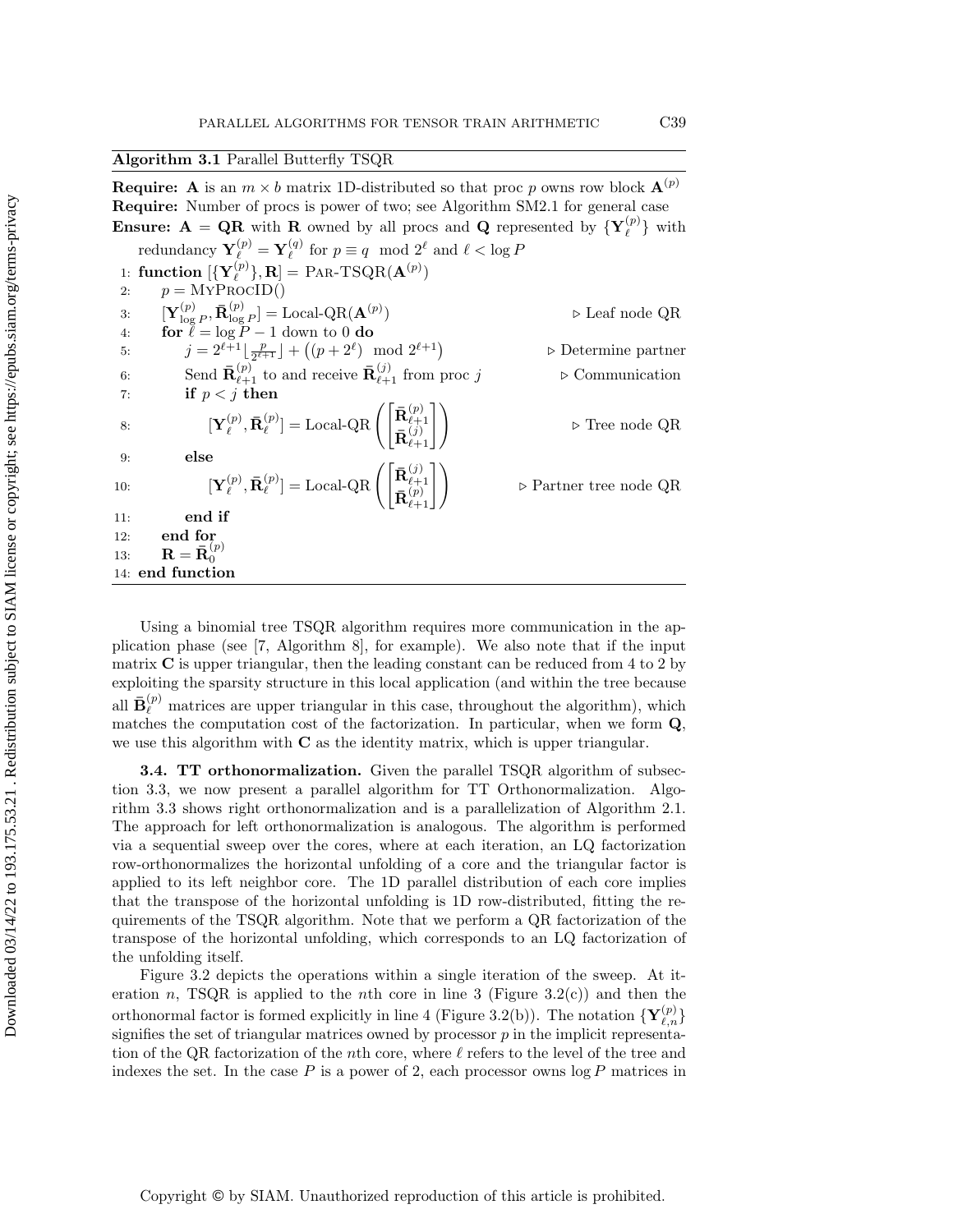<span id="page-15-1"></span>Algorithm 3.2 Parallel Application of Implicit Q from Butterfly TSQR

Require:  $\{\mathbf{Y}_\ell^{(p)}\}$  $\binom{p}{\ell}$  represents orthonormal matrix **Q** computed by [Algorithm 3.1](#page-14-1) **Require:** C is  $b \times c$  and redundantly owned by all processors Require: Number of procs is power of two; see Algorithm SM2.2 for general case Ensure:  $B = Q \begin{bmatrix} C \\ 0 \end{bmatrix}$ 0 is  $m \times c$  and 1D-distributed so that proc p owns row block  $\mathbf{B}^{(p)}$ 1: function  $\mathbf{B} = \text{PAR-TSQR-APPLY-Q}(\{\mathbf{Y}_{\ell}^{(p)}\})$  $\{\rho^{(p)}\},\mathbf{C})$ 2:  $p = \text{MYPROCID}()$ 3:  $\bar{\mathbf{B}}_0^{(p)} = \mathbf{C}$ 4: for  $\ell = 0$  to  $\log P - 1$  do 5:  $j = 2^{\ell+1} \frac{p}{2^{\ell+1}}$  $\frac{p}{2^{\ell+1}} \rfloor + \left( (p+2^{\ell}) \mod 2^{\ell+1} \right)$ ▷ Determine partner 6: if  $p < j$  then  $\overline{7:}$   $\begin{bmatrix} \overline{1} & \overline{1} & \overline{1} \\ \overline{1} & \overline{1} & \overline{1} \end{bmatrix}$  $\bar{\textbf{B}}_{\ell\pm}^{(p)}$  $\mathbf{B}_{\ell+1}^{(j)}$  $\left[\begin{smallmatrix} (p)\ \ell+1\ (j)\end{smallmatrix}\right]=\text{Loc-APPLY-Q}\left(\begin{bmatrix} \mathbf{I}_b\ \mathbf{Y}_\ell^{(j)} \end{bmatrix}\right)$  ${\bf Y}_\ell^{(p)}$  $\ell$  ,  $\left[\bar{\textbf{B}}_{\ell}^{(p)}\right]$ ℓ 0  $\triangleright$  Tree node apply 8: else  $9:$   $\begin{bmatrix} \end{bmatrix}$  $\mathbf{\bar{B}}_{\ell\pm}^{(j)}$  $\mathbf{B}_{\ell+1}^{(p)}$  $\left[\begin{smallmatrix} (j)\ \ell+1\ (p) \end{smallmatrix}\right]=\text{Loc-APPLY-Q}\left(\begin{bmatrix} \mathbf{I}_b\ \mathbf{Y}_\ell^{(p)} \end{bmatrix}\right)$  ${\bf Y}_\ell^{(p)}$  $\ell$  ,  $\left[\bar{\textbf{B}}_{\ell}^{(p)}\right]$  $\begin{bmatrix} 0 \end{bmatrix}$   $\triangleright$  Part. tree node apply  $10<sup>°</sup>$  end if 11: end for 12:  $\mathbf{B}^{(p)} = \text{LOC-APPLY-Q}\left(\mathbf{Y}_{\text{loc}}^{(p)}\right)$  $\frac{(p)}{\log P},$  $\left[\bar{\mathbf{B}}_{\text{log}}^{(p)}\right]$  $\frac{\log P}{0}$  $\triangleright$  Leaf node apply 13: end function

<span id="page-15-2"></span>its set. Because the TSQR subroutine ends with all processors owning the triangular factor  $\mathbf{R}_n$ , each processor can apply it to core  $n-1$  in the 3rd mode without further communication via local matrix multiplication in [Line 5](#page-16-4) [\(Figure 3.2\(d\)\)](#page-16-1).

[Lines 3](#page-16-2) and [4](#page-16-3) have the costs, given by [\(3.2\)](#page-13-2) and [\(3.3\)](#page-13-3) with  $m = I_n R_n$  and  $b = c = R_{n-1}$ . Since the computation to form the explicit Q matrix exploits the sparsity structure of the identity matrix the constant  $4$  in  $(3.3)$  is reduced to 2. These two lines together cost

$$
\gamma \cdot \left( 4 \frac{I_n R_n R_{n-1}^2}{P} + O(R_{n-1}^3 \log P) \right) + \beta \cdot O(R_{n-1}^2 \log P) + \alpha \cdot O(\log P).
$$

[Line 5](#page-16-4) is a local triangular matrix multiplication costing  $\gamma \cdot I_{k-1}R_{k-2}R_{k-1}^2/P$ . Assuming  $I_k = I$  and  $R_k = R$  for  $1 \leq k \leq N-1$ , the total cost of TT orthonormalization is then

(3.4) 
$$
\gamma \cdot \left(5\frac{NIR^3}{P} + O(NR^3\log P)\right) + \beta \cdot O(NR^2\log P) + \alpha \cdot O(N\log P).
$$

<span id="page-15-0"></span>3.5. TT rounding. We present the parallel TT rounding procedure in [Algo](#page-17-0)[rithm 3.4,](#page-17-0) which is a parallelization of [Algorithm 2.2.](#page-6-0) The computation consists of two sweeps over the cores, one to orthonormalize and one to truncate. The algorithm shown performs right-orthonormalization and then truncates left to right, and the other ordering works analogously.

[Algorithm 3.4](#page-17-0) does not call [Algorithm 3.3](#page-16-0) to perform the orthonormalization sweep. This is because [Algorithm 3.3](#page-16-0) forms the orthonormalized cores explicitly, and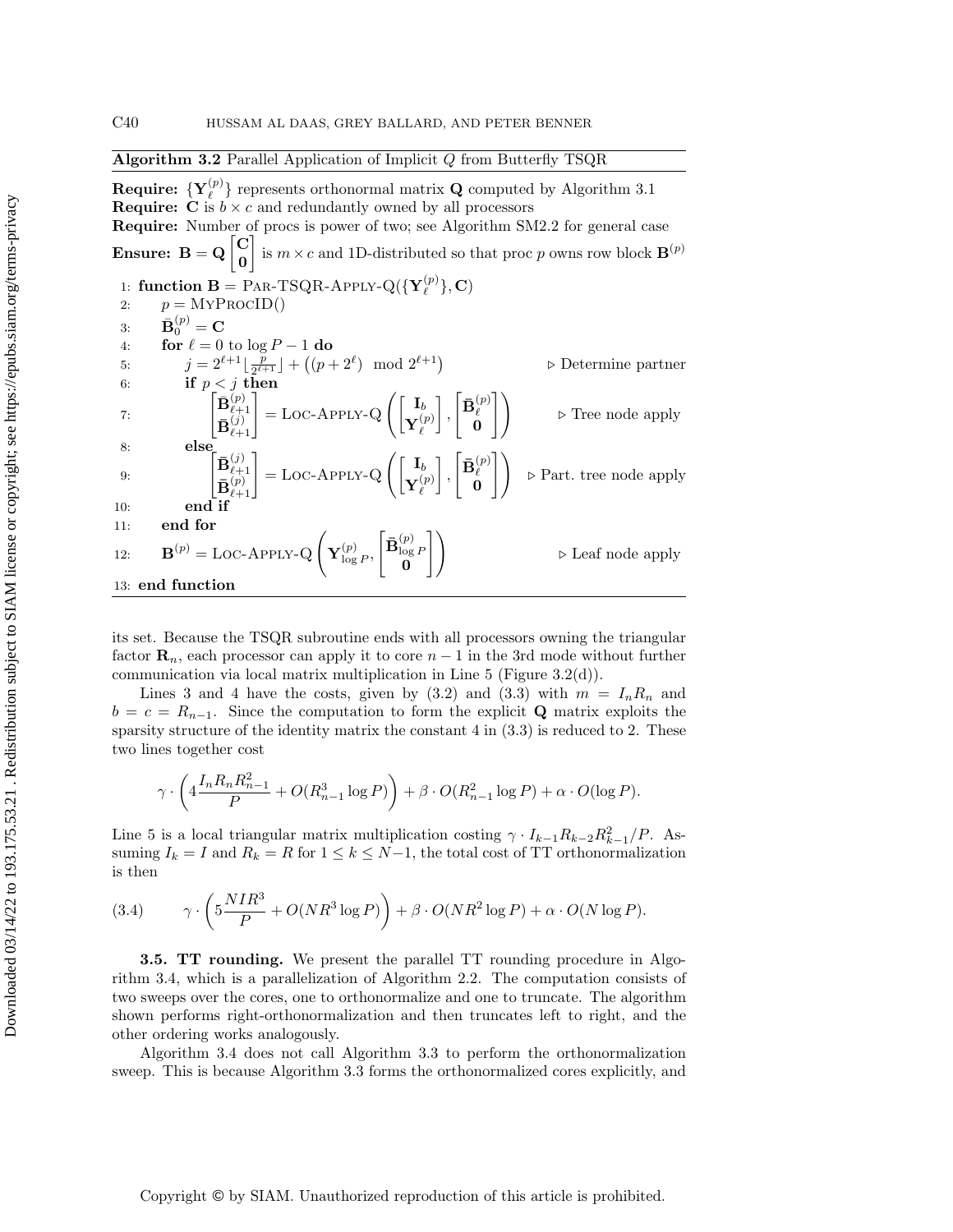<span id="page-16-4"></span><span id="page-16-3"></span><span id="page-16-2"></span><span id="page-16-0"></span>

| Algorithm 3.3 Parallel TT-Right-Orthonormalization                                                        |                                                                                                                                                                                 |                                                                                                                                                                                             |                                                                                                                                                 |  |
|-----------------------------------------------------------------------------------------------------------|---------------------------------------------------------------------------------------------------------------------------------------------------------------------------------|---------------------------------------------------------------------------------------------------------------------------------------------------------------------------------------------|-------------------------------------------------------------------------------------------------------------------------------------------------|--|
|                                                                                                           | <b>Require:</b> $\mathcal{X}$ in TT format with each core 1D-distributed                                                                                                        |                                                                                                                                                                                             |                                                                                                                                                 |  |
|                                                                                                           | <b>Ensure:</b> $\mathfrak{X}$ is right orthonormal, in TT format with same distribution                                                                                         |                                                                                                                                                                                             |                                                                                                                                                 |  |
|                                                                                                           | 1: function PAR-TT-RIGHT-ORTHONORMALIZATION( $\{\mathcal{T}_{\mathcal{X}_n}^{(p)}\}\$                                                                                           |                                                                                                                                                                                             |                                                                                                                                                 |  |
| for $n = N$ down to 2 do<br>2:                                                                            |                                                                                                                                                                                 |                                                                                                                                                                                             |                                                                                                                                                 |  |
| 3:                                                                                                        | $[\{ \mathbf{Y}_{\ell,n}^{(p)} \}, \mathbf{R}_n] = \text{TSQR}(\mathcal{H}(\mathcal{T}_{\mathbf{X},n}^{(p)})^\top)$                                                             |                                                                                                                                                                                             |                                                                                                                                                 |  |
| 4:                                                                                                        | $\mathcal{H}(\mathfrak{I}_{\mathfrak{X},n}^{(p)})^{\top} = \text{TSQR-APPLY-Q}(\{\mathbf{Y}_{\ell,n}^{(p)}\}, \mathbf{I}_{R_{n-1}})$<br>$\triangleright$ Form explicit Q        |                                                                                                                                                                                             |                                                                                                                                                 |  |
| 5:                                                                                                        | $\mathcal{V}(\mathcal{T}_{\Upsilon,n-1}^{(p)}) = \mathcal{V}(\mathcal{T}_{\Upsilon,n-1}^{(p)}) \cdot {\mathbf{R}_n}^{\top}$<br>$\triangleright$ Apply <b>R</b> to previous core |                                                                                                                                                                                             |                                                                                                                                                 |  |
| end for<br>6:                                                                                             |                                                                                                                                                                                 |                                                                                                                                                                                             |                                                                                                                                                 |  |
| $7:$ end function                                                                                         |                                                                                                                                                                                 |                                                                                                                                                                                             |                                                                                                                                                 |  |
| $R_{n}$<br>$rac{R_n}{\mathcal{H}(\mathcal{T}_{N,n})}$<br>$R_{n}$<br>$R_{n-1}$<br>$V(\mathcal{T}_{X,n-1})$ | $\frac{R_{n-1}}{\mathbf{R}^\top}$ – $R_n$<br>$\frac{R_{\rm{B}}}{\Omega}$<br>$R_{\alpha-2}$<br>$R_{\alpha-2}$<br>$R_{n-1}$<br>$V(\mathcal{T}_{X,n-1})$                           | $\frac{R_{n-1}}{\mathbf{R}^\top}$<br>$\begin{array}{ll} R_n & R_n \\ & \mathcal{H}(\mathcal{T}_{X,n}) := \mathbf{Q}^\top \end{array}$<br>$R_{n-2}$<br>$R_{n-1}$<br>$V(\mathcal{T}_{X,n-1})$ | $R_{n}$<br>$rac{R_n}{\mathcal{H}(\mathcal{T}_{X,n})}$<br>$R_{\rm max}$<br>$V(\mathcal{T}_{X, n-1}) := V(\mathcal{T}_{X, n-1}) \cdot \mathbf{R}$ |  |
| Consecutive cores<br>l a l                                                                                | (b) QR of $\mathcal{H}(\mathcal{T}_{\mathfrak{X},n})^{\top}$                                                                                                                    | Update nth core<br>(C)                                                                                                                                                                      | (d) Update $(n-1)$ th core                                                                                                                      |  |

<span id="page-16-1"></span>Fig. 3.2. Steps performed in TT right orthonormalization.

[Algorithm 3.4](#page-17-0) can leave the orthonormalized cores from the first sweep in implicit form to be applied during the second sweep.

Iteration n of the right-to-left orthonormalization sweep occurs in [Lines 3](#page-17-1) and [4,](#page-17-2) which is illustrated in Figure [3.3,](#page-17-3) which matches [Algorithm 3.3](#page-16-0) except for the explicit formation of the orthonormal factor. Thus, the cost of the orthonormalization sweep is

(3.5) 
$$
\gamma \cdot \left(3 \frac{NIR^3}{P} + O(NR^3 \log P)\right) + \beta \cdot O(NR^2 \log P) + \alpha \cdot O(N \log P).
$$

At iteration n of the second loop, [Lines 9](#page-17-4) to [12](#page-17-5) implement the left-to-right truncation procedure for the *n*th core in parallel (Figure [3.3\(b\)\)](#page-17-3). [Line 9](#page-17-4) (Figure 3.3(b)) is a QR factorization and has cost given by [3.2](#page-13-2) with  $m = I_n L_{n-1}$  and  $b = R_n$ , as the number of rows of  $\mathcal{V}(\mathfrak{I}_{\mathfrak{Z},n}^{(p)})$  has been reduced from  $I_n R_{n-1}$  to  $I_n L_{n-1}$  during iteration n−1:

$$
\gamma \cdot \left(2\frac{I_n L_{n-1} R_n^2}{P} + O(R_n^3 \log P)\right) + \beta \cdot O(R_n^2 \log P) + \alpha \cdot O(\log P).
$$

We note that we reuse the notation  $\{{\bf Y}_{\ell,n}^{(p)}\}$  to store the implicit factorization; while the same variable stored the orthonormal factor of the nth core's horizontal unfolding from the orthonormalization sweep, it can be overwritten by this step of the algorithm (the set of matrices will now have different dimensions). Line  $10$  (Figure  $3.3(c)$ ) requires  $O(R_n^3)$  flops, assuming the full SVD is computed before truncating. [Line 11](#page-17-7) (Figure [3.3\(d\)\)](#page-17-3) implicitly applies an orthonormal matrix to an  $R_n \times L_n$  matrix  $\hat{\mathbf{U}}_R$  with cost given by [Equation \(3.3\)](#page-13-3) with  $m = I_n L_{n-1}$ ,  $b = R_n$ , and  $c = L_n$ :

$$
\gamma \cdot \left( 4 \frac{I_n L_{n-1} R_n L_n}{P} + O(R_n^2 L_n \log P) \right) + \beta \cdot R_n L_n + \alpha.
$$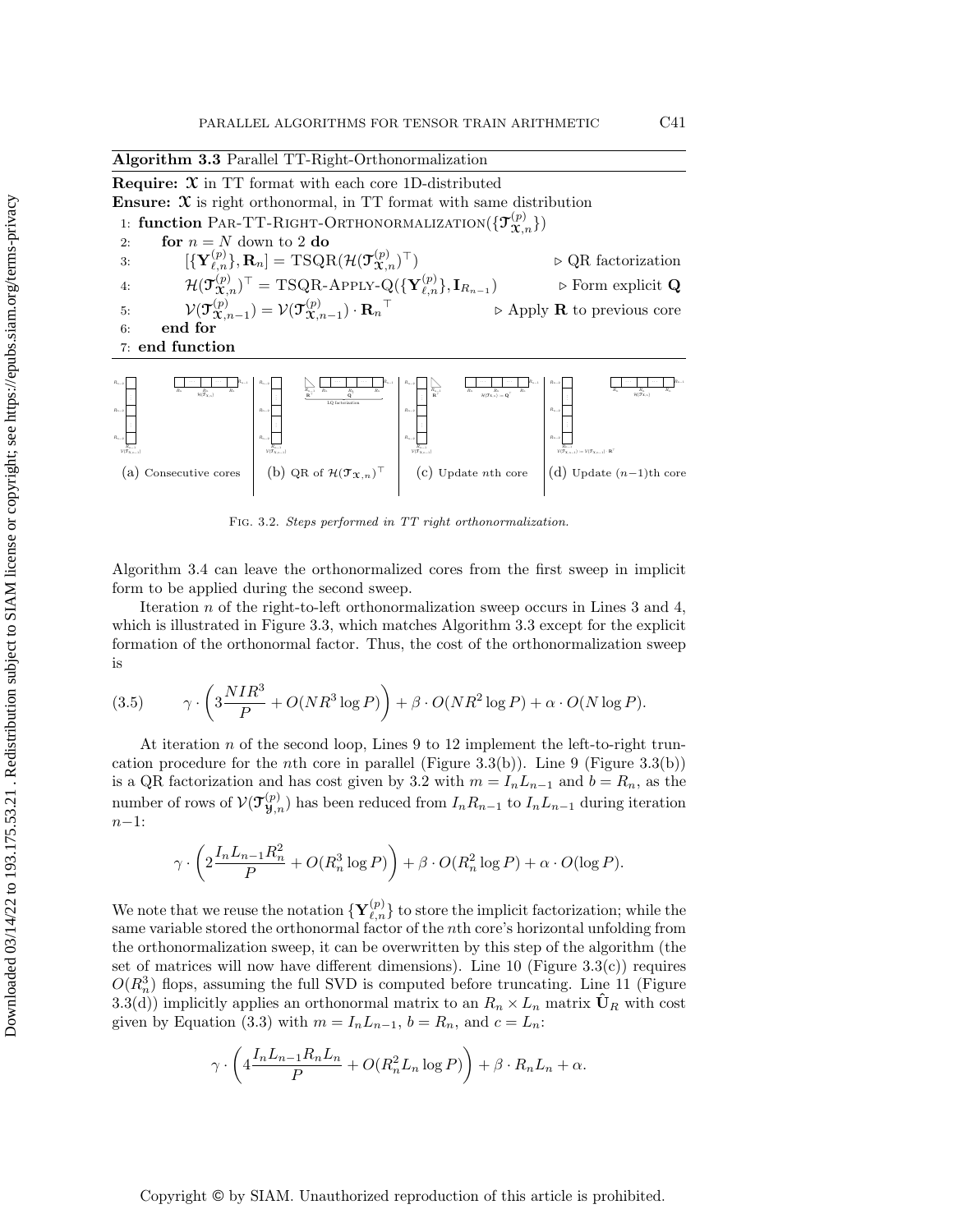# <span id="page-17-0"></span>Algorithm 3.4 Parallel TT-Rounding

**Require:**  $\mathfrak{X}$  in TT format with each core 1D-distributed over  $1 \times P \times 1$  processor grid Ensure: Y in TT format with reduced ranks identically distributed across processors 1: function  $\{\mathfrak{T}^{(p)}_{\mathfrak{Y},n}\} =$  Par-TT-Rounding $(\{\mathfrak{T}^{(p)}_{\mathfrak{X},n}\},\epsilon)$ 

<span id="page-17-2"></span><span id="page-17-1"></span>2: for  $n = N$  down to 2 do 3:  $[\{ {\bf Y}^{(p)}_{\ell,n} \}, {\bf R}_n] = {\rm TSQR}(\mathcal{H}(\mathcal{T}_{\mathcal{X},n}^{(p)})$ <sup>⊤</sup>) ▷ QR factorization 4:  $\mathcal{V}(\mathfrak{I}_\Upsilon^{(p)})$  $\mathfrak{X}_{n-1}^{(p)} ) = \mathcal{V}(\mathfrak{I}_{\mathfrak{X},n}^{(p)})$  $(\overset{(p)}{\mathbf{x}},_{n-1})\cdot \mathbf{R}_n$  $\triangleright$  Apply **R** to previous core 5: end for 6: Compute  $\|\mathbf{\mathcal{X}}\|$ 7:  $\mathcal{Y} = \mathcal{X}$ 8: for  $n = 1$  to  $N - 1$  do 9:  $[\{Y_{\ell,n}^{(p)}\},\mathbf{R}_n] = TSQR(\mathcal{V}(\mathfrak{I}_{\mathcal{Y},n}^{(p)})) \longrightarrow \mathbb{Q}R$  factorization 10:  $[\hat{\mathbf{U}}_R, \hat{\Sigma}, \hat{\mathbf{V}}] = \text{TSVD}(\mathbf{R}_n, \frac{\epsilon}{\sqrt{N-1}} ||\mathbf{\mathcal{X}}||) \Rightarrow \text{Redundant truncated SVD of } \mathbf{R}$ 11:  $\mathcal{V}(\mathcal{T}_{\mathbf{y},n}^{(p)}) = \text{TSQR-APPLY-Q}(\{\mathbf{Y}_{\ell,n}^{(p)}\}, \hat{\mathbf{U}}_R) \quad \text{for } \text{subject } \hat{\mathbf{U}}$  $\mathcal{H}_{\mathbf{y},n}^{(p)}) = \text{TSQR-APPLY-Q}(\{\mathbf{Y}% _{i}\}_{i=1}^{p})$ 12:  $\mathcal{H}(\mathbf{\mathcal{T}}^{(p)}_{\mathbf{\mathcal{Y}},n+1})^{\top} = \text{TSQR-APPLY-Q}(\{\mathbf{Y}^{(p)}_{\ell,n}\}$  ${}^{(p)}_{\ell,n+1}\}, \hat{\mathbf{V}}\hat{\Sigma}) \qquad \qquad \triangleright \text{Apply } \hat{\mathbf{\Sigma}}\hat{\mathbf{V}}^{\top}$ 13: end for

<span id="page-17-7"></span><span id="page-17-6"></span><span id="page-17-5"></span><span id="page-17-4"></span>

<span id="page-17-3"></span>

Fig. 3.3. Steps performed in iteration of the TT left-to-right truncation.

[Line 12](#page-17-5) (Figure [3.3\(e\)\)](#page-17-3) implicitly applies an orthonormal matrix to an  $R_n \times L_n$  matrix  $\hat{V}\hat{\Sigma}$  with cost given by [3.3](#page-13-3) with  $m = I_{n+1}R_{n+1}$ ,  $b = R_n$ , and  $c = L_n$ :

$$
\gamma \cdot \left( 4 \frac{I_{n+1} R_{n+1} R_n L_n}{P} + O(R_n^2 L_n \log P) \right) + \beta \cdot R_n L_n + \alpha.
$$

Assuming  $I_k = I$ ,  $R_k = R$ , and  $L_k = L$  for  $1 \leq k \leq N-1$ , the total cost of

## Copyright © by SIAM. Unauthorized reproduction of this article is prohibited.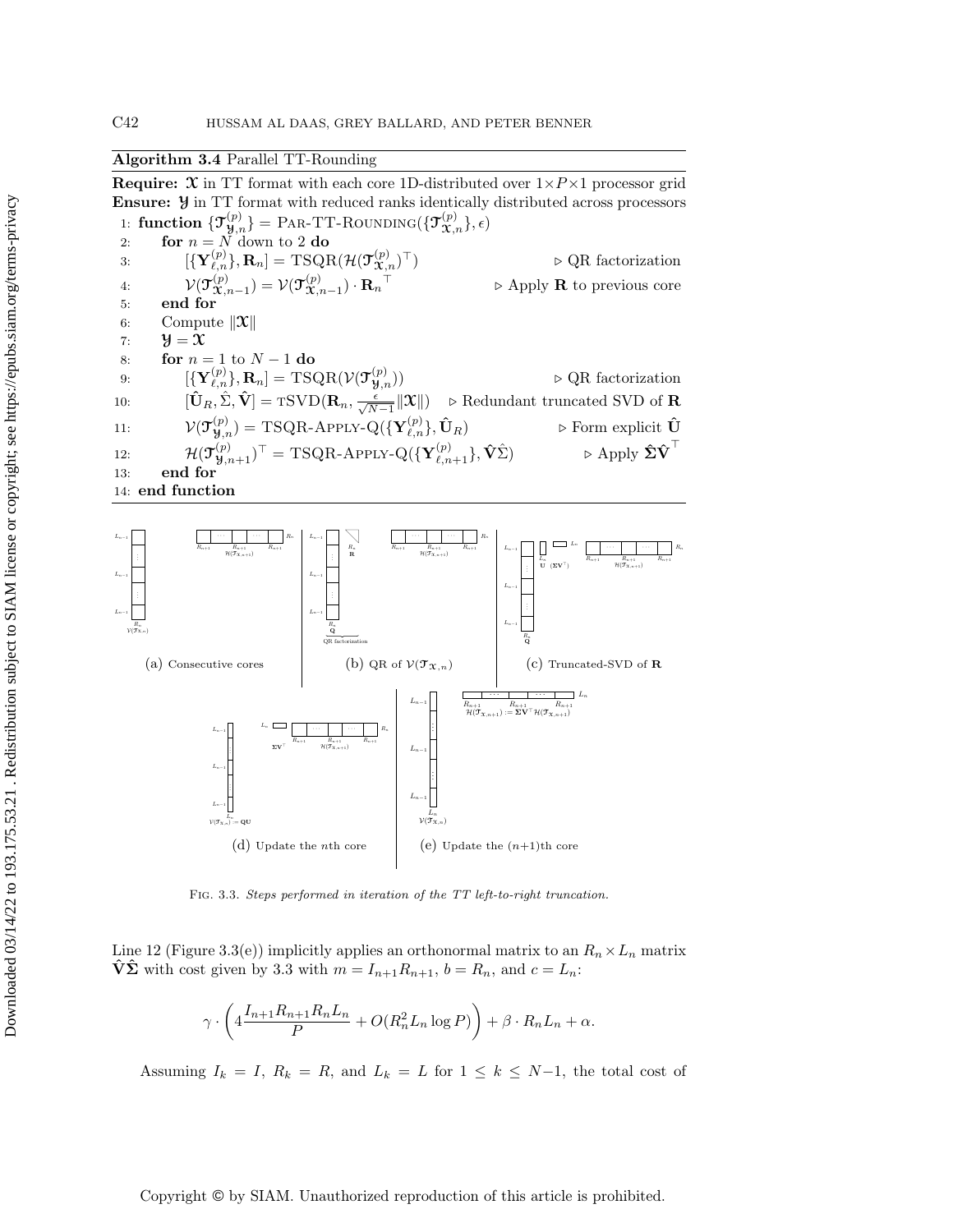$$
(3.6) \gamma \cdot \left( NIR \frac{3R^2 + 6RL + 4L^2}{P} + O(NR^3 \log P) \right) + \beta \cdot O(NR^2 \log P) + \alpha \cdot O(N \log P).
$$

We note that leaving the orthonormal factors in implicit form during the orthonormalization sweep (as opposed to calling [Algorithm 3.3\)](#page-16-0) saves up to 40% of the computation, when the reduced ranks  $L_n$  are much smaller than the original ranks  $R_n$ . As the rank reduction diminishes, so does the advantage of the implicit optimization. For example, when ranks are all halved, the reduction in leading order flop cost is 12.5%.

<span id="page-18-0"></span>4. Numerical experiments. In this section we present performance results for TT computations using synthetic tensors with mode and dimension parameters inspired by physics and chemistry applications, as described in [subsection 4.2.](#page-19-0) We first present microbenchmarks in [subsection 4.3](#page-19-1) to justify key design decisions, and then demonstrate performance efficiency and parallel scaling in [subsection 4.4.](#page-22-0)

All numerical experiments were performed on the Max Planck Society supercomputer COBRA. All computation nodes contain two Intel Xeon Gold 6148 processors (Skylake, 20 cores each at 2.4 GHz) and 192 GB of memory, and the nodes are connected through a 100 Gb/s OmniPath interconnect. We link to Intel Math Kernel Library (MKL) 2020.1 for single-threaded BLAS and LAPACK subroutines.

4.1. Motivating applications. We describe in this section the motivating applications guiding the choice of tensor dimensions and ranks of the synthetic models we use in the experiments.

<span id="page-18-1"></span>4.1.1. High-order correlation functions. In the study of stochastic processes, Gaussian random fields are widely used. If  $f$  is a Gaussian random field defined on a bounded domain  $\Omega \subset \mathbb{R}^d$  ( $d = 1, 2, 3$ ), an N-point correlation function for f is defined on  $\Omega^N$ . The discretization of the domain determines the N-way tensor dimensions. These N-point correlation functions can often be efficiently approximated in TT format [\[14,](#page-26-18) [32\]](#page-27-1). For typical discretizations, the number of discretization points in the domain  $\Omega$  can be extremely large leading to tensors with very large dimensions. In order to compute some desired information about the random solution of a stochastic PDE such as its expected value, TT computations including addition and scaling are required. Thus, compressing the resulting TT tensors is required to maintain the tractability of computations. In [\[14\]](#page-26-18) the authors present a study of single-phase fluid flows in heterogeneous porous media. Due to memory and time constraints, current implementations of TT arithmetic allows one to only perform the aforementioned computations on a moderate size discretizations  $(10,000)$  for  $d=1$  or  $d = 2$ . However, in industrial applications where  $\Omega \subset \mathbb{R}^3$ , the mode dimension can be of order  $10^8$ .

<span id="page-18-2"></span>4.1.2. Molecular simulations. Another important class of applications is molecular simulations. For example, when a spin system can be considered as a weakly branched linear chain, it is typical to represent it as a TT tensor [\[46\]](#page-28-1). Each branch is then considered as a spatial coordinate (mode). The number of branches, corresponding to the number of tensor modes, can be arbitrarily large; for example, a simple backbone protein may have hundreds of branches. The TT representation is then inherited from the weak correlation between the branches. However, in the same branch, the correlation cannot be ignored, and thus the exponential growth in the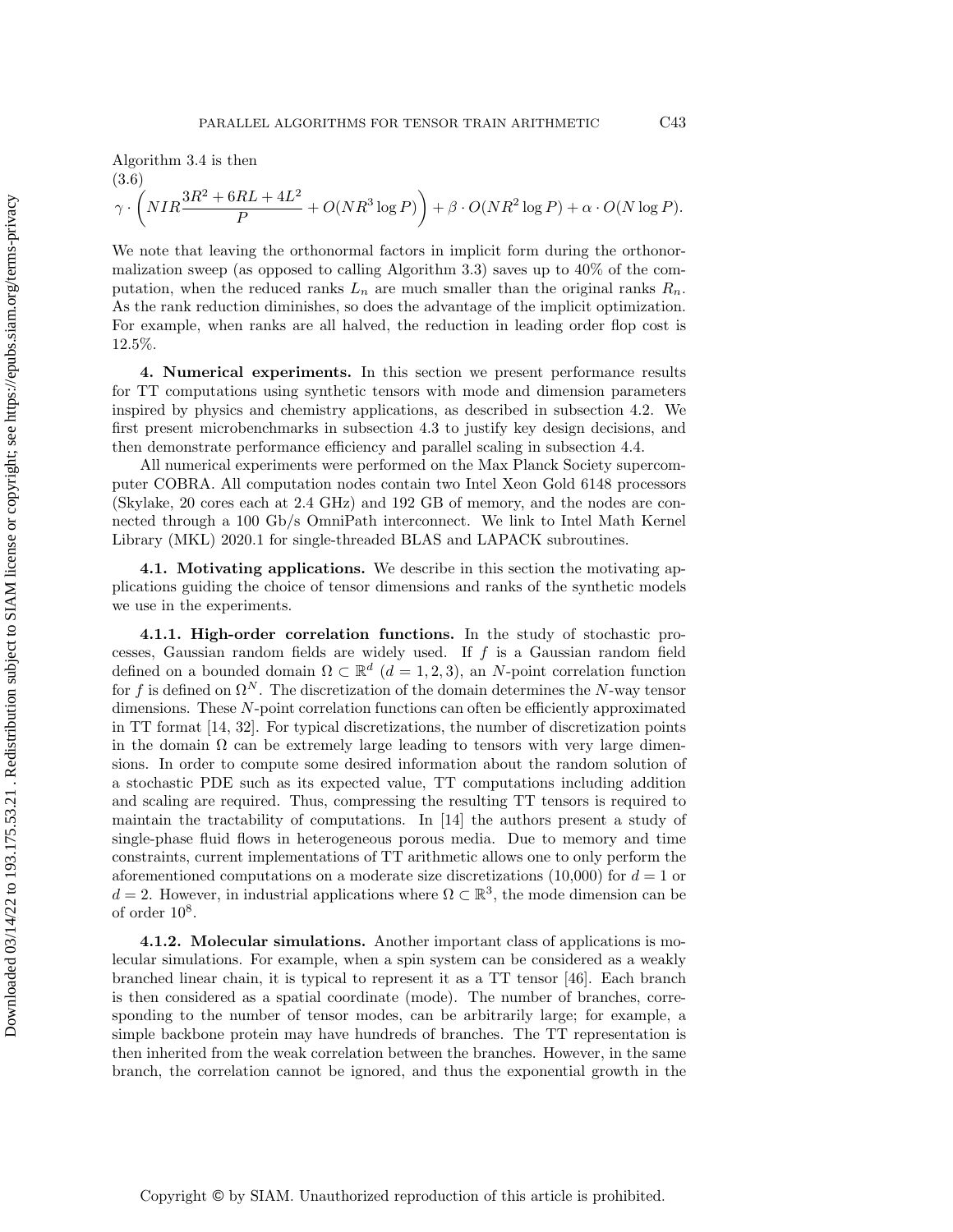#### Table 4.1

<span id="page-19-3"></span>Synthetic TT models used for performance experiments. In each case the TT ranks are all the same and are cut in half by the TT rounding procedure.

| Model          | $#$ Modes | Dimensions                                           | Ranks | Memory |
|----------------|-----------|------------------------------------------------------|-------|--------|
|                | 50        | $2K \times \cdots \times 2K$                         | 50    | 2 GB   |
| $\overline{2}$ | 16        | $100M \times 50K \times \cdots \times 50K \times 1M$ | 30    | 28 GB  |
|                | 30        | $2M \times \cdots \times 2M$                         | 30    | 385 GB |

number of states, which corresponds to the dimension of the tensor mode for that branch, cannot be avoided.

<span id="page-19-2"></span>4.1.3. Parameter-dependent PDEs. In this application, one or a few modes may be much larger than the rest. This is typically the case in physical applications such as parameter-dependent PDEs, stochastic PDEs, uncertainty quantification, and optimal control systems [\[9,](#page-26-0) [10,](#page-26-1) [11,](#page-26-8) [19,](#page-26-2) [25,](#page-27-20) [34,](#page-27-2) [43\]](#page-28-14). In such applications, the spatial discretization leads to a high number of degrees of freedom. This typically results from large domains, refinement procedures, and a large number of parameter samples. Most of other modes correspond to control or uncertainty parameters and can have relatively smaller dimension.

For example, in [\[10\]](#page-26-1) where the authors study an optimal control problem constrained by random Navier–Stokes equations, certain vectors are represented by 10 mode tensors. The number of degrees of freedom in each mode is as follows: the velocity field has up to 168,240, the time mode has up to 4,096, and the eight modes related to the random variables each has 8. Again, this discretization is limited by memory and time constraints and finer granularity that increases the accuracy of the approximation would lead to dimensions on the order of millions.

<span id="page-19-0"></span>4.2. Synthetic TT models. As we are interested in large scale systems, we consider two contexts of applications in which a large number of modes exists. The first context is with each mode of relatively the same (large) dimension, such as the applications described in [subsections 4.1.1](#page-18-1) and [4.1.2,](#page-18-2) and the second context is a single or few modes with large dimension as well as many modes of relatively smaller dimension, as arises in parameter-dependent PDEs [\(subsection 4.1.3\)](#page-19-2). [Table 4.1](#page-19-3) presents the details of the three models of synthetic tensors we use in the experiments, in order of their memory size. The first and third models correspond to the first context (all modes of the same dimension) and the second model corresponds to the second context (two large modes and many more smaller modes). The first model is chosen to be small enough to be processed by a single core, while the second and third are larger and benefit more from distributed-memory parallelization (the third does not fit in the memory of a single node). The paragraphs below describe the applications that inspire these choices of modes and dimensions.

In all experiments, we generate a random  $TT$  tensor  $\mathfrak X$  with a given number of modes N, modes sizes  $I_n$  for  $n = 1, ..., N$ , and TT ranks  $R_n^{\mathfrak{X}}$  for  $n = 1, ..., N - 1$ . Then, we form the TT tensor  $\mathcal{Y} = 2\mathcal{X} - \mathcal{X}$  whose representation has TT ranks  $R_n^{\mathcal{Y}} =$  $2R_n^{\mathfrak{X}}$  for  $n = 1, ..., N - 1$ . The algorithms are then applied on the TT tensor **y**. Note that the minimal TT ranks of  $\mathcal Y$  are less than or equal to the TT ranks of  $\mathcal X$ .

<span id="page-19-1"></span>4.3. Microbenchmarks. We next present experimental results for microbenchmarks to justify our choices for subroutine algorithms and optimizations. The results presented in [subsection 4.4](#page-22-0) use the best-performing variants and optimizations demonstrated in this section.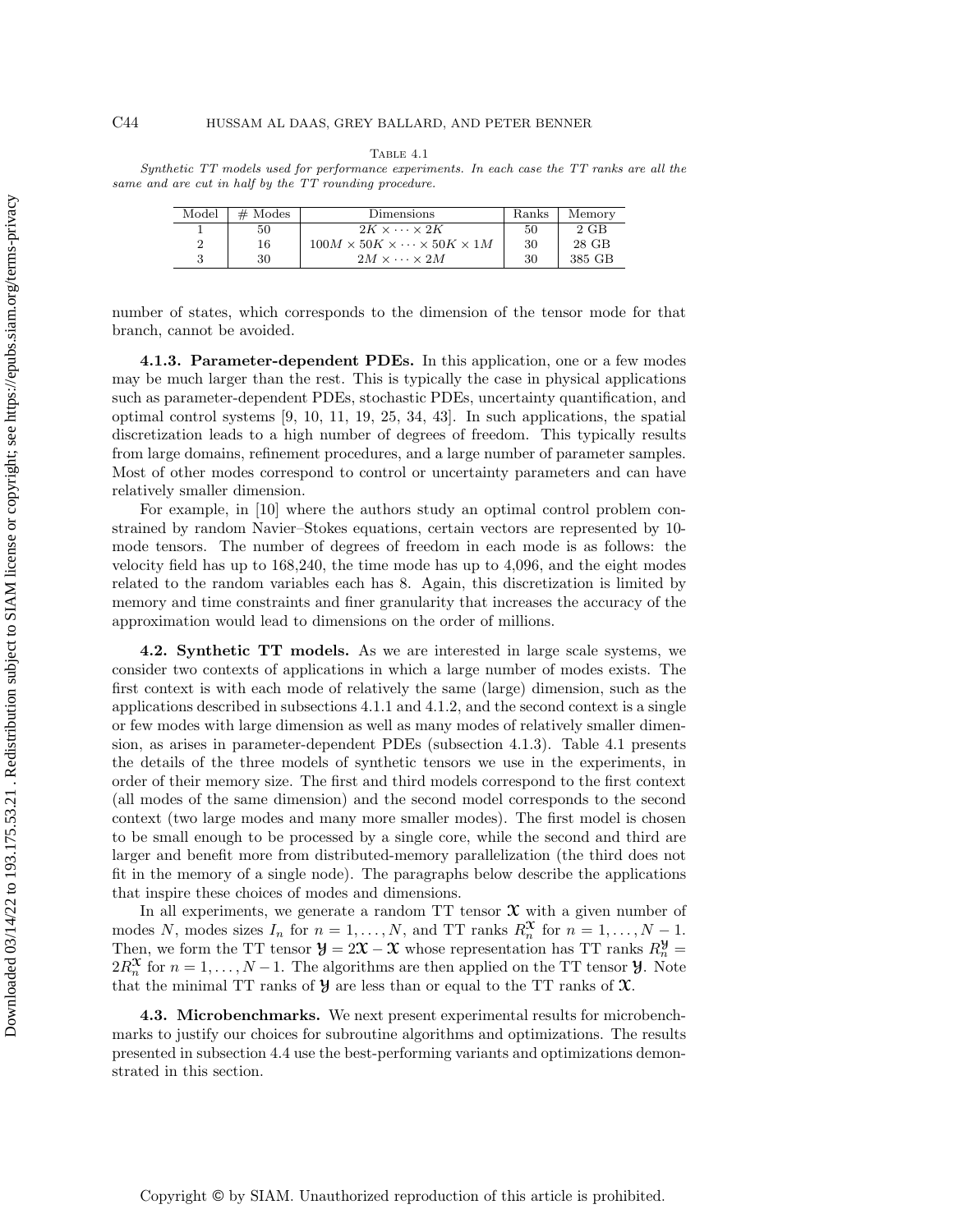<span id="page-20-1"></span>

FIG. 4.1. Time breakdown for TSQR variants for  $1,024,000 \times b$  matrix over 1,024 processors, including both factorization and application of the orthonormal factor to a dense  $b \times b$  matrix.

<span id="page-20-0"></span>**4.3.1. TSQR.** As discussed in [subsection 3.3,](#page-12-0) the TSQR algorithm depends on a hierarchical tree. Two tree choices are commonly used in practice, the binomial tree and the butterfly tree. In both cases the TSQR computes the QR decomposition sharing the same complexity and communication costs along the critical path, whereas the butterfly requires less communication cost along the critical path of the application of the implicit orthonormal factor. This advantage of the butterfly variant in the application phase is particularly important in the context of TT orthonormalization and rounding because a large percentage of time is spent in the application phase.

Here we compare the performance of the TSQR algorithms using the binomial and butterfly trees for both factorization and single application of the orthonormal factor. Since the difference in their costs is solely related to the number of columns, we fix the number of rows in the comparison and vary the number of columns. [Figure 4.1](#page-20-1) reports the breakdown of time of the variants using 256 nodes with 4 MPI processes per node (2 cores per socket). The local matrix size on each processor is  $1,000 \times b$  where b varies in {40, 80, 120, 160}. We observe that the butterfly tree has better performance in terms of communication time in the application phase. Note that the factorization runtime (computation and communication) is relatively the same for both variants. We also time the cost of communicating the triangular factor  $\bf{R}$ , which is required of the binomial variant in the context of TT-rounding, but that cost is negligible in these experiments.

Based on these results (and corroborating experiments with various other parameters), we use the butterfly variant of TSQR for TT computations that require TSQR in all subsequent numerical experiments.

<span id="page-20-2"></span>4.3.2. TT rounding. In this section, we consider four variants of TT rounding [\(Algorithm 3.4\)](#page-17-0), based on the orthonormalization/truncation ordering and the use of the implicit orthonormal factor optimization. As discussed in [subsection 2.4,](#page-5-3) the rounding procedure can perform right- or left- orthonormalization followed by a truncation phase in the opposite direction. We refer to the ordering based on right-orthonormalization and left-truncation as RLR and the ordering based on leftorthonormalization and right-truncation as LRL. The implicit optimization avoids the explicit formation of orthonormal factors during the orthonormalization phase; instead of using [Algorithm 3.3](#page-16-0) as a black-box subroutine, [Algorithm 3.4](#page-17-0) leaves or-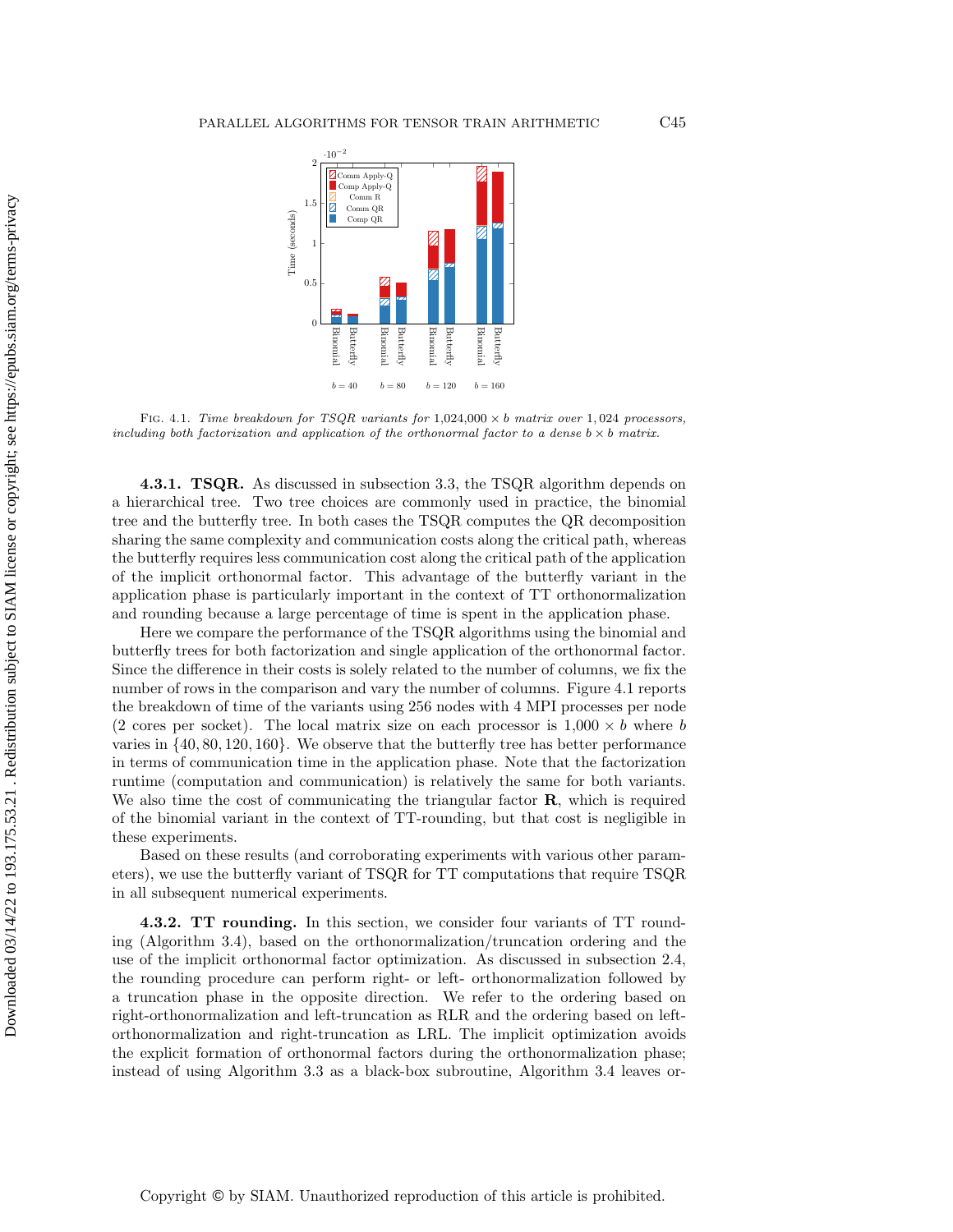

Fig. 4.2. Performance comparison of TT-Rounding variants for large TT models on 32 nodes (1, 280 cores). LRL refers to left-orthonormalization followed by right-truncation (vice versa for RLR) and I indicates the use of the implicit optimization.

thonormal factors in implicit TSQR form as much as possible, saving a constant factor of computation (and a small amount of communication).

Although the asymptotic complexity of the variants of the rounding procedure are equal, their performance is not the same. This disparity between RLR and LRL orderings is because of the performance difference between the QR and the LQ implementations of the LAPACK subroutines provided by the MKL implementations. Despite the same computation complexity, the QR subroutines has much better performance than the LQ subroutines.

In the LRL ordering, a sequence of calls to the QR subroutine are performed on the vertically unfolded TT cores  $\mathfrak{T}_{\mathfrak{X},n}$  with the increased ranks  $R_{n-1}, R_n$ . Along the truncation sweep, the LQ subroutine is called in a sequence to factor the horizontally unfolded TT cores  $\mathfrak{T}_{\mathfrak{X},n}$  with one reduced rank  $R_{n-1}, L_n$ . As presented in [subsections 3.4](#page-14-0) and [3.5,](#page-15-0) the RLR ordering employs the QR and LQ subroutines in the opposite order. Because the truncation phase involves less computation within local QR/LQ subroutine calls than the orthonormalization phase, the LRL ordering has the advantage that it spends less time in LQ subroutine calls than the RLR ordering.

The effect of the implicit optimization is a reduction in computation (approximately 12.5% in these experiments) and communication, but this advantage is offset in part by the performance of local subroutines. The implicit application of the orthonormal factor involves auxiliary LAPACK routines for applying sets of Householder vectors in various formats. The explicit multiplication of an orthonormal factor to a small square matrix involves a broadcast and a local subroutine call to matrix multiplication, which has much higher performance than the auxiliary routines involving Householder vectors. We use an "I" to indicate the use of the implicit optimization, so that the four variants are LRLI, LRL, RLRI, and RLR.

[Figure 4.2](#page-21-0) presents the performance results for TT Models 2 and 3 running on 256 nodes. We see that for both models, the LRL ordering with the implicit optimization (LRLI) is the fastest. In the case of Model 2, the implicit optimization makes more of a difference than the ordering. This is because a considerable amount of time is spent in the first mode, where the QR is used (once) in either ordering. In the case of Model 3, the ordering makes a much larger difference in running time, as the internal modes dominate the running time and the QR/LQ difference has a large effect. The implicit optimization still improves performance, but it has less of an effect than the ordering. Based on these results, we use the LRLI variant of TT-rounding in all the experiments presented in [subsection 4.4.](#page-22-0)

<span id="page-21-0"></span>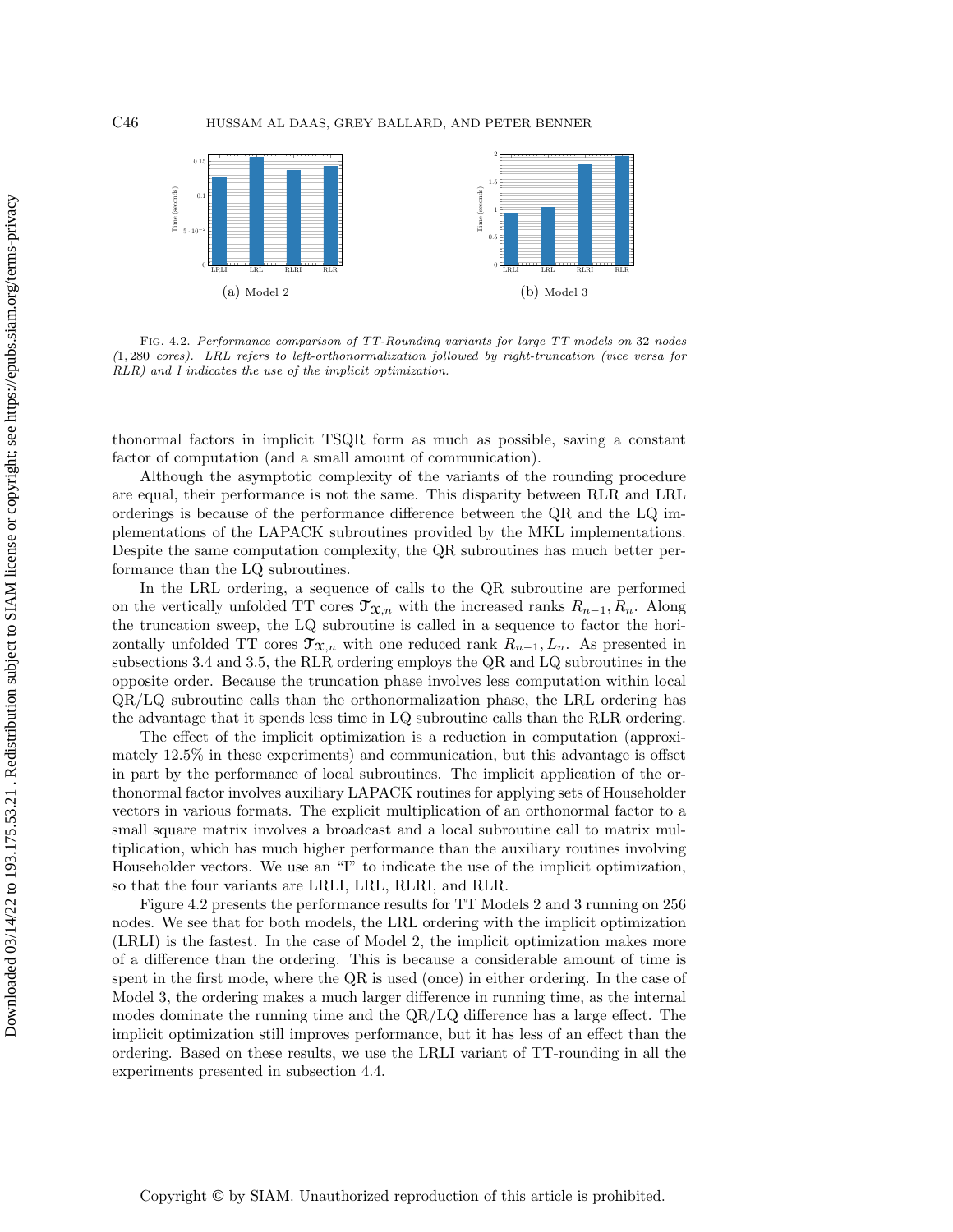<span id="page-22-1"></span>

Fig. 4.3. Time breakdown and parallel scaling of variants for TT norm computation. "Ortho" refers to orthonormalization (following by computing the norm of a single core), "InnPro" refers to using the inner product algorithm, and "InnPro-Sym" refers to using the inner product algorithm with symmetric optimization.

### <span id="page-22-0"></span>4.4. Parallel scaling.

<span id="page-22-2"></span>4.4.1. Norms. In this section we compare the performance and parallel scaling of three different algorithms for computing the norm of a TT tensor as discussed in [subsection 3.2.4.](#page-11-0) We focus on this computation because the multiple approaches represent the performance of algorithms for computing inner products and orthonormalization, which are essential on their own in other contexts. We use "Ortho" to denote the approach of first right- or left-orthonormalizing the TT tensor and then (cheaply) computing the norm of the first or last core, respectively. Thus, Ortho performance represents that of [Algorithm 3.3.](#page-16-0) The name "InnPro" refers to the approach of computing the inner product of the TT tensor with itself, and "InnPro-Sym" includes the optimization that exploits the symmetry in the inner product to save up to half the computation. InnPro captures the performance of the algorithm described in [subsection 3.2.3](#page-10-1) for general TT inner products as well.

We report parallel scaling and a breakdown of computation and communication for all three algorithms and TT Models 2 and 3 in [Figure 4.3.](#page-22-1) Model 2 can be processed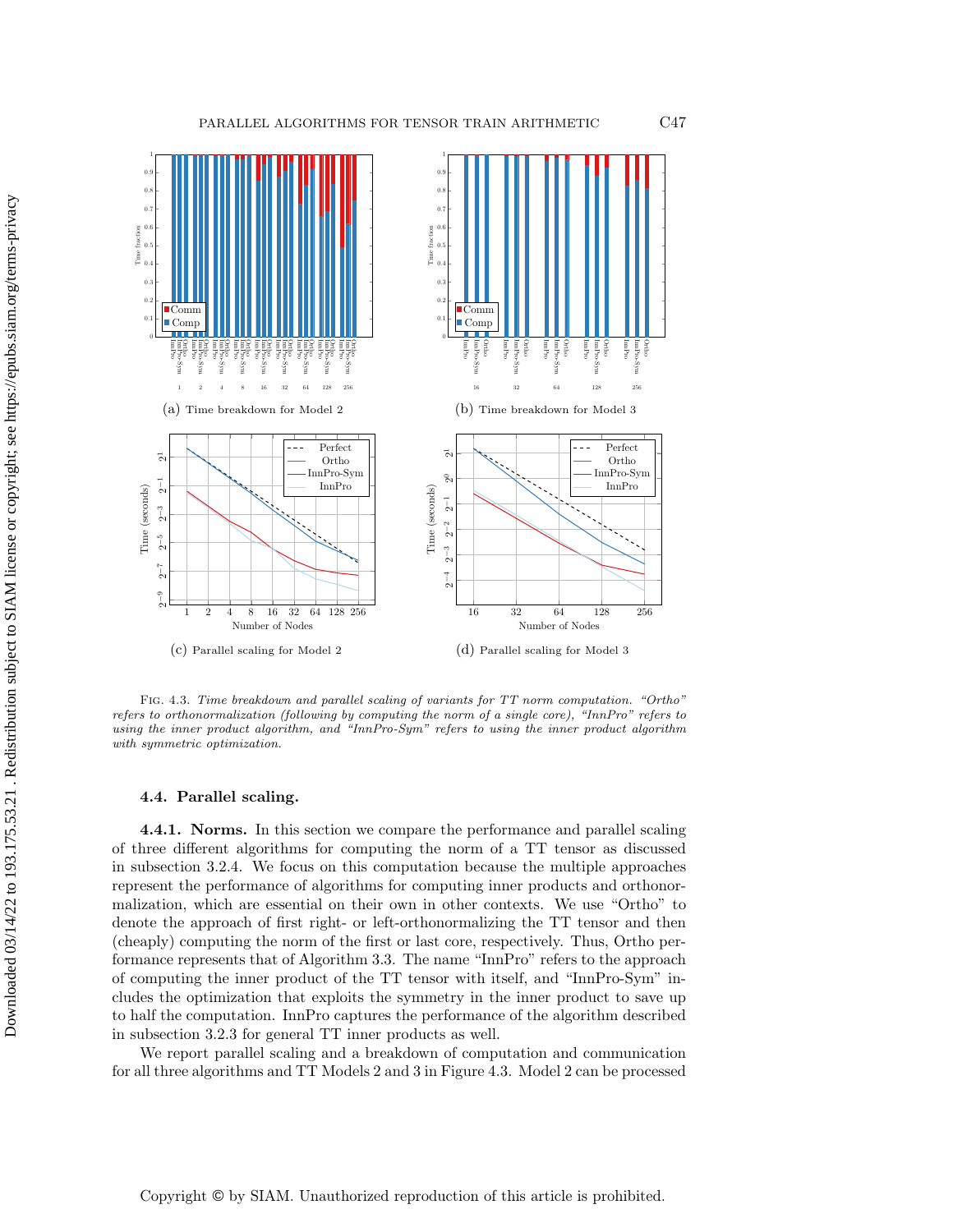on a single node, but Model 3 requires 16 nodes to achieve sufficient memory; we scale both models up to 256 nodes (10,240 cores). Based on the theoretical analysis (see [Table 3.1\)](#page-7-2), when all tensor dimensions are equivalent such as Model 3, Ortho has a leading-order flop constant of 5, InnPro has a constant of 4, and InnPro-Sym has a constant of 2. Ortho also requires more complicated TSQR reductions compared to the All-Reduces performed in InnPro and InnPro-Sym, involving an extra log P factor in data communicated in theory and slightly less efficient implementations in practice. In addition, the efficiencies of the local computations differ across approaches: Ortho is bottlenecked by local QR, InnPro by local matrix multiplication (GEMM), and InnPro-Sym by local triangular matrix multiplication (TRMM).

Overall, we see that InnPro is typically the best performing approach. The main factor in its superiority is that its computation is cast as GEMM calls, which are more efficient than TRMM and QR subroutines. Although InnPro-Sym performs half the flops of InnPro, the relative inefficiency of those flops translates to a less than 2× speedup over InnPro for Model 3 and a slight slowdown for Model 2. We also note that for high node counts, the cost of the LDLT factorization performed within InnPro-Sym becomes nonneglible and begins to hinder parallel scaling.

Based on the breakdown of computation and communication, we see that all three approaches are able to scale reasonably well because they remain computation bound up to 256 nodes. For Model 2, we see that communication costs are relatively higher, as that tensor is much smaller. Note that Ortho scales better than InnPro-Sym and InnPro, even superlinearly for Model 3, which is due in large part to the higher flop count and relative inefficiency of the local QRs, allowing it to remain more computation bound than the alternatives. Overall, these results confirm that the parallel distribution of TT cores allows for high performance and scalability of the basic TT operations as described in [subsection 3.2.](#page-9-0)

### 4.4.2. TT rounding.

Single-node performance. We compare in this section our implementation of TT rounding against the MATLAB TT-Toolbox [\[39\]](#page-27-7) rounding process. [Table 4.2](#page-24-0) presents a performance comparison on a single node of COBRA, which has 40 cores available. We run the experiment on TT Model 1, which is small enough to be processed by a single core. Because it is written in MATLAB, the TT-Toolbox accesses the available parallelism only through underlying calls to a multithreaded implementation of BLAS and LAPACK. However, the bulk of the computation occurs in MATLAB functions that make direct calls to efficient BLAS and LAPACK subroutines, so it can achieve relatively high sequential performance.

We observe from [Table 4.2](#page-24-0) that the single-core performance of the two implementations is similar, with a 70% speedup from our implementation. The single-core implementations are employing the same algorithm, and we attribute the speedup to our lower-level interface to LAPACK subroutines and the ability to maintain implicit orthonormal factors to reduce computation. The parallel strong scaling differs more drastically, as expected. The MATLAB implementation, which is not designed for parallelization, achieves less than a  $2\times$  speedup when using 20 or 40 cores. Our parallelization, which is designed for distributed-memory systems, also scales very well on this shared-memory machine, achieving over  $20\times$  speedup on 20 cores and  $34\times$ speedup on 40 cores.

Distributed-memory strong scaling. We now present the parallel performance of TT rounding scaling up to hundreds of nodes (over 10,000 cores). As in the case of [subsection 4.4.1,](#page-22-2) we consider Models 2 and 3. [Figure 4.4](#page-24-1) presents the relative time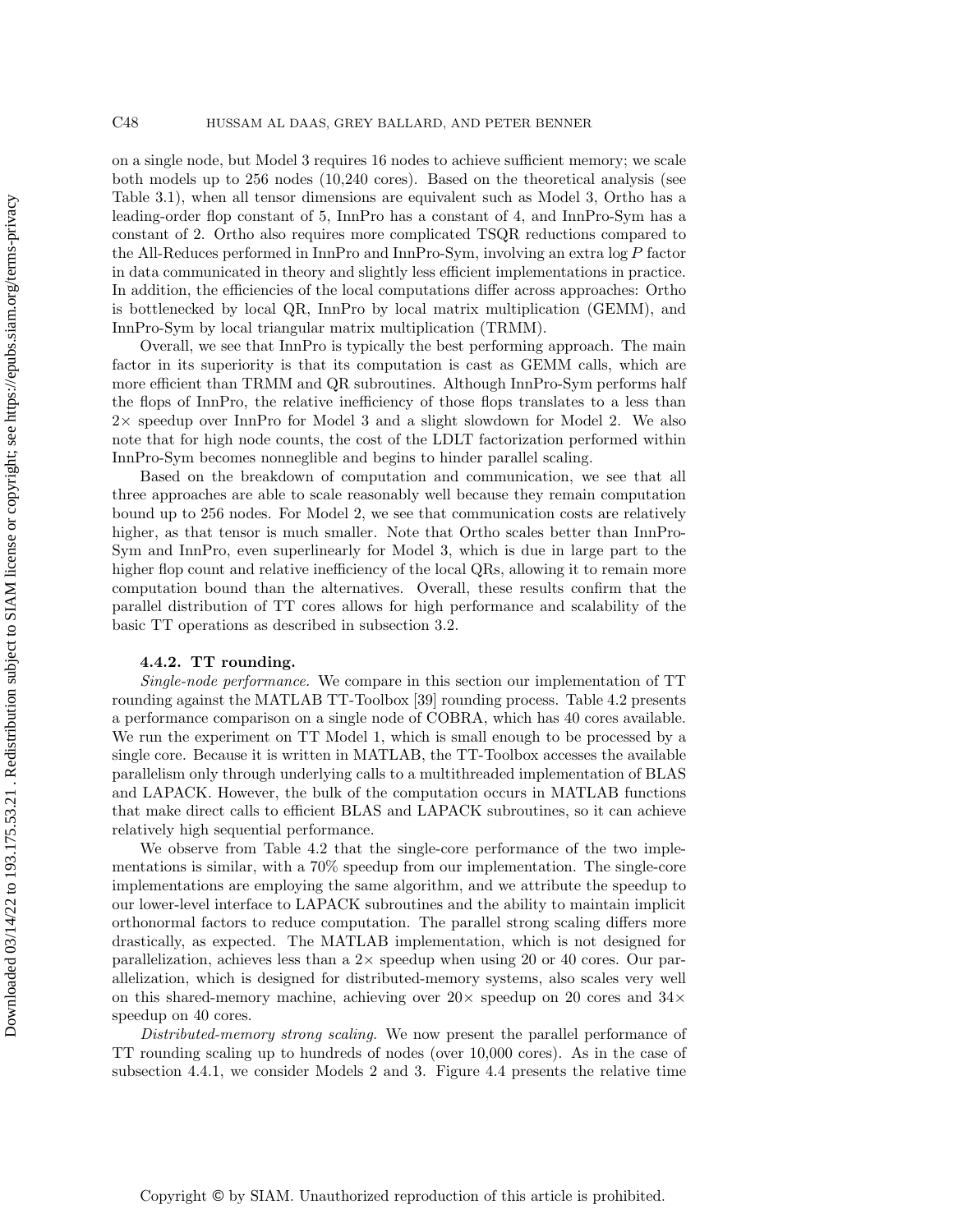TABLE  $4.2$ 

<span id="page-24-0"></span>Single-node performance results on TT Model 1 and comparison with the MATLAB TT-Toolbox.

|                    | 1 core      | 20 cores      | Par. speedup | 40 cores     | Par. speedup |
|--------------------|-------------|---------------|--------------|--------------|--------------|
| TT-Toolbox         | 15.68       | 8.34          | $1.9\times$  | 8.752        | $1.8\times$  |
| Our implementation | 9.2         | 0.44          | $20.9\times$ | 0.27         | $33.9\times$ |
| Speedup            | $1.7\times$ | $18.95\times$ |              | $32.2\times$ |              |

breakdown and raw timing numbers for each model. We use the "LRLI" variant of TT rounding in these experiments per the results of [subsection 4.3.2.](#page-20-2) As in other rounding experiments, the ranks are cut in half for each model.

In the time breakdown plots of Figures  $4.4(a)$  and  $4.4(b)$ , we distinguish among TSQR factorization (TSQR), application of orthonormal factors (AppQ), and the rest of the computation that includes SVDs and triangular multiplication (Other). We also separate the computation and communication of each category. In the context of [Algorithm 3.4,](#page-17-0) TSQR corresponds to lines [3](#page-17-1) and [9,](#page-17-4) AppQ corresponds to lines [11](#page-17-7) and [12,](#page-17-5) and Other corresponds to lines [4](#page-17-2) and [10.](#page-17-6)

<span id="page-24-1"></span>

Fig. 4.4. Time breakdown and and parallel scaling of LRLI variant of TT rounding.

In Figures  $4.4(c)$  and  $4.4(d)$ , we observe the strong scaling raw times in log scale compared to perfect scaling (based on time at the fewest number of nodes). We see nearly perfect scaling for Model 2 until 128 nodes; time continues to decrease but is not cut in half when scaling to 256 nodes. The parallel speedup numbers for Model 2 are 97× for 128 nodes and 108× for 256 nodes, compared to performance on 1 node. In the case of Model 3, we see superlinear scaling, even at 256 nodes. We attribute this scaling in part to the baseline comparison of 16 nodes, which already involves parallelization/communication, and in part to local data fitting into higher levels of cache as the number of processors increases, which helps memory-bound local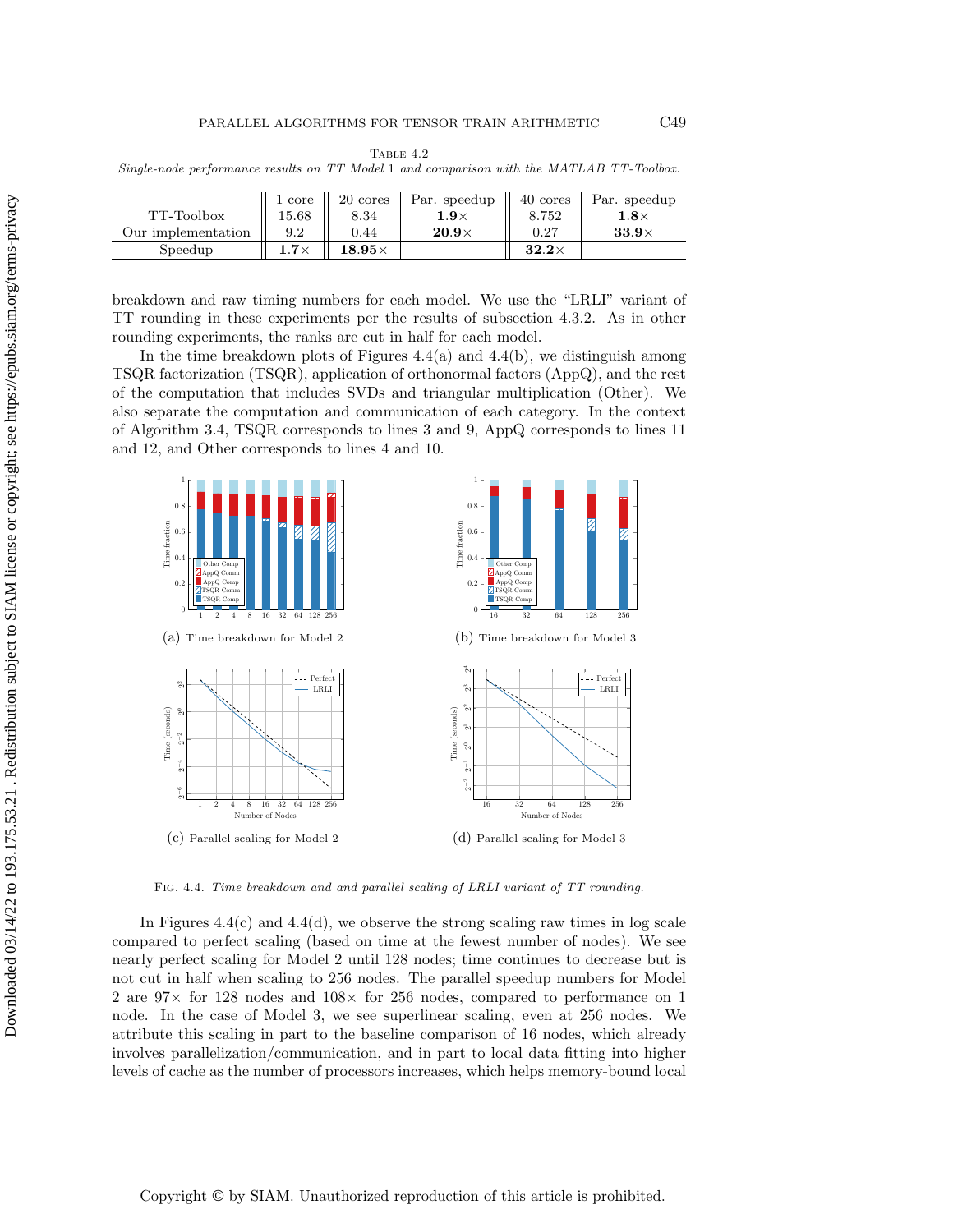### C50 HUSSAM AL DAAS, GREY BALLARD, AND PETER BENNER

computations. We observe a  $48\times$  speedup for Model 3, scaling from 16 to 256 nodes.

The time breakdown plots also help to explain the scaling performance. We see that for Model 2, over 70% of the time is spent in local computation, while for Model 3, over 90% of the time is computation. Of this computation, the majority is spent in TSQR, which itself is dominated by the initial local leaf QR computations. If the rank is reduced by a smaller factor, then relatively more flops will occur in AppQ. We note that AppQ involves minimal communication because of the use of the Butterfly TSQR variant. The Other category is dominated by the triangular matrix multiplication, which achieves higher performance than the LAPACK subroutines involving orthonormal factors.

<span id="page-25-0"></span>5. Conclusions. This work presents the parallel implementation of the basic computational algorithms for tensors represented in low-rank TT format. Because most TT computations involve dependence through the train, we specify a data distribution that distributes each core across all processors and show that the computations and communication costs of our proposed algorithms enable efficiency and scalability for each core computation. The orthonormalization and rounding procedures for TT tensors depend heavily on the TSQR algorithm, which is designed to scale well on architectures with a large number of processors for matrices with highly skewed aspect ratios. Our numerical experiments show that our algorithms are indeed efficient and scalable, outperforming productivity-oriented implementations on a single core and single node and scaling well to hundreds of nodes (thousands of cores). Thus, our approach is useful to applications and users who are restricted to a single workstation as well to those requiring the memory and performance of a supercomputer.

We note that the raw performance of our implementation depends heavily on the local BLAS/LAPACK implementation and the efficiency of the QR decomposition and related subroutines. For example, we observe significant performance differences between MKL's implementations of QR and LQ subroutines, which caused the LRL ordering of TT-rounding to outperform RLR. We also observe performance differences among other subroutines, such as triangular matrix multiplication and general matrix multiplication, again confirming that simple flop counting (even tracking constants closely) does not always accurately predict running times.

There do exist limitations of the parallelization approach proposed in this paper. In particular, modes with small dimensions benefit less from parallelization and can become bottlenecks if there are too many of them. For example, we see the limits of scalability with TT Model 2, which has large first and last modes but smaller internal modes. In fact, the distribution scheme assumes that  $P \leq I_n$  for  $n = 1, \ldots, N$ , and involves idle processors when the assumption is broken. We also note that TSQR may not be the optimal algorithm to factor the unfolding, which can happen if two successive ranks differ greatly and  $P$  is large with respect to the original tensor dimensions.

Alternative possibilities to avoid these limitations include cheaper but less accurate methods for the SVD, including via the associated Gram matrices or by using randomization. We plan to pursue such strategies in the future, in addition to considering the case of computing a TT approximation from a tensor in explicit full format. Given these efficient computational building blocks, the next step is to build scalable Krylov and alternating-scheme based solvers that exploit the TT format.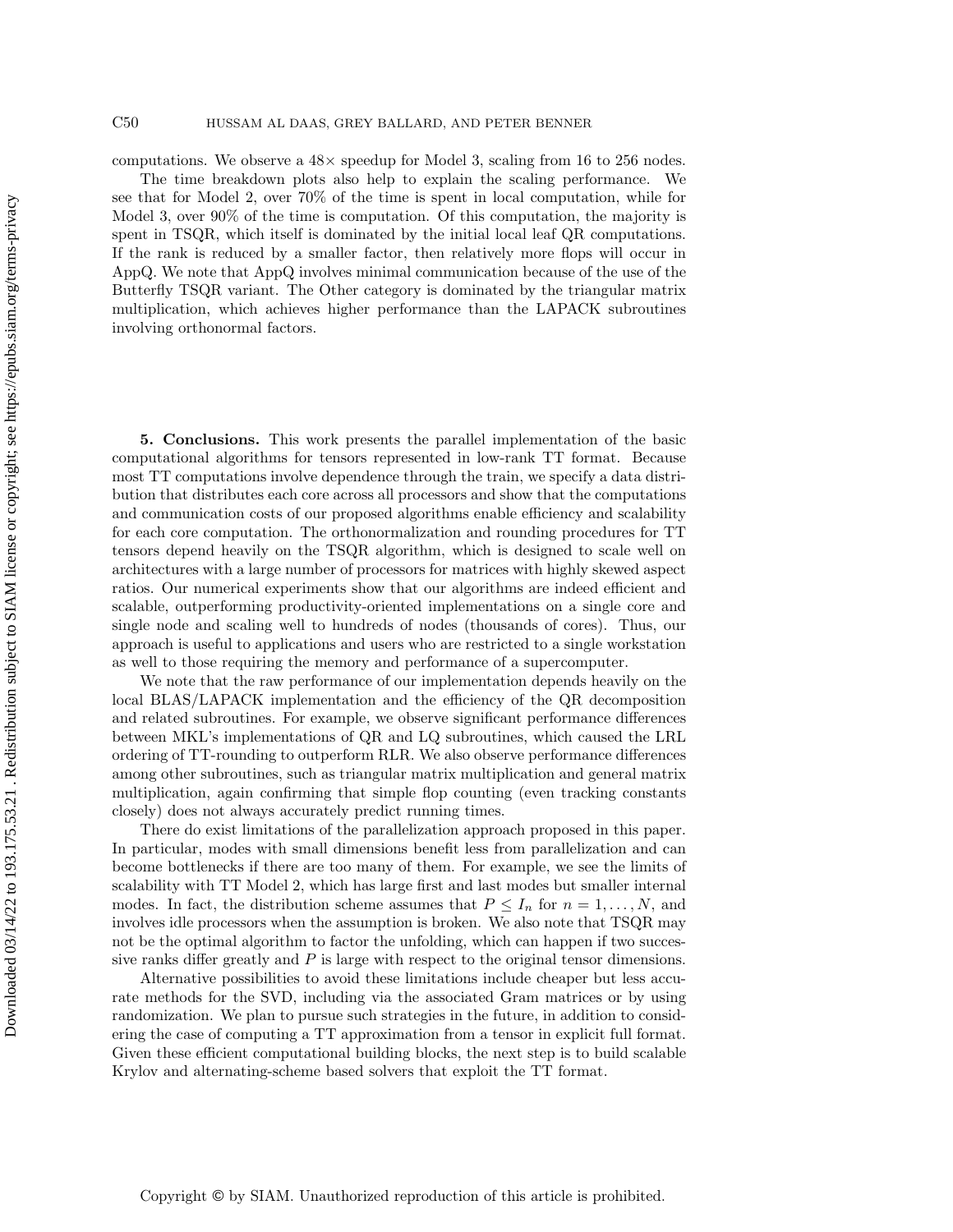### REFERENCES

- <span id="page-26-12"></span>[1] H. Al Daas, Solving linear systems arising from reservoirs modeling, theses, Inria Paris, Sorbonne Université, UPMC University of Paris 6, Laboratoire Jacques-Louis Lions, 2018, [https://hal.inria.fr/tel-01984047.](https://hal.inria.fr/tel-01984047)
- <span id="page-26-16"></span>[2] M. ANDERSON, G. BALLARD, J. DEMMEL, AND K. KEUTZER, Communication-avoiding QR decomposition for GPUs, in Proceedings of the 2011 IEEE International Parallel & Distributed Processing Symposium, IPDPS '11, Washington, DC, 2011, IEEE Computer Society, pp. 48–58, [https://doi.org/10.1109/IPDPS.2011.15.](https://doi.org/10.1109/IPDPS.2011.15)
- <span id="page-26-5"></span>[3] W. AUSTIN, G. BALLARD, AND T. G. KOLDA, Parallel tensor compression for large-scale scientific data, in Proceedings of the 30th IEEE International Parallel and Distributed Processing Symposium, 2016, pp. 912–922, [https://www.computer.org/csdl/proceedings/ipdps/](https://www.computer.org/csdl/proceedings/ipdps/2016/2140/00/2140a912-abs.html) [2016/2140/00/2140a912-abs.html.](https://www.computer.org/csdl/proceedings/ipdps/2016/2140/00/2140a912-abs.html)
- <span id="page-26-4"></span>[4] B. W. BADER, T. G. KOLDA, ET AL., Tensor Toolbox for MATLAB Version 3.2.1, 2021, [https:](https://www.tensortoolbox.org) [//www.tensortoolbox.org.](https://www.tensortoolbox.org)
- <span id="page-26-14"></span>[5] S. Balay, S. Abhyankar, M. F. Adams, J. Brown, P. Brune, K. Buschelman, L. Dalcin, A. Dener, V. Eijkhout, W. D. Gropp, D. Karpeyev, D. Kaushik, M. G. Knepley, D. A. May, L. C. McInnes, R. T. Mills, T. Munson, K. Rupp, P. Sanan, B. F. Smith, S. Zampini, H. Zhang, and H. Zhang, PETSc Web page, 2019, [https://www.mcs.anl.](https://www.mcs.anl.gov/petsc) [gov/petsc.](https://www.mcs.anl.gov/petsc)
- <span id="page-26-10"></span>[6] G. Ballard, E. Carson, J. Demmel, M. Hoemmen, N. Knight, and O. Schwartz, Communication lower bounds and optimal algorithms for numerical linear algebra, Acta Numer., 23 (2014), pp. 1–155, [https://doi.org/10.1017/S0962492914000038.](https://doi.org/10.1017/S0962492914000038)
- <span id="page-26-15"></span>[7] G. Ballard, J. Demmel, L. Grigori, N. Knight, M. Jacquelin, and H. D. Nguyen, Reconstructing Householder vectors from tall-skinny QR, J. Parallel Distrib. Comput., 85 (2015), pp. 3–31, [https://doi.org/10.1016/j.jpdc.2015.06.003.](https://doi.org/10.1016/j.jpdc.2015.06.003)
- <span id="page-26-6"></span>[8] G. BALLARD, A. KLINVEX, AND T. G. KOLDA, *TuckerMPI: A parallel C++/MPI software* package for large-scale data compression via the Tucker tensor decomposition, ACM Trans. Math. Software, 46 (2020), 13.
- <span id="page-26-0"></span>[9] P. Benner, S. Dolgov, A. Onwunta, and M. Stoll, Low-rank solvers for unsteady Stokes– Brinkman optimal control problem with random data, Comput. Methods Appl. Mech. Engrg., 304 (2016), pp. 26–54.
- <span id="page-26-1"></span>[10] P. Benner, S. Dolgov, A. Onwunta, and M. Stoll, Low-rank solution of an optimal control problem constrained by random Navier-Stokes equations, Internat. J. Numer. Methods Fluids, 92 (2020), pp. 1653–1678.
- <span id="page-26-8"></span>[11] P. BENNER, S. GUGERCIN, AND K. WILLCOX, A survey of projection-based model reduction methods for parametric dynamical systems, SIAM Rev., 57 (2015), pp. 483–531, [https:](https://doi.org/10.1137/130932715) [//doi.org/10.1137/130932715.](https://doi.org/10.1137/130932715)
- <span id="page-26-13"></span>[12] G. Beylkin and M. J. Mohlenkamp, Numerical operator calculus in higher dimensions, Proc. Natl. Acad. Sci. USA, 99 (2002), pp. 10246–10251, [https://doi.org/10.1073/pnas.](https://doi.org/10.1073/pnas.112329799) [112329799.](https://doi.org/10.1073/pnas.112329799)
- <span id="page-26-7"></span>[13] M. Bhattarai, G. Chennupati, E. Skau, R. Vangara, H. Djidjev, and B. Alexandrov, Distributed non-negative tensor train decomposition, in Proceedings of the 2020 IEEE High Performance Extreme Computing Conference (HPEC), 2020, pp. 1–10, [https://doi.org/10.](https://doi.org/10.1109/HPEC43674.2020.9286234) [1109/HPEC43674.2020.9286234.](https://doi.org/10.1109/HPEC43674.2020.9286234)
- <span id="page-26-18"></span>[14] F. Bonizzoni, F. Nobile, and D. Kressner, Tensor train approximation of moment equations for elliptic equations with lognormal coefficient, Comput. Methods Appl. Mech. Engrg., 308 (2016), pp. 349–376.
- <span id="page-26-3"></span>[15] J. D. CARROLL AND J.-J. CHANG, Analysis of individual differences in multidimensional scaling via an n-way generalization of "Eckart-Young" decomposition, Psychometrika, 35 (1970), pp. 283–319, [https://doi.org/10.1007/BF02310791.](https://doi.org/10.1007/BF02310791)
- <span id="page-26-11"></span>[16] E. Chan, M. Heimlich, A. Purkayastha, and R. van de Geijn, Collective communication: theory, practice, and experience, Concurr. Comput., 19 (2007), pp. 1749–1783, [https://](https://doi.org/10.1002/cpe.1206) [doi.org/10.1002/cpe.1206.](https://doi.org/10.1002/cpe.1206)
- <span id="page-26-17"></span>[17] P. G. Constantine and D. F. Gleich, Tall and skinny QR factorizations in mapreduce architectures, in Proceedings of the Second International Workshop on MapReduce and Its Applications, MapReduce '11, New York, 2011, ACM, pp. 43–50, [https://doi.org/10.1145/](https://doi.org/10.1145/1996092.1996103) [1996092.1996103.](https://doi.org/10.1145/1996092.1996103)
- <span id="page-26-9"></span>[18] J. DEMMEL, L. GRIGORI, M. HOEMMEN, AND J. LANGOU, Communication-optimal parallel and sequential QR and LU factorizations, SIAM J. Sci. Comput., 34 (2012), pp. A206–A239, [https://doi.org/10.1137/080731992.](https://doi.org/10.1137/080731992)
- <span id="page-26-2"></span>[19] S. DOLGOV AND M. STOLL, Low-rank solution to an optimization problem constrained by the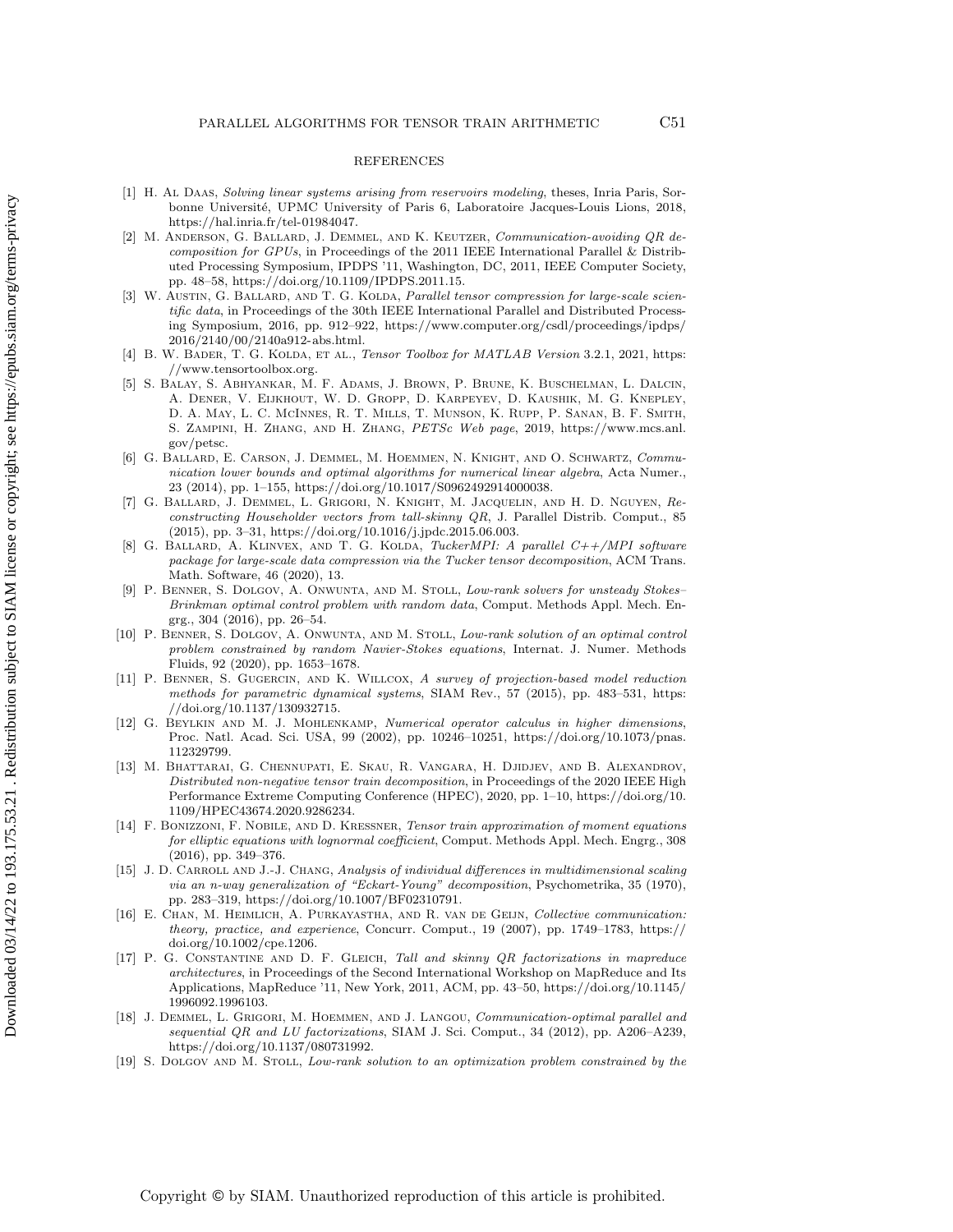Navier-Stokes equations, SIAM J. Sci. Comput., 39 (2017), pp. A255–A280, [https://doi.](https://doi.org/10.1137/15M1040414) [org/10.1137/15M1040414.](https://doi.org/10.1137/15M1040414)

- <span id="page-27-8"></span>[20] S. Eswar, K. Hayashi, G. Ballard, R. Kannan, M. A. Matheson, and H. Park, PLANC: Parallel low-rank approximation with nonnegativity constraints, ACM Trans. Math. Softw., 47 (2021), 20, [https://doi.org/10.1145/3432185.](https://doi.org/10.1145/3432185)
- <span id="page-27-11"></span>[21] L. GRIGORI AND S. KUMAR, Parallel Tensor Train Through Hierarchical Decomposition, Tech. Report hal-03081555, INRIA, 2021, [https://hal.inria.fr/hal-03081555.](https://hal.inria.fr/hal-03081555)
- <span id="page-27-0"></span>[22] W. HACKBUSCH AND S. KÜHN, A new scheme for the tensor representation, J. Fourier Anal. Appl., 15 (2009), pp. 706–722, [https://doi.org/10.1007/s00041-009-9094-9.](https://doi.org/10.1007/s00041-009-9094-9)
- <span id="page-27-4"></span>[23] R. A. Harshman, Foundations of the PARAFAC procedure: Models and conditions for an explanatory multimodal factor analysis, Working Papers in Phonetics, 16 (1970), pp. 1–84, [http://www.psychology.uwo.ca/faculty/harshman/wpppfac0.pdf.](http://www.psychology.uwo.ca/faculty/harshman/wpppfac0.pdf)
- <span id="page-27-18"></span>[24] M. A. Heroux, R. A. Bartlett, V. E. Howle, R. J. Hoekstra, J. J. Hu, T. G. Kolda, R. B. Lehoucq, K. R. Long, R. P. Pawlowski, E. T. Phipps, A. G. Salinger, H. K. Thornquist, R. S. Tuminaro, J. M. Willenbring, A. Williams, and K. S. Stanley, An overview of the Trilinos project, ACM Trans. Math. Software, 31 (2005), pp. 397–423, [https://doi.org/10.1145/1089014.1089021.](https://doi.org/10.1145/1089014.1089021)
- <span id="page-27-20"></span>[25] J. HESTHAVEN, G. ROZZA, AND B. STAMM, Certified Reduced Basis Methods for Parametrized Partial Differential Equations, SpringerBriefs in Mathematics, Springer, 2015, Cham, [https://doi.org/10.1007/978-3-319-22470-1.](https://doi.org/10.1007/978-3-319-22470-1)
- <span id="page-27-16"></span>[26] P. Jolivet, Domain Decomposition Methods: Application to High-performance Computing, Theses, Université de Grenoble, 2014, [https://tel.archives-ouvertes.fr/tel-01155718.](https://tel.archives-ouvertes.fr/tel-01155718)
- <span id="page-27-13"></span>[27] A. KANTIAN, M. DOLFI, M. TROYER, AND T. GIAMARCHI, Understanding repulsively mediated superconductivity of correlated electrons via massively parallel density matrix renormalization group, Phys. Rev. B, 100 (2019), 075138, [https://doi.org/10.1103/PhysRevB.100.](https://doi.org/10.1103/PhysRevB.100.075138) [075138.](https://doi.org/10.1103/PhysRevB.100.075138)
- <span id="page-27-10"></span>[28] O. KAYA AND B. UÇAR, High performance parallel algorithms for the Tucker decomposition of sparse tensors, in Proceedings of the 45th International Conference on Parallel Processing (ICPP '16), 2016, pp. 103–112, [https://doi.org/10.1109/ICPP.2016.19.](https://doi.org/10.1109/ICPP.2016.19)
- <span id="page-27-5"></span>[29] B. N. KHOROMSKIJ,  $O(d \log N)$ -quantics approximation of N-d tensors in high-dimensional numerical modeling, Constr. Approx., 34 (2011), pp. 257–280, [https://doi.org/10.1007/](https://doi.org/10.1007/s00365-011-9131-1) [s00365-011-9131-1.](https://doi.org/10.1007/s00365-011-9131-1)
- <span id="page-27-3"></span>[30] T. G. KOLDA AND B. W. BADER, Tensor decompositions and applications, SIAM Rev., 51 (2009), pp. 455–500, [https://doi.org/10.1137/07070111X.](https://doi.org/10.1137/07070111X)
- <span id="page-27-6"></span>[31] J. Kossaifi, Y. Panagakis, A. Anandkumar, and M. Pantic, TensorLy: Tensor learning in Python, J. Mach. Learn. Res., 20 (2019), pp. 1–6, [http://jmlr.org/papers/v20/18-277.html.](http://jmlr.org/papers/v20/18-277.html)
- <span id="page-27-1"></span>[32] D. KRESSNER, R. KUMAR, F. NOBILE, AND C. TOBLER, Low-rank tensor approximation for high-order correlation functions of Gaussian random fields, SIAM/ASA J. Uncertain. Quantif., 3 (2015), pp. 393–416, [https://doi.org/10.1137/140968938.](https://doi.org/10.1137/140968938)
- <span id="page-27-17"></span>[33] D. KRESSNER AND L. PERIŠA, Recompression of Hadamard products of tensors in Tucker format, SIAM J. Sci. Comput., 39 (2017), pp. A1879–A1902, [https://doi.org/10.1137/](https://doi.org/10.1137/16M1093896) [16M1093896.](https://doi.org/10.1137/16M1093896)
- <span id="page-27-2"></span>[34] D. KRESSNER AND C. TOBLER, Krylov subspace methods for linear systems with tensor product structure, SIAM J. Matrix Anal. Appl., 31 (2009/10), pp. 1688–1714, [https://doi.org/10.](https://doi.org/10.1137/090756843) [1137/090756843.](https://doi.org/10.1137/090756843)
- <span id="page-27-14"></span>[35] R. Levy, E. Solomonik, and B. K. Clark, Distributed-memory DMRG via sparse and dense parallel tensor contractions, in Proceedings of the International Conference for High Performance Computing, Networking, Storage and Analysis, SC '20, IEEE Press, 2020, 24.
- <span id="page-27-9"></span>[36] J. Li, J. Choi, I. Perros, J. Sun, and R. Vuduc, Model-driven sparse CP decomposition for higher-order tensors, in Proceedings of the IEEE International Parallel and Distributed Processing Symposium, IPDPS, 2017, pp. 1048–1057, [https://doi.org/10.1109/IPDPS.](https://doi.org/10.1109/IPDPS.2017.80) [2017.80.](https://doi.org/10.1109/IPDPS.2017.80)
- <span id="page-27-12"></span>[37] L. Li, W. Yu, and K. Batselier, Faster Tensor Train Decomposition for Sparse Data, preprint, [https://arxiv.org/abs/1908.02721,](https://arxiv.org/abs/1908.02721) 2020.
- <span id="page-27-19"></span>[38] M. Mohiyuddin, M. Hoemmen, J. Demmel, and K. Yelick, Minimizing communication in sparse matrix solvers, in Proceedings of the International Conference on High Performance Computing Networking, Storage and Analysis, SC '09, 2009, 36, [https://doi.org/10.1145/](https://doi.org/10.1145/1654059.1654096) [1654059.1654096.](https://doi.org/10.1145/1654059.1654096)
- <span id="page-27-7"></span>[39] I. OSELEDETS ET AL., Tensor Train Toolbox Version 2.2.2. 2020, [https://github.com/oseledets/](https://github.com/oseledets/TT-Toolbox) [TT-Toolbox.](https://github.com/oseledets/TT-Toolbox)
- <span id="page-27-15"></span>[40] I. OSELEDETS AND E. TYRTYSHNIKOV, TT-cross approximation for multidimensional arrays, Linear Algebra Appl., 432 (2010), pp. 70–88, [https://doi.org/10.1016/j.laa.2009.07.024.](https://doi.org/10.1016/j.laa.2009.07.024)

Copyright © by SIAM. Unauthorized reproduction of this article is prohibited.